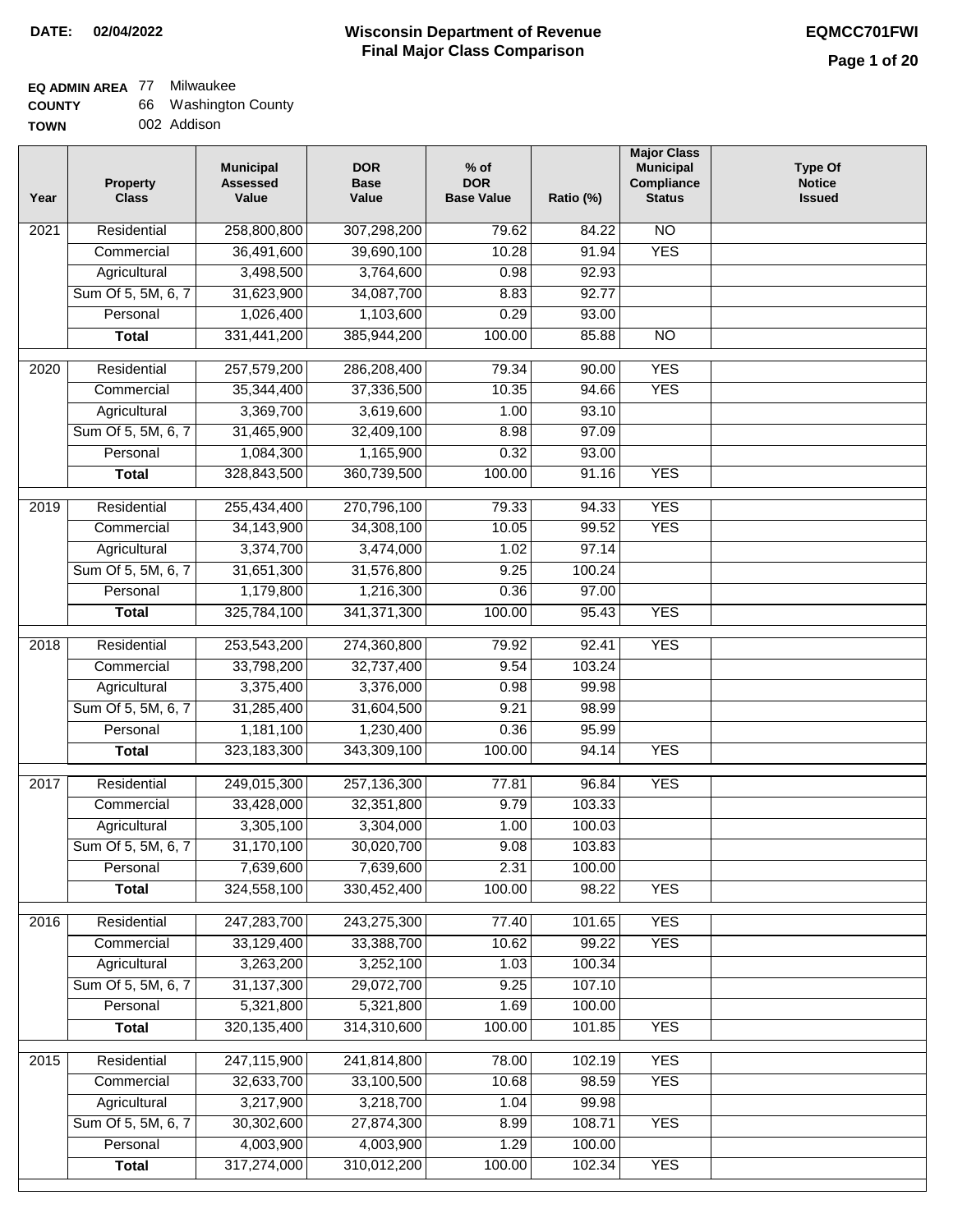| <b>COUNTY</b> | 66 Washington County |
|---------------|----------------------|
| <b>TOWN</b>   | 004 Barton           |

| Year | <b>Property</b><br><b>Class</b> | <b>Municipal</b><br><b>Assessed</b><br>Value | <b>DOR</b><br><b>Base</b><br>Value | $%$ of<br><b>DOR</b><br><b>Base Value</b> | Ratio (%) | <b>Major Class</b><br><b>Municipal</b><br>Compliance<br><b>Status</b> | <b>Type Of</b><br><b>Notice</b><br><b>Issued</b> |
|------|---------------------------------|----------------------------------------------|------------------------------------|-------------------------------------------|-----------|-----------------------------------------------------------------------|--------------------------------------------------|
| 2021 | Residential                     | 278,516,500                                  | 316,213,800                        | 87.08                                     | 88.08     | <b>NO</b>                                                             |                                                  |
|      | Commercial                      | 23,679,400                                   | 23,657,700                         | 6.51                                      | 100.09    |                                                                       |                                                  |
|      | Agricultural                    | 1,199,300                                    | 1,316,500                          | 0.36                                      | 91.10     |                                                                       |                                                  |
|      | Sum Of 5, 5M, 6, 7              | 16,868,100                                   | 21,419,600                         | 5.90                                      | 78.75     |                                                                       |                                                  |
|      | Personal                        | 485,555                                      | 533,600                            | 0.15                                      | 91.00     |                                                                       |                                                  |
|      | <b>Total</b>                    | 320,748,855                                  | 363, 141, 200                      | 100.00                                    | 88.33     | $\overline{NO}$                                                       |                                                  |
| 2020 | Residential                     | 275,603,600                                  | 303,937,600                        | 86.89                                     | 90.68     | <b>YES</b>                                                            |                                                  |
|      | Commercial                      | 23,840,400                                   | 23,043,200                         | 6.59                                      | 103.46    |                                                                       |                                                  |
|      | Agricultural                    | 1,378,500                                    | 1,265,300                          | 0.36                                      | 108.95    |                                                                       |                                                  |
|      | Sum Of 5, 5M, 6, 7              | 16,749,700                                   | 20,876,000                         | 5.97                                      | 80.23     |                                                                       |                                                  |
|      | Personal                        | 633,326                                      | 666,700                            | 0.19                                      | 94.99     |                                                                       |                                                  |
|      | Total                           | 318,205,526                                  | 349,788,800                        | 100.00                                    | 90.97     | <b>YES</b>                                                            |                                                  |
|      |                                 |                                              |                                    |                                           |           |                                                                       |                                                  |
| 2019 | Residential                     | 271,790,900                                  | 285,647,200                        | 86.62                                     | 95.15     | <b>YES</b>                                                            |                                                  |
|      | Commercial                      | 23,834,900                                   | 23,037,400                         | 6.99                                      | 103.46    |                                                                       |                                                  |
|      | Agricultural                    | 1,133,500                                    | 1,214,700                          | 0.37                                      | 93.32     |                                                                       |                                                  |
|      | Sum Of 5, 5M, 6, 7              | 16,702,000                                   | 19,132,800                         | 5.80                                      | 87.30     |                                                                       |                                                  |
|      | Personal                        | 691,617                                      | 728,000                            | 0.22                                      | 95.00     |                                                                       |                                                  |
|      | <b>Total</b>                    | 314, 152, 917                                | 329,760,100                        | 100.00                                    | 95.27     | <b>YES</b>                                                            |                                                  |
| 2018 | Residential                     | 268,963,300                                  | 277,130,500                        | 86.07                                     | 97.05     | <b>YES</b>                                                            |                                                  |
|      | Commercial                      | 26,251,600                                   | 24,353,300                         | 7.56                                      | 107.79    |                                                                       |                                                  |
|      | Agricultural                    | 1,136,600                                    | 1,187,000                          | 0.37                                      | 95.75     |                                                                       |                                                  |
|      | Sum Of 5, 5M, 6, 7              | 16,526,000                                   | 18,693,800                         | 5.81                                      | 88.40     |                                                                       |                                                  |
|      | Personal                        | 679,044                                      | 623,000                            | 0.19                                      | 109.00    |                                                                       |                                                  |
|      | <b>Total</b>                    | 313,556,544                                  | 321,987,600                        | 100.00                                    | 97.38     | <b>YES</b>                                                            |                                                  |
| 2017 | Residential                     | 265,499,100                                  | 256,016,900                        | 84.92                                     | 103.70    | <b>YES</b>                                                            |                                                  |
|      | Commercial                      | 26,108,500                                   | 24,269,600                         | 8.05                                      | 107.58    |                                                                       |                                                  |
|      | Agricultural                    | 1,135,100                                    | 1,156,200                          | 0.38                                      | 98.18     |                                                                       |                                                  |
|      | Sum Of 5, 5M, 6, 7              | 16,578,700                                   | 17,743,400                         | 5.89                                      | 93.44     |                                                                       |                                                  |
|      | Personal                        | 2,504,673                                    | 2,297,900                          | 0.76                                      | 109.00    |                                                                       |                                                  |
|      | <b>Total</b>                    | 311,826,073                                  | 301,484,000                        | 100.00                                    | 103.43    | <b>YES</b>                                                            |                                                  |
| 2016 | Residential                     | 262,879,000                                  | 243,846,400                        | 83.47                                     | 107.81    | <b>YES</b>                                                            |                                                  |
|      | Commercial                      | 28,185,000                                   | 27,250,200                         | 9.33                                      | 103.43    |                                                                       |                                                  |
|      | Agricultural                    | 1,138,600                                    | 1,140,200                          | 0.39                                      | 99.86     |                                                                       |                                                  |
|      | Sum Of 5, 5M, 6, 7              | 16,466,900                                   | 17,250,900                         | 5.90                                      | 95.46     |                                                                       |                                                  |
|      | Personal                        | 2,894,202                                    | 2,655,300                          | 0.91                                      | 109.00    |                                                                       |                                                  |
|      | <b>Total</b>                    | 311,563,702                                  | 292,143,000                        | 100.00                                    | 106.65    | <b>YES</b>                                                            |                                                  |
| 2015 | Residential                     | 259,800,600                                  | 229,504,300                        | 82.70                                     | 113.20    | $\overline{NO}$                                                       |                                                  |
|      | Commercial                      | 28,185,000                                   | 27,525,400                         | 9.92                                      | 102.40    | <b>YES</b>                                                            |                                                  |
|      | Agricultural                    | 1,146,400                                    | 1,133,800                          | 0.41                                      | 101.11    |                                                                       |                                                  |
|      | Sum Of 5, 5M, 6, 7              | 16,323,700                                   | 16,595,200                         | 5.98                                      | 98.36     | <b>YES</b>                                                            |                                                  |
|      | Personal                        | 3,014,287                                    | 2,740,300                          | 0.99                                      | 110.00    |                                                                       |                                                  |
|      | <b>Total</b>                    | 308,469,987                                  | 277,499,000                        | 100.00                                    | 111.16    | N <sub>O</sub>                                                        | <b>Non-Compliance Notice</b>                     |
|      |                                 |                                              |                                    |                                           |           |                                                                       |                                                  |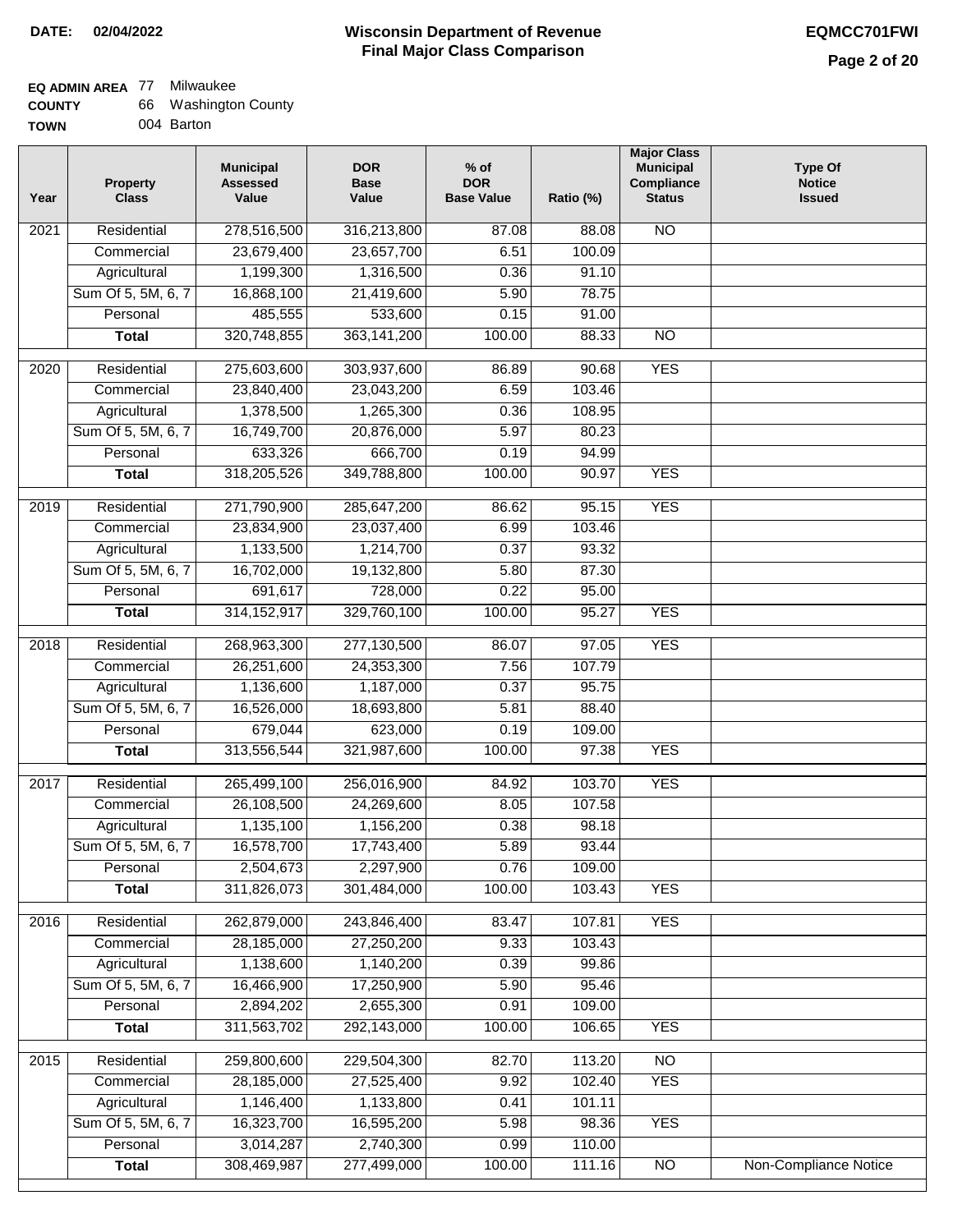### **Wisconsin Department of Revenue Final Major Class Comparison DATE: 02/04/2022 EQMCC701FWI**

### **EQ ADMIN AREA** 77 Milwaukee  $\overline{a}$

| <b>COUNTY</b> | 66 Washington County |
|---------------|----------------------|
| TOWN          | 006 Erin             |

| Year             | <b>Property</b><br><b>Class</b>    | <b>Municipal</b><br><b>Assessed</b><br>Value | <b>DOR</b><br><b>Base</b><br>Value | $%$ of<br><b>DOR</b><br><b>Base Value</b> | Ratio (%) | <b>Major Class</b><br><b>Municipal</b><br>Compliance<br><b>Status</b> | <b>Type Of</b><br><b>Notice</b><br><b>Issued</b> |
|------------------|------------------------------------|----------------------------------------------|------------------------------------|-------------------------------------------|-----------|-----------------------------------------------------------------------|--------------------------------------------------|
| 2021             | Residential                        | 561,388,500                                  | 658,992,100                        | 93.62                                     | 85.19     | $\overline{NO}$                                                       |                                                  |
|                  | Commercial                         | 19,059,100                                   | 21,344,100                         | 3.03                                      | 89.29     |                                                                       |                                                  |
|                  | Agricultural                       | 1,373,900                                    | 1,492,600                          | 0.21                                      | 92.05     |                                                                       |                                                  |
|                  | Sum Of 5, 5M, 6, 7                 | 20,126,300                                   | 20,513,100                         | 2.91                                      | 98.11     |                                                                       |                                                  |
|                  | Personal                           | 1,374,559                                    | 1,527,300                          | 0.22                                      | 90.00     |                                                                       |                                                  |
|                  | <b>Total</b>                       | 603,322,359                                  | 703,869,200                        | 100.00                                    | 85.72     | <b>NO</b>                                                             |                                                  |
|                  | Residential                        |                                              | 603,262,400                        |                                           | 92.01     | <b>YES</b>                                                            |                                                  |
| 2020             | Commercial                         | 555,073,600<br>18,256,600                    | 19,114,400                         | 93.50<br>2.96                             | 95.51     |                                                                       |                                                  |
|                  |                                    | 1,465,700                                    | 1,436,500                          | 0.22                                      | 102.03    |                                                                       |                                                  |
|                  | Agricultural<br>Sum Of 5, 5M, 6, 7 | 19,947,600                                   | 19,652,400                         | 3.05                                      | 101.50    |                                                                       |                                                  |
|                  | Personal                           | 1,572,572                                    | 1,709,400                          | 0.26                                      | 92.00     |                                                                       |                                                  |
|                  | <b>Total</b>                       | 596,316,072                                  | 645,175,100                        | 100.00                                    | 92.43     | <b>YES</b>                                                            |                                                  |
|                  |                                    |                                              |                                    |                                           |           |                                                                       |                                                  |
| $\frac{1}{2019}$ | Residential                        | 549,687,300                                  | 591,444,900                        | 93.65                                     | 92.94     | <b>YES</b>                                                            |                                                  |
|                  | Commercial                         | 18,262,500                                   | 18,038,000                         | 2.86                                      | 101.24    |                                                                       |                                                  |
|                  | Agricultural                       | 1,365,700                                    | 1,378,600                          | 0.22                                      | 99.06     |                                                                       |                                                  |
|                  | Sum Of 5, 5M, 6, 7                 | 20,138,800                                   | 19,041,500                         | 3.02                                      | 105.76    |                                                                       |                                                  |
|                  | Personal                           | 1,551,300                                    | 1,615,900                          | 0.26                                      | 96.00     |                                                                       |                                                  |
|                  | <b>Total</b>                       | 591,005,600                                  | 631,518,900                        | 100.00                                    | 93.58     | <b>YES</b>                                                            |                                                  |
| 2018             | Residential                        | 543,527,100                                  | 551,924,700                        | 92.99                                     | 98.48     | <b>YES</b>                                                            |                                                  |
|                  | Commercial                         | 18,163,200                                   | 17,265,100                         | 2.91                                      | 105.20    |                                                                       |                                                  |
|                  | Agricultural                       | 1,368,800                                    | 1,347,000                          | 0.23                                      | 101.62    |                                                                       |                                                  |
|                  | Sum Of 5, 5M, 6, 7                 | 20,080,000                                   | 21,520,000                         | 3.63                                      | 93.31     |                                                                       |                                                  |
|                  | Personal                           | 1,535,680                                    | 1,505,600                          | 0.25                                      | 102.00    |                                                                       |                                                  |
|                  | <b>Total</b>                       | 584,674,780                                  | 593,562,400                        | 100.00                                    | 98.50     | <b>YES</b>                                                            |                                                  |
| 2017             | Residential                        | 538,949,000                                  | 552,741,700                        | 92.85                                     | 97.50     | <b>YES</b>                                                            |                                                  |
|                  | Commercial                         | 18,303,300                                   | 16,892,300                         | 2.84                                      | 108.35    |                                                                       |                                                  |
|                  | Agricultural                       | 1,377,800                                    | 1,322,000                          | 0.22                                      | 104.22    |                                                                       |                                                  |
|                  | Sum Of 5, 5M, 6, 7                 | 20,101,100                                   | 21,010,500                         | 3.53                                      | 95.67     |                                                                       |                                                  |
|                  | Personal                           | 3,402,101                                    | 3,335,400                          | 0.56                                      | 102.00    |                                                                       |                                                  |
|                  | <b>Total</b>                       | 582,133,301                                  | 595,301,900                        | 100.00                                    | 97.79     | <b>YES</b>                                                            |                                                  |
|                  |                                    |                                              |                                    |                                           |           |                                                                       |                                                  |
| 2016             | Residential                        | 535,297,400                                  | 522,907,400                        | 92.71                                     | 102.37    | <b>YES</b>                                                            |                                                  |
|                  | Commercial                         | 17,109,900                                   | 16,384,600                         | 2.90                                      | 104.43    |                                                                       |                                                  |
|                  | Agricultural                       | 1,382,900                                    | 1,305,600                          | 0.23                                      | 105.92    |                                                                       |                                                  |
|                  | Sum Of 5, 5M, 6, 7                 | 19,963,000                                   | 20,625,400                         | 3.66                                      | 96.79     |                                                                       |                                                  |
|                  | Personal                           | 2,854,825                                    | 2,798,800                          | 0.50                                      | 102.00    |                                                                       |                                                  |
|                  | <b>Total</b>                       | 576,608,025                                  | 564,021,800                        | 100.00                                    | 102.23    | <b>YES</b>                                                            |                                                  |
| 2015             | Residential                        | 531,237,000                                  | 513,607,400                        | 92.75                                     | 103.43    | <b>YES</b>                                                            |                                                  |
|                  | Commercial                         | 16,603,300                                   | 15,730,600                         | 2.84                                      | 105.55    |                                                                       |                                                  |
|                  | Agricultural                       | 1,388,000                                    | 1,294,000                          | 0.23                                      | 107.26    |                                                                       |                                                  |
|                  | Sum Of 5, 5M, 6, 7                 | 20,035,300                                   | 20,592,400                         | 3.72                                      | 97.29     |                                                                       |                                                  |
|                  | Personal                           | 2,620,522                                    | 2,544,200                          | 0.46                                      | 103.00    |                                                                       |                                                  |
|                  | <b>Total</b>                       | 571,884,122                                  | 553,768,600                        | 100.00                                    | 103.27    | <b>YES</b>                                                            |                                                  |
|                  |                                    |                                              |                                    |                                           |           |                                                                       |                                                  |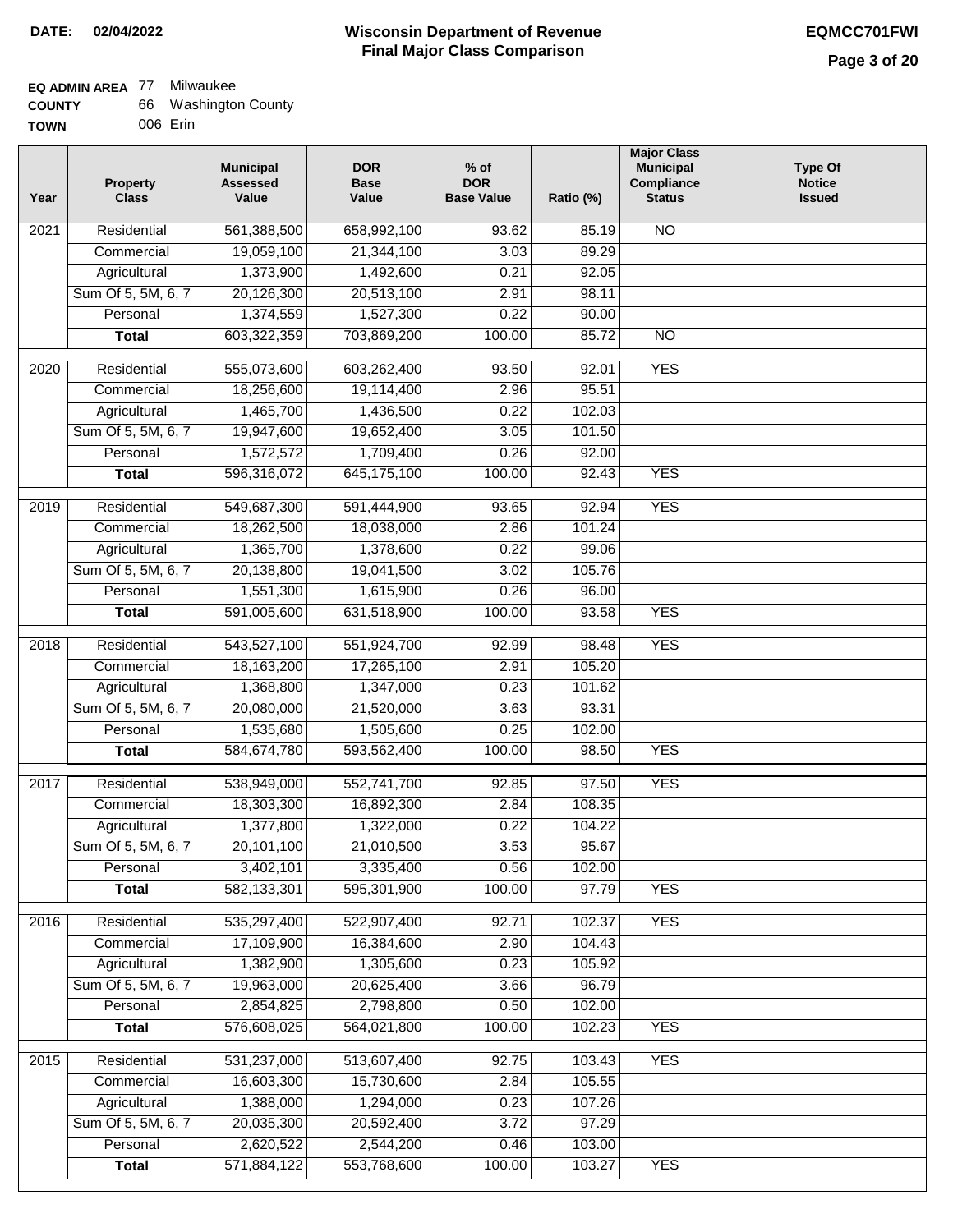### **EQ ADMIN AREA** 77 Milwaukee

| <b>COUNTY</b> | 66 | Washington County |
|---------------|----|-------------------|
| <b>TOWN</b>   |    | 008 Farmington    |

| Year              | <b>Property</b><br><b>Class</b> | <b>Municipal</b><br><b>Assessed</b><br>Value | <b>DOR</b><br><b>Base</b><br>Value | $%$ of<br><b>DOR</b><br><b>Base Value</b> | Ratio (%) | <b>Major Class</b><br><b>Municipal</b><br>Compliance<br><b>Status</b> | <b>Type Of</b><br><b>Notice</b><br><b>Issued</b> |
|-------------------|---------------------------------|----------------------------------------------|------------------------------------|-------------------------------------------|-----------|-----------------------------------------------------------------------|--------------------------------------------------|
| 2021              | Residential                     | 386,300,400                                  | 449,085,300                        | 88.87                                     | 86.02     | N <sub>O</sub>                                                        |                                                  |
|                   | Commercial                      | 7,397,100                                    | 7,287,400                          | 1.44                                      | 101.51    |                                                                       |                                                  |
|                   | Agricultural                    | 2,668,900                                    | 2,935,700                          | 0.58                                      | 90.91     |                                                                       |                                                  |
|                   | Sum Of 5, 5M, 6, 7              | 38,741,100                                   | 45,542,400                         | 9.01                                      | 85.07     |                                                                       |                                                  |
|                   | Personal                        | 415,000                                      | 456,100                            | 0.09                                      | 90.99     |                                                                       |                                                  |
|                   | <b>Total</b>                    | 435,522,500                                  | 505,306,900                        | 100.00                                    | 86.19     | <b>NO</b>                                                             |                                                  |
|                   |                                 |                                              |                                    |                                           |           |                                                                       |                                                  |
| $\overline{2020}$ | Residential                     | 384,458,900                                  | 421,636,600                        | 88.66                                     | 91.18     | <b>YES</b>                                                            |                                                  |
|                   | Commercial                      | 7,292,000                                    | 6,830,400                          | 1.44                                      | 106.76    |                                                                       |                                                  |
|                   | Agricultural                    | 3,048,800                                    | 2,822,800                          | 0.59                                      | 108.01    |                                                                       |                                                  |
|                   | Sum Of 5, 5M, 6, 7              | 38,659,900                                   | 43,900,700                         | 9.23                                      | 88.06     |                                                                       |                                                  |
|                   | Personal                        | 359,300                                      | 374,300                            | 0.08                                      | 95.99     |                                                                       |                                                  |
|                   | <b>Total</b>                    | 433,818,900                                  | 475,564,800                        | 100.00                                    | 91.22     | <b>YES</b>                                                            |                                                  |
| 2019              | Residential                     | 382,059,000                                  | 398,903,500                        | 88.70                                     | 95.78     | <b>YES</b>                                                            |                                                  |
|                   | Commercial                      | 7,471,400                                    | 6,663,300                          | 1.48                                      | 112.13    |                                                                       |                                                  |
|                   | Agricultural                    | 2,505,800                                    | 2,717,700                          | 0.60                                      | 92.20     |                                                                       |                                                  |
|                   | Sum Of 5, 5M, 6, 7              | 38,750,600                                   | 41,039,600                         | 9.13                                      | 94.42     |                                                                       |                                                  |
|                   | Personal                        | 393,200                                      | 401,200                            | 0.09                                      | 98.01     |                                                                       |                                                  |
|                   | <b>Total</b>                    | 431,180,000                                  | 449,725,300                        | 100.00                                    | 95.88     | <b>YES</b>                                                            |                                                  |
| 2018              | Residential                     | 378,381,500                                  | 379,483,600                        | 88.58                                     | 99.71     | <b>YES</b>                                                            |                                                  |
|                   | Commercial                      | 7,796,000                                    | 6,634,400                          | 1.55                                      | 117.51    |                                                                       |                                                  |
|                   | Agricultural                    | 2,502,900                                    | 2,639,400                          | 0.62                                      | 94.83     |                                                                       |                                                  |
|                   | Sum Of 5, 5M, 6, 7              | 38,681,100                                   | 39,412,900                         | 9.20                                      | 98.14     |                                                                       |                                                  |
|                   | Personal                        | 276,600                                      | 256,100                            | 0.06                                      | 108.00    |                                                                       |                                                  |
|                   | <b>Total</b>                    | 427,638,100                                  | 428,426,400                        | 100.00                                    | 99.82     | <b>YES</b>                                                            |                                                  |
| 2017              | Residential                     | 375,913,800                                  | 359,164,300                        | 88.22                                     | 104.66    | <b>YES</b>                                                            |                                                  |
|                   | Commercial                      | 7,784,000                                    | 6,623,300                          | 1.63                                      | 117.52    |                                                                       |                                                  |
|                   | Agricultural                    | 2,508,000                                    | 2,577,500                          | 0.63                                      | 97.30     |                                                                       |                                                  |
|                   | Sum Of 5, 5M, 6, 7              | 38,122,700                                   | 37,378,000                         | 9.18                                      | 101.99    |                                                                       |                                                  |
|                   | Personal                        | 1,484,200                                    | 1,374,300                          | 0.34                                      | 108.00    |                                                                       |                                                  |
|                   | <b>Total</b>                    | 425,812,700                                  | 407,117,400                        | 100.00                                    | 104.59    | <b>YES</b>                                                            |                                                  |
| 2016              | Residential                     | 374,340,300                                  | 337,257,100                        | 87.95                                     | 111.00    | N <sub>O</sub>                                                        |                                                  |
|                   | Commercial                      | 8,135,000                                    | 7,152,800                          | 1.87                                      | 113.73    |                                                                       |                                                  |
|                   | Agricultural                    | 2,495,500                                    | 2,527,900                          | 0.66                                      | 98.72     |                                                                       |                                                  |
|                   | Sum Of 5, 5M, 6, 7              | 37,605,500                                   | 34,965,800                         | 9.12                                      | 107.55    |                                                                       |                                                  |
|                   | Personal                        | 1,687,300                                    | 1,562,400                          | 0.41                                      | 107.99    |                                                                       |                                                  |
|                   | <b>Total</b>                    | 424,263,600                                  | 383,466,000                        | 100.00                                    | 110.64    | <b>NO</b>                                                             | 1st Notice of Non-Compliance                     |
| 2015              | Residential                     | 371,667,400                                  | 318,610,900                        | 87.41                                     | 116.65    | $\overline{NO}$                                                       |                                                  |
|                   | Commercial                      | 9,376,000                                    | 8,047,100                          | 2.21                                      | 116.51    |                                                                       |                                                  |
|                   | Agricultural                    | 2,498,000                                    | 2,497,600                          | 0.69                                      | 100.02    |                                                                       |                                                  |
|                   | Sum Of 5, 5M, 6, 7              | 37,414,600                                   | 33,779,900                         | 9.27                                      | 110.76    | $\overline{NO}$                                                       |                                                  |
|                   | Personal                        | 1,749,700                                    | 1,552,600                          | 0.43                                      | 112.69    |                                                                       |                                                  |
|                   | <b>Total</b>                    | 422,705,700                                  | 364,488,100                        | 100.00                                    | 115.97    | NO                                                                    |                                                  |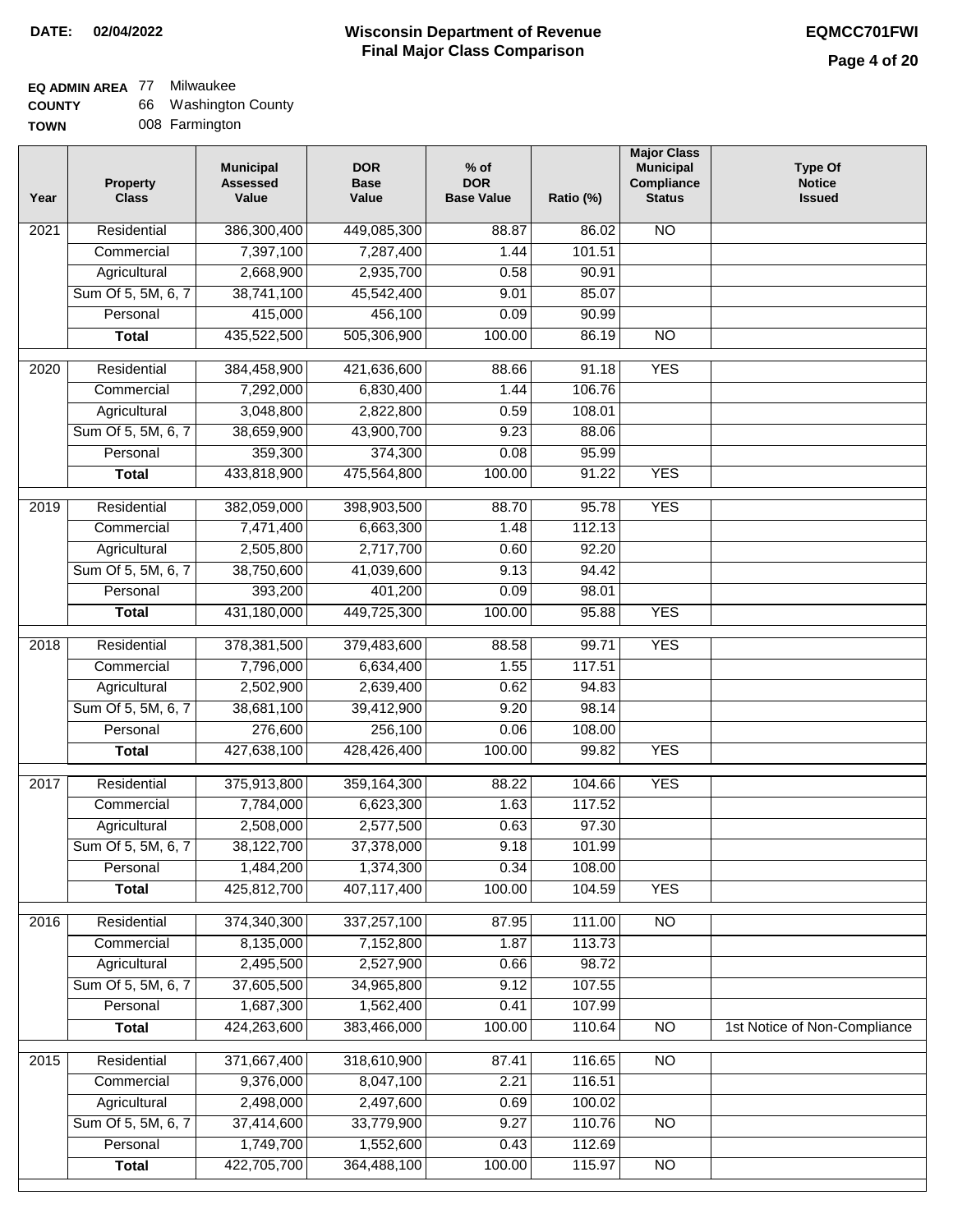| <b>COUNTY</b> | 66 Washington County |
|---------------|----------------------|
|---------------|----------------------|

| - - - - - - - |                |
|---------------|----------------|
| <b>TOWN</b>   | 010 Germantown |

| Year             | <b>Property</b><br><b>Class</b> | <b>Municipal</b><br><b>Assessed</b><br>Value | <b>DOR</b><br><b>Base</b><br>Value | $%$ of<br><b>DOR</b><br><b>Base Value</b> | Ratio (%) | <b>Major Class</b><br><b>Municipal</b><br>Compliance<br><b>Status</b> | <b>Type Of</b><br><b>Notice</b><br><b>Issued</b> |
|------------------|---------------------------------|----------------------------------------------|------------------------------------|-------------------------------------------|-----------|-----------------------------------------------------------------------|--------------------------------------------------|
| 2021             | Residential                     | 26,026,500                                   | 26,995,700                         | 87.46                                     | 96.41     | <b>YES</b>                                                            |                                                  |
|                  | Commercial                      | 1,908,500                                    | 1,908,500                          | 6.18                                      | 100.00    |                                                                       |                                                  |
|                  | Agricultural                    | 155,400                                      | 155,200                            | 0.50                                      | 100.13    |                                                                       |                                                  |
|                  | Sum Of 5, 5M, 6, 7              | 1,373,000                                    | 1,430,900                          | 4.64                                      | 95.95     |                                                                       |                                                  |
|                  | Personal                        | 374,397                                      | 374,400                            | 1.21                                      | 100.00    |                                                                       |                                                  |
|                  | <b>Total</b>                    | 29,837,797                                   | 30,864,700                         | 100.00                                    | 96.67     | <b>YES</b>                                                            |                                                  |
| $\frac{1}{2020}$ | Residential                     | 26,030,000                                   | 25,217,000                         | 87.90                                     | 103.22    | <b>YES</b>                                                            |                                                  |
|                  | Commercial                      | 1,910,500                                    | 1,703,200                          | 5.94                                      | 112.17    |                                                                       |                                                  |
|                  | Agricultural                    | 149,900                                      | 150,500                            | 0.52                                      | 99.60     |                                                                       |                                                  |
|                  | Sum Of 5, 5M, 6, 7              | 1,372,000                                    | 1,351,400                          | 4.71                                      | 101.52    |                                                                       |                                                  |
|                  | Personal                        | 265,873                                      | 265,800                            | 0.93                                      | 100.03    |                                                                       |                                                  |
|                  | <b>Total</b>                    | 29,728,273                                   | 28,687,900                         | 100.00                                    | 103.63    | <b>YES</b>                                                            |                                                  |
|                  |                                 |                                              |                                    |                                           |           |                                                                       |                                                  |
| 2019             | Residential                     | 22,322,500                                   | 23,853,300                         | 87.61                                     | 93.58     | <b>YES</b>                                                            |                                                  |
|                  | Commercial                      | 1,668,500                                    | 1,668,500                          | 6.13                                      | 100.00    |                                                                       |                                                  |
|                  | Agricultural                    | 149,400                                      | 144,600                            | 0.53                                      | 103.32    |                                                                       |                                                  |
|                  | Sum Of 5, 5M, 6, 7              | 1,106,000                                    | 1,300,900                          | 4.78                                      | 85.02     |                                                                       |                                                  |
|                  | Personal                        | 251,956                                      | 259,700                            | 0.95                                      | 97.02     |                                                                       |                                                  |
|                  | <b>Total</b>                    | 25,498,356                                   | 27,227,000                         | 100.00                                    | 93.65     | <b>YES</b>                                                            |                                                  |
| 2018             | Residential                     | 21,779,500                                   | 22,522,400                         | 86.51                                     | 96.70     | <b>YES</b>                                                            |                                                  |
|                  | Commercial                      | 1,668,500                                    | 1,582,800                          | 6.08                                      | 105.41    |                                                                       |                                                  |
|                  | Agricultural                    | 140,300                                      | 140,700                            | 0.54                                      | 99.72     |                                                                       |                                                  |
|                  | Sum Of 5, 5M, 6, 7              | 1,317,500                                    | 1,548,100                          | 5.95                                      | 85.10     |                                                                       |                                                  |
|                  | Personal                        | 239,208                                      | 239,200                            | 0.92                                      | 100.00    |                                                                       |                                                  |
|                  | <b>Total</b>                    | 25,145,008                                   | 26,033,200                         | 100.00                                    | 96.59     | <b>YES</b>                                                            |                                                  |
| 2017             | Residential                     | 21,249,000                                   | 21,146,100                         | 85.04                                     | 100.49    | <b>YES</b>                                                            |                                                  |
|                  | Commercial                      | 1,668,500                                    | 1,536,700                          | 6.18                                      | 108.58    |                                                                       |                                                  |
|                  | Agricultural                    | 137,300                                      | 137,600                            | 0.55                                      | 99.78     |                                                                       |                                                  |
|                  | Sum Of 5, 5M, 6, 7              | 1,317,500                                    | 1,534,100                          | 6.17                                      | 85.88     |                                                                       |                                                  |
|                  | Personal                        | 512,671                                      | 512,700                            | 2.06                                      | 99.99     |                                                                       |                                                  |
|                  | <b>Total</b>                    | 24,884,971                                   | 24,867,200                         | 100.00                                    | 100.07    | <b>YES</b>                                                            |                                                  |
|                  |                                 |                                              |                                    |                                           |           |                                                                       |                                                  |
| 2016             | Residential                     | 21,231,500                                   | 20,316,000                         | 84.96                                     | 104.51    | <b>YES</b>                                                            |                                                  |
|                  | Commercial                      | 1,668,500                                    | 1,600,700                          | 6.69                                      | 104.24    |                                                                       |                                                  |
|                  | Agricultural                    | 135,500                                      | 135,600                            | 0.57                                      | 99.93     |                                                                       |                                                  |
|                  | Sum Of 5, 5M, 6, 7              | 1,317,500                                    | 1,365,000                          | 5.71                                      | 96.52     |                                                                       |                                                  |
|                  | Personal                        | 515,851                                      | 496,100                            | 2.07                                      | 103.98    |                                                                       |                                                  |
|                  | <b>Total</b>                    | 24,868,851                                   | 23,913,400                         | 100.00                                    | 104.00    | <b>YES</b>                                                            |                                                  |
| 2015             | Residential                     | 21,231,500                                   | 19,724,300                         | 84.84                                     | 107.64    | <b>YES</b>                                                            |                                                  |
|                  | Commercial                      | 1,668,500                                    | 1,584,900                          | 6.82                                      | 105.27    | <b>YES</b>                                                            |                                                  |
|                  | Agricultural                    | 129,700                                      | 133,600                            | 0.57                                      | 97.08     |                                                                       |                                                  |
|                  | Sum Of 5, 5M, 6, 7              | 1,309,000                                    | 1,349,800                          | 5.81                                      | 96.98     | <b>YES</b>                                                            |                                                  |
|                  | Personal                        | 500,675                                      | 455,200                            | 1.96                                      | 109.99    |                                                                       |                                                  |
|                  | <b>Total</b>                    | 24,839,375                                   | 23,247,800                         | 100.00                                    | 106.85    | <b>YES</b>                                                            |                                                  |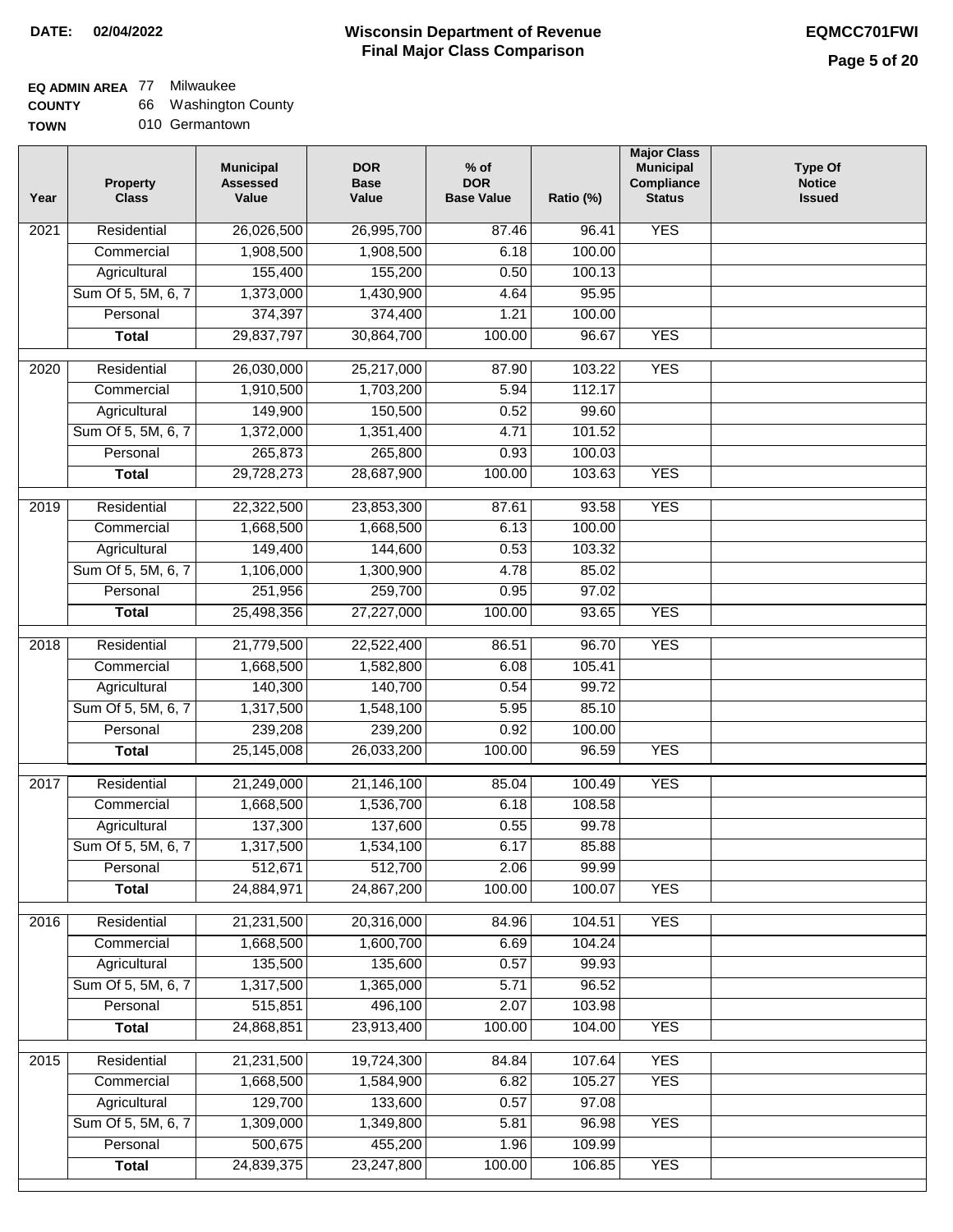### **EQ ADMIN AREA** 77 Milwaukee

| <b>COUNTY</b> |  | 66 Washington County |  |
|---------------|--|----------------------|--|
|---------------|--|----------------------|--|

**TOWN** 012 Hartford

| 373,348,600<br><b>NO</b><br>Residential<br>421,382,200<br>2021<br>89.69<br>88.60<br>16,130,800<br>3.50<br>98.00<br>Commercial<br>16,460,100<br>Agricultural<br>2,419,600<br>2,573,400<br>0.55<br>94.02<br>Sum Of 5, 5M, 6, 7<br>26,523,100<br>28,681,300<br>6.10<br>92.48<br>649,662<br>706,100<br>0.15<br>92.01<br>Personal<br>419,071,762<br>469,803,100<br>100.00<br>89.20<br>$\overline{NO}$<br><b>Total</b><br><b>YES</b><br>$\overline{2020}$<br>Residential<br>370,759,800<br>394,877,800<br>89.54<br>93.89<br>16,095,200<br>104.90<br>Commercial<br>15,342,700<br>3.48<br>2,482,500<br>2,479,700<br>0.56<br>Agricultural<br>100.11<br>Sum Of 5, 5M, 6, 7<br>26,369,000<br>27,638,200<br>6.27<br>95.41<br>655,222<br>668,600<br>0.15<br>98.00<br>Personal<br>416, 361, 722<br>441,007,000<br><b>YES</b><br>100.00<br>94.41<br><b>Total</b><br><b>YES</b><br>2019<br>Residential<br>369,672,500<br>381,870,900<br>89.75<br>96.81<br>15,747,100<br>3.32<br>111.47<br>Commercial<br>14,126,800<br>2,382,100<br>2,382,000<br>0.56<br>Agricultural<br>100.00<br>Sum Of 5, 5M, 6, 7<br>26,354,700<br>26,496,700<br>6.23<br>99.46<br>611,672<br>611,600<br>0.14<br>100.01<br>Personal<br>414,768,072<br>100.00<br><b>YES</b><br><b>Total</b><br>425,488,000<br>97.48<br><b>YES</b><br>Residential<br>335,169,400<br>367,080,400<br>91.31<br>2018<br>89.65<br>Commercial<br>15,263,900<br>13,105,400<br>3.20<br>116.47<br>2,191,100<br>2,339,300<br>Agricultural<br>0.57<br>93.66<br>Sum Of 5, 5M, 6, 7<br>24,608,500<br>26,308,700<br>93.54<br>6.43<br>639,789<br>Personal<br>621,200<br>0.15<br>102.99<br>377,872,689<br>409,455,000<br>100.00<br><b>YES</b><br>92.29<br><b>Total</b><br>2017<br>Residential<br>333,570,500<br><b>YES</b><br>348,178,700<br>89.42<br>95.80<br>Commercial<br>14,998,500<br>12,473,500<br>3.20<br>120.24<br>2,206,700<br>2,295,600<br>0.59<br>96.13<br>Agricultural<br>Sum Of 5, 5M, 6, 7<br>24,463,000<br>25,386,100<br>6.52<br>96.36<br>0.27<br>Personal<br>1,088,621<br>1,056,900<br>103.00<br>376, 327, 321<br>389,390,800<br>100.00<br>96.65<br><b>YES</b><br><b>Total</b><br><b>YES</b><br>Residential<br>332,559,800<br>330,724,700<br>2016<br>89.10<br>100.55<br>14,716,500<br>12,708,100<br>3.42<br>115.80<br>Commercial<br>2,267,000<br>2,214,300<br>0.61<br>Agricultural<br>97.68<br>Sum Of 5, 5M, 6, 7<br>24,224,000<br>24,584,100<br>6.62<br>98.54<br>921,526<br>894,700<br>0.24<br>103.00<br>Personal<br>374,636,126<br>371,178,600<br>100.00<br>100.93<br><b>YES</b><br><b>Total</b><br><b>YES</b><br>Residential<br>332,045,100<br>320,624,600<br>88.94<br>103.56<br>2015<br>14,619,700<br>12,477,700<br>3.46<br>117.17<br>Commercial | Year | <b>Property</b><br><b>Class</b> | <b>Municipal</b><br><b>Assessed</b><br>Value | <b>DOR</b><br><b>Base</b><br>Value | $%$ of<br><b>DOR</b><br><b>Base Value</b> | Ratio (%) | <b>Major Class</b><br><b>Municipal</b><br>Compliance<br><b>Status</b> | Type Of<br><b>Notice</b><br><b>Issued</b> |
|--------------------------------------------------------------------------------------------------------------------------------------------------------------------------------------------------------------------------------------------------------------------------------------------------------------------------------------------------------------------------------------------------------------------------------------------------------------------------------------------------------------------------------------------------------------------------------------------------------------------------------------------------------------------------------------------------------------------------------------------------------------------------------------------------------------------------------------------------------------------------------------------------------------------------------------------------------------------------------------------------------------------------------------------------------------------------------------------------------------------------------------------------------------------------------------------------------------------------------------------------------------------------------------------------------------------------------------------------------------------------------------------------------------------------------------------------------------------------------------------------------------------------------------------------------------------------------------------------------------------------------------------------------------------------------------------------------------------------------------------------------------------------------------------------------------------------------------------------------------------------------------------------------------------------------------------------------------------------------------------------------------------------------------------------------------------------------------------------------------------------------------------------------------------------------------------------------------------------------------------------------------------------------------------------------------------------------------------------------------------------------------------------------------------------------------------------------------------------------------------------------------------------------------------------------------------------------------------------------------------------------------------------------------------------------------|------|---------------------------------|----------------------------------------------|------------------------------------|-------------------------------------------|-----------|-----------------------------------------------------------------------|-------------------------------------------|
|                                                                                                                                                                                                                                                                                                                                                                                                                                                                                                                                                                                                                                                                                                                                                                                                                                                                                                                                                                                                                                                                                                                                                                                                                                                                                                                                                                                                                                                                                                                                                                                                                                                                                                                                                                                                                                                                                                                                                                                                                                                                                                                                                                                                                                                                                                                                                                                                                                                                                                                                                                                                                                                                                      |      |                                 |                                              |                                    |                                           |           |                                                                       |                                           |
|                                                                                                                                                                                                                                                                                                                                                                                                                                                                                                                                                                                                                                                                                                                                                                                                                                                                                                                                                                                                                                                                                                                                                                                                                                                                                                                                                                                                                                                                                                                                                                                                                                                                                                                                                                                                                                                                                                                                                                                                                                                                                                                                                                                                                                                                                                                                                                                                                                                                                                                                                                                                                                                                                      |      |                                 |                                              |                                    |                                           |           |                                                                       |                                           |
|                                                                                                                                                                                                                                                                                                                                                                                                                                                                                                                                                                                                                                                                                                                                                                                                                                                                                                                                                                                                                                                                                                                                                                                                                                                                                                                                                                                                                                                                                                                                                                                                                                                                                                                                                                                                                                                                                                                                                                                                                                                                                                                                                                                                                                                                                                                                                                                                                                                                                                                                                                                                                                                                                      |      |                                 |                                              |                                    |                                           |           |                                                                       |                                           |
|                                                                                                                                                                                                                                                                                                                                                                                                                                                                                                                                                                                                                                                                                                                                                                                                                                                                                                                                                                                                                                                                                                                                                                                                                                                                                                                                                                                                                                                                                                                                                                                                                                                                                                                                                                                                                                                                                                                                                                                                                                                                                                                                                                                                                                                                                                                                                                                                                                                                                                                                                                                                                                                                                      |      |                                 |                                              |                                    |                                           |           |                                                                       |                                           |
|                                                                                                                                                                                                                                                                                                                                                                                                                                                                                                                                                                                                                                                                                                                                                                                                                                                                                                                                                                                                                                                                                                                                                                                                                                                                                                                                                                                                                                                                                                                                                                                                                                                                                                                                                                                                                                                                                                                                                                                                                                                                                                                                                                                                                                                                                                                                                                                                                                                                                                                                                                                                                                                                                      |      |                                 |                                              |                                    |                                           |           |                                                                       |                                           |
|                                                                                                                                                                                                                                                                                                                                                                                                                                                                                                                                                                                                                                                                                                                                                                                                                                                                                                                                                                                                                                                                                                                                                                                                                                                                                                                                                                                                                                                                                                                                                                                                                                                                                                                                                                                                                                                                                                                                                                                                                                                                                                                                                                                                                                                                                                                                                                                                                                                                                                                                                                                                                                                                                      |      |                                 |                                              |                                    |                                           |           |                                                                       |                                           |
|                                                                                                                                                                                                                                                                                                                                                                                                                                                                                                                                                                                                                                                                                                                                                                                                                                                                                                                                                                                                                                                                                                                                                                                                                                                                                                                                                                                                                                                                                                                                                                                                                                                                                                                                                                                                                                                                                                                                                                                                                                                                                                                                                                                                                                                                                                                                                                                                                                                                                                                                                                                                                                                                                      |      |                                 |                                              |                                    |                                           |           |                                                                       |                                           |
|                                                                                                                                                                                                                                                                                                                                                                                                                                                                                                                                                                                                                                                                                                                                                                                                                                                                                                                                                                                                                                                                                                                                                                                                                                                                                                                                                                                                                                                                                                                                                                                                                                                                                                                                                                                                                                                                                                                                                                                                                                                                                                                                                                                                                                                                                                                                                                                                                                                                                                                                                                                                                                                                                      |      |                                 |                                              |                                    |                                           |           |                                                                       |                                           |
|                                                                                                                                                                                                                                                                                                                                                                                                                                                                                                                                                                                                                                                                                                                                                                                                                                                                                                                                                                                                                                                                                                                                                                                                                                                                                                                                                                                                                                                                                                                                                                                                                                                                                                                                                                                                                                                                                                                                                                                                                                                                                                                                                                                                                                                                                                                                                                                                                                                                                                                                                                                                                                                                                      |      |                                 |                                              |                                    |                                           |           |                                                                       |                                           |
|                                                                                                                                                                                                                                                                                                                                                                                                                                                                                                                                                                                                                                                                                                                                                                                                                                                                                                                                                                                                                                                                                                                                                                                                                                                                                                                                                                                                                                                                                                                                                                                                                                                                                                                                                                                                                                                                                                                                                                                                                                                                                                                                                                                                                                                                                                                                                                                                                                                                                                                                                                                                                                                                                      |      |                                 |                                              |                                    |                                           |           |                                                                       |                                           |
|                                                                                                                                                                                                                                                                                                                                                                                                                                                                                                                                                                                                                                                                                                                                                                                                                                                                                                                                                                                                                                                                                                                                                                                                                                                                                                                                                                                                                                                                                                                                                                                                                                                                                                                                                                                                                                                                                                                                                                                                                                                                                                                                                                                                                                                                                                                                                                                                                                                                                                                                                                                                                                                                                      |      |                                 |                                              |                                    |                                           |           |                                                                       |                                           |
|                                                                                                                                                                                                                                                                                                                                                                                                                                                                                                                                                                                                                                                                                                                                                                                                                                                                                                                                                                                                                                                                                                                                                                                                                                                                                                                                                                                                                                                                                                                                                                                                                                                                                                                                                                                                                                                                                                                                                                                                                                                                                                                                                                                                                                                                                                                                                                                                                                                                                                                                                                                                                                                                                      |      |                                 |                                              |                                    |                                           |           |                                                                       |                                           |
|                                                                                                                                                                                                                                                                                                                                                                                                                                                                                                                                                                                                                                                                                                                                                                                                                                                                                                                                                                                                                                                                                                                                                                                                                                                                                                                                                                                                                                                                                                                                                                                                                                                                                                                                                                                                                                                                                                                                                                                                                                                                                                                                                                                                                                                                                                                                                                                                                                                                                                                                                                                                                                                                                      |      |                                 |                                              |                                    |                                           |           |                                                                       |                                           |
|                                                                                                                                                                                                                                                                                                                                                                                                                                                                                                                                                                                                                                                                                                                                                                                                                                                                                                                                                                                                                                                                                                                                                                                                                                                                                                                                                                                                                                                                                                                                                                                                                                                                                                                                                                                                                                                                                                                                                                                                                                                                                                                                                                                                                                                                                                                                                                                                                                                                                                                                                                                                                                                                                      |      |                                 |                                              |                                    |                                           |           |                                                                       |                                           |
|                                                                                                                                                                                                                                                                                                                                                                                                                                                                                                                                                                                                                                                                                                                                                                                                                                                                                                                                                                                                                                                                                                                                                                                                                                                                                                                                                                                                                                                                                                                                                                                                                                                                                                                                                                                                                                                                                                                                                                                                                                                                                                                                                                                                                                                                                                                                                                                                                                                                                                                                                                                                                                                                                      |      |                                 |                                              |                                    |                                           |           |                                                                       |                                           |
|                                                                                                                                                                                                                                                                                                                                                                                                                                                                                                                                                                                                                                                                                                                                                                                                                                                                                                                                                                                                                                                                                                                                                                                                                                                                                                                                                                                                                                                                                                                                                                                                                                                                                                                                                                                                                                                                                                                                                                                                                                                                                                                                                                                                                                                                                                                                                                                                                                                                                                                                                                                                                                                                                      |      |                                 |                                              |                                    |                                           |           |                                                                       |                                           |
|                                                                                                                                                                                                                                                                                                                                                                                                                                                                                                                                                                                                                                                                                                                                                                                                                                                                                                                                                                                                                                                                                                                                                                                                                                                                                                                                                                                                                                                                                                                                                                                                                                                                                                                                                                                                                                                                                                                                                                                                                                                                                                                                                                                                                                                                                                                                                                                                                                                                                                                                                                                                                                                                                      |      |                                 |                                              |                                    |                                           |           |                                                                       |                                           |
|                                                                                                                                                                                                                                                                                                                                                                                                                                                                                                                                                                                                                                                                                                                                                                                                                                                                                                                                                                                                                                                                                                                                                                                                                                                                                                                                                                                                                                                                                                                                                                                                                                                                                                                                                                                                                                                                                                                                                                                                                                                                                                                                                                                                                                                                                                                                                                                                                                                                                                                                                                                                                                                                                      |      |                                 |                                              |                                    |                                           |           |                                                                       |                                           |
|                                                                                                                                                                                                                                                                                                                                                                                                                                                                                                                                                                                                                                                                                                                                                                                                                                                                                                                                                                                                                                                                                                                                                                                                                                                                                                                                                                                                                                                                                                                                                                                                                                                                                                                                                                                                                                                                                                                                                                                                                                                                                                                                                                                                                                                                                                                                                                                                                                                                                                                                                                                                                                                                                      |      |                                 |                                              |                                    |                                           |           |                                                                       |                                           |
|                                                                                                                                                                                                                                                                                                                                                                                                                                                                                                                                                                                                                                                                                                                                                                                                                                                                                                                                                                                                                                                                                                                                                                                                                                                                                                                                                                                                                                                                                                                                                                                                                                                                                                                                                                                                                                                                                                                                                                                                                                                                                                                                                                                                                                                                                                                                                                                                                                                                                                                                                                                                                                                                                      |      |                                 |                                              |                                    |                                           |           |                                                                       |                                           |
|                                                                                                                                                                                                                                                                                                                                                                                                                                                                                                                                                                                                                                                                                                                                                                                                                                                                                                                                                                                                                                                                                                                                                                                                                                                                                                                                                                                                                                                                                                                                                                                                                                                                                                                                                                                                                                                                                                                                                                                                                                                                                                                                                                                                                                                                                                                                                                                                                                                                                                                                                                                                                                                                                      |      |                                 |                                              |                                    |                                           |           |                                                                       |                                           |
|                                                                                                                                                                                                                                                                                                                                                                                                                                                                                                                                                                                                                                                                                                                                                                                                                                                                                                                                                                                                                                                                                                                                                                                                                                                                                                                                                                                                                                                                                                                                                                                                                                                                                                                                                                                                                                                                                                                                                                                                                                                                                                                                                                                                                                                                                                                                                                                                                                                                                                                                                                                                                                                                                      |      |                                 |                                              |                                    |                                           |           |                                                                       |                                           |
|                                                                                                                                                                                                                                                                                                                                                                                                                                                                                                                                                                                                                                                                                                                                                                                                                                                                                                                                                                                                                                                                                                                                                                                                                                                                                                                                                                                                                                                                                                                                                                                                                                                                                                                                                                                                                                                                                                                                                                                                                                                                                                                                                                                                                                                                                                                                                                                                                                                                                                                                                                                                                                                                                      |      |                                 |                                              |                                    |                                           |           |                                                                       |                                           |
|                                                                                                                                                                                                                                                                                                                                                                                                                                                                                                                                                                                                                                                                                                                                                                                                                                                                                                                                                                                                                                                                                                                                                                                                                                                                                                                                                                                                                                                                                                                                                                                                                                                                                                                                                                                                                                                                                                                                                                                                                                                                                                                                                                                                                                                                                                                                                                                                                                                                                                                                                                                                                                                                                      |      |                                 |                                              |                                    |                                           |           |                                                                       |                                           |
|                                                                                                                                                                                                                                                                                                                                                                                                                                                                                                                                                                                                                                                                                                                                                                                                                                                                                                                                                                                                                                                                                                                                                                                                                                                                                                                                                                                                                                                                                                                                                                                                                                                                                                                                                                                                                                                                                                                                                                                                                                                                                                                                                                                                                                                                                                                                                                                                                                                                                                                                                                                                                                                                                      |      |                                 |                                              |                                    |                                           |           |                                                                       |                                           |
|                                                                                                                                                                                                                                                                                                                                                                                                                                                                                                                                                                                                                                                                                                                                                                                                                                                                                                                                                                                                                                                                                                                                                                                                                                                                                                                                                                                                                                                                                                                                                                                                                                                                                                                                                                                                                                                                                                                                                                                                                                                                                                                                                                                                                                                                                                                                                                                                                                                                                                                                                                                                                                                                                      |      |                                 |                                              |                                    |                                           |           |                                                                       |                                           |
|                                                                                                                                                                                                                                                                                                                                                                                                                                                                                                                                                                                                                                                                                                                                                                                                                                                                                                                                                                                                                                                                                                                                                                                                                                                                                                                                                                                                                                                                                                                                                                                                                                                                                                                                                                                                                                                                                                                                                                                                                                                                                                                                                                                                                                                                                                                                                                                                                                                                                                                                                                                                                                                                                      |      |                                 |                                              |                                    |                                           |           |                                                                       |                                           |
|                                                                                                                                                                                                                                                                                                                                                                                                                                                                                                                                                                                                                                                                                                                                                                                                                                                                                                                                                                                                                                                                                                                                                                                                                                                                                                                                                                                                                                                                                                                                                                                                                                                                                                                                                                                                                                                                                                                                                                                                                                                                                                                                                                                                                                                                                                                                                                                                                                                                                                                                                                                                                                                                                      |      |                                 |                                              |                                    |                                           |           |                                                                       |                                           |
|                                                                                                                                                                                                                                                                                                                                                                                                                                                                                                                                                                                                                                                                                                                                                                                                                                                                                                                                                                                                                                                                                                                                                                                                                                                                                                                                                                                                                                                                                                                                                                                                                                                                                                                                                                                                                                                                                                                                                                                                                                                                                                                                                                                                                                                                                                                                                                                                                                                                                                                                                                                                                                                                                      |      |                                 |                                              |                                    |                                           |           |                                                                       |                                           |
|                                                                                                                                                                                                                                                                                                                                                                                                                                                                                                                                                                                                                                                                                                                                                                                                                                                                                                                                                                                                                                                                                                                                                                                                                                                                                                                                                                                                                                                                                                                                                                                                                                                                                                                                                                                                                                                                                                                                                                                                                                                                                                                                                                                                                                                                                                                                                                                                                                                                                                                                                                                                                                                                                      |      |                                 |                                              |                                    |                                           |           |                                                                       |                                           |
|                                                                                                                                                                                                                                                                                                                                                                                                                                                                                                                                                                                                                                                                                                                                                                                                                                                                                                                                                                                                                                                                                                                                                                                                                                                                                                                                                                                                                                                                                                                                                                                                                                                                                                                                                                                                                                                                                                                                                                                                                                                                                                                                                                                                                                                                                                                                                                                                                                                                                                                                                                                                                                                                                      |      |                                 |                                              |                                    |                                           |           |                                                                       |                                           |
|                                                                                                                                                                                                                                                                                                                                                                                                                                                                                                                                                                                                                                                                                                                                                                                                                                                                                                                                                                                                                                                                                                                                                                                                                                                                                                                                                                                                                                                                                                                                                                                                                                                                                                                                                                                                                                                                                                                                                                                                                                                                                                                                                                                                                                                                                                                                                                                                                                                                                                                                                                                                                                                                                      |      |                                 |                                              |                                    |                                           |           |                                                                       |                                           |
|                                                                                                                                                                                                                                                                                                                                                                                                                                                                                                                                                                                                                                                                                                                                                                                                                                                                                                                                                                                                                                                                                                                                                                                                                                                                                                                                                                                                                                                                                                                                                                                                                                                                                                                                                                                                                                                                                                                                                                                                                                                                                                                                                                                                                                                                                                                                                                                                                                                                                                                                                                                                                                                                                      |      |                                 |                                              |                                    |                                           |           |                                                                       |                                           |
|                                                                                                                                                                                                                                                                                                                                                                                                                                                                                                                                                                                                                                                                                                                                                                                                                                                                                                                                                                                                                                                                                                                                                                                                                                                                                                                                                                                                                                                                                                                                                                                                                                                                                                                                                                                                                                                                                                                                                                                                                                                                                                                                                                                                                                                                                                                                                                                                                                                                                                                                                                                                                                                                                      |      |                                 |                                              |                                    |                                           |           |                                                                       |                                           |
|                                                                                                                                                                                                                                                                                                                                                                                                                                                                                                                                                                                                                                                                                                                                                                                                                                                                                                                                                                                                                                                                                                                                                                                                                                                                                                                                                                                                                                                                                                                                                                                                                                                                                                                                                                                                                                                                                                                                                                                                                                                                                                                                                                                                                                                                                                                                                                                                                                                                                                                                                                                                                                                                                      |      |                                 |                                              |                                    |                                           |           |                                                                       |                                           |
|                                                                                                                                                                                                                                                                                                                                                                                                                                                                                                                                                                                                                                                                                                                                                                                                                                                                                                                                                                                                                                                                                                                                                                                                                                                                                                                                                                                                                                                                                                                                                                                                                                                                                                                                                                                                                                                                                                                                                                                                                                                                                                                                                                                                                                                                                                                                                                                                                                                                                                                                                                                                                                                                                      |      |                                 |                                              |                                    |                                           |           |                                                                       |                                           |
|                                                                                                                                                                                                                                                                                                                                                                                                                                                                                                                                                                                                                                                                                                                                                                                                                                                                                                                                                                                                                                                                                                                                                                                                                                                                                                                                                                                                                                                                                                                                                                                                                                                                                                                                                                                                                                                                                                                                                                                                                                                                                                                                                                                                                                                                                                                                                                                                                                                                                                                                                                                                                                                                                      |      |                                 |                                              |                                    |                                           |           |                                                                       |                                           |
|                                                                                                                                                                                                                                                                                                                                                                                                                                                                                                                                                                                                                                                                                                                                                                                                                                                                                                                                                                                                                                                                                                                                                                                                                                                                                                                                                                                                                                                                                                                                                                                                                                                                                                                                                                                                                                                                                                                                                                                                                                                                                                                                                                                                                                                                                                                                                                                                                                                                                                                                                                                                                                                                                      |      |                                 |                                              |                                    |                                           |           |                                                                       |                                           |
|                                                                                                                                                                                                                                                                                                                                                                                                                                                                                                                                                                                                                                                                                                                                                                                                                                                                                                                                                                                                                                                                                                                                                                                                                                                                                                                                                                                                                                                                                                                                                                                                                                                                                                                                                                                                                                                                                                                                                                                                                                                                                                                                                                                                                                                                                                                                                                                                                                                                                                                                                                                                                                                                                      |      |                                 |                                              |                                    |                                           |           |                                                                       |                                           |
|                                                                                                                                                                                                                                                                                                                                                                                                                                                                                                                                                                                                                                                                                                                                                                                                                                                                                                                                                                                                                                                                                                                                                                                                                                                                                                                                                                                                                                                                                                                                                                                                                                                                                                                                                                                                                                                                                                                                                                                                                                                                                                                                                                                                                                                                                                                                                                                                                                                                                                                                                                                                                                                                                      |      | Agricultural                    | 2,224,600                                    | 2,254,900                          | 0.63                                      | 98.66     |                                                                       |                                           |
| Sum Of 5, 5M, 6, 7<br>24,204,400<br>24,229,100<br>6.72<br>99.90<br><b>YES</b>                                                                                                                                                                                                                                                                                                                                                                                                                                                                                                                                                                                                                                                                                                                                                                                                                                                                                                                                                                                                                                                                                                                                                                                                                                                                                                                                                                                                                                                                                                                                                                                                                                                                                                                                                                                                                                                                                                                                                                                                                                                                                                                                                                                                                                                                                                                                                                                                                                                                                                                                                                                                        |      |                                 |                                              |                                    |                                           |           |                                                                       |                                           |
| 903,969<br>903,900<br>0.25<br>Personal<br>100.01                                                                                                                                                                                                                                                                                                                                                                                                                                                                                                                                                                                                                                                                                                                                                                                                                                                                                                                                                                                                                                                                                                                                                                                                                                                                                                                                                                                                                                                                                                                                                                                                                                                                                                                                                                                                                                                                                                                                                                                                                                                                                                                                                                                                                                                                                                                                                                                                                                                                                                                                                                                                                                     |      |                                 |                                              |                                    |                                           |           |                                                                       |                                           |
|                                                                                                                                                                                                                                                                                                                                                                                                                                                                                                                                                                                                                                                                                                                                                                                                                                                                                                                                                                                                                                                                                                                                                                                                                                                                                                                                                                                                                                                                                                                                                                                                                                                                                                                                                                                                                                                                                                                                                                                                                                                                                                                                                                                                                                                                                                                                                                                                                                                                                                                                                                                                                                                                                      |      | <b>Total</b>                    | 373,997,769                                  | 360,490,200                        | 100.00                                    | 103.75    | <b>YES</b>                                                            |                                           |
|                                                                                                                                                                                                                                                                                                                                                                                                                                                                                                                                                                                                                                                                                                                                                                                                                                                                                                                                                                                                                                                                                                                                                                                                                                                                                                                                                                                                                                                                                                                                                                                                                                                                                                                                                                                                                                                                                                                                                                                                                                                                                                                                                                                                                                                                                                                                                                                                                                                                                                                                                                                                                                                                                      |      |                                 |                                              |                                    |                                           |           |                                                                       |                                           |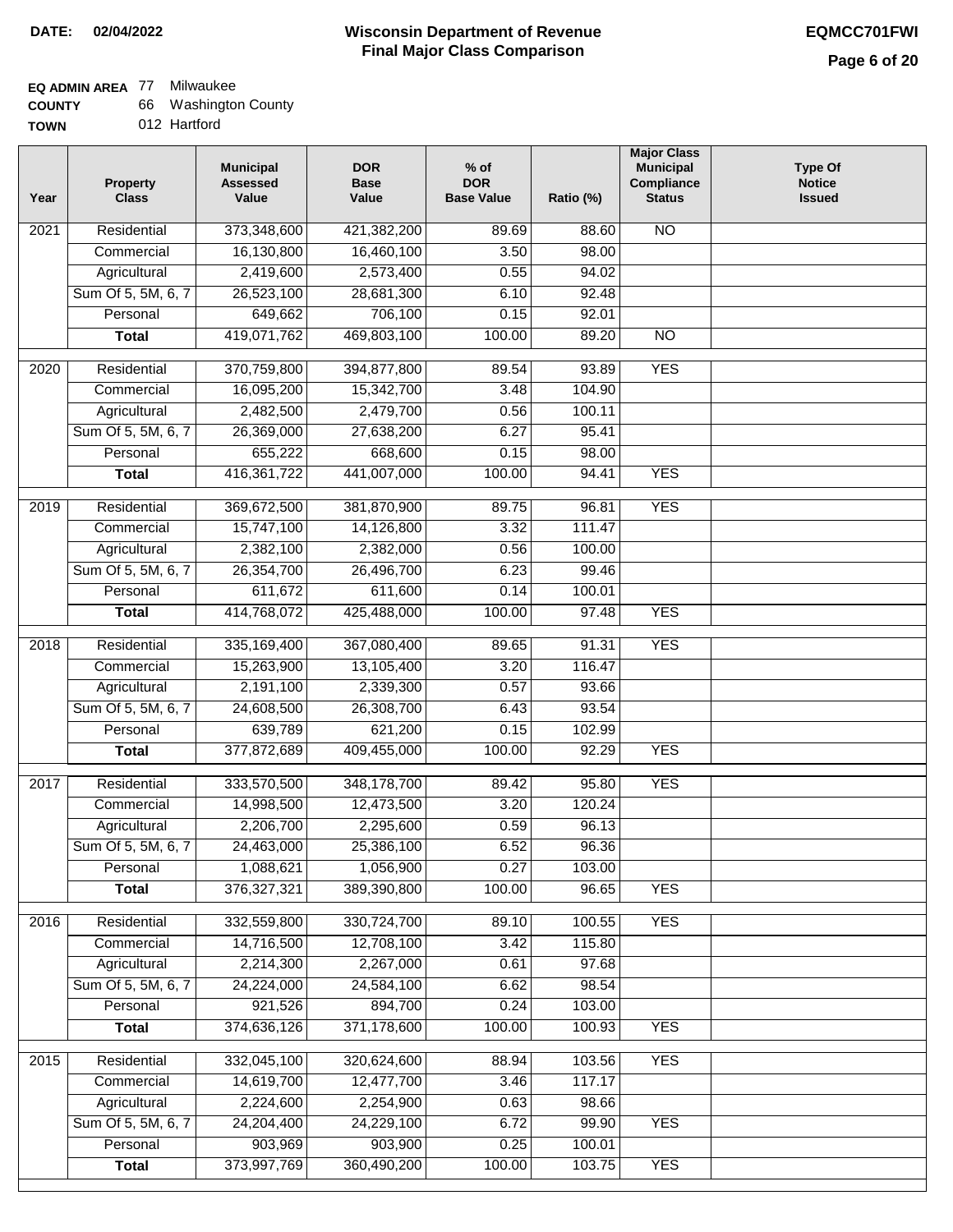### **EQ ADMIN AREA** 77 Milwaukee

| <b>COUNTY</b> | 66 Washington County |
|---------------|----------------------|
| <b>TOWN</b>   | 014 Jackson          |

014 Jackson

| Year              | <b>Property</b><br><b>Class</b> | <b>Municipal</b><br><b>Assessed</b><br>Value | <b>DOR</b><br><b>Base</b><br>Value | % of<br><b>DOR</b><br><b>Base Value</b> | Ratio (%) | <b>Major Class</b><br><b>Municipal</b><br>Compliance<br><b>Status</b> | <b>Type Of</b><br><b>Notice</b><br><b>Issued</b> |
|-------------------|---------------------------------|----------------------------------------------|------------------------------------|-----------------------------------------|-----------|-----------------------------------------------------------------------|--------------------------------------------------|
| $\overline{202}1$ | Residential                     | 387,440,800                                  | 457,103,400                        | 90.72                                   | 84.76     | $\overline{NO}$                                                       |                                                  |
|                   | Commercial                      | 14,087,300                                   | 16,475,600                         | 3.27                                    | 85.50     |                                                                       |                                                  |
|                   | Agricultural                    | 2,157,900                                    | 2,604,000                          | 0.52                                    | 82.87     |                                                                       |                                                  |
|                   | Sum Of 5, 5M, 6, 7              | 23,004,700                                   | 26,795,300                         | 5.32                                    | 85.85     |                                                                       |                                                  |
|                   | Personal                        | 711,918                                      | 868,200                            | 0.17                                    | 82.00     |                                                                       |                                                  |
|                   | <b>Total</b>                    | 427,402,618                                  | 503,846,500                        | 100.00                                  | 84.83     | $\overline{NO}$                                                       | 1st Notice of Non-Compliance                     |
| $\overline{2020}$ | Residential                     | 455,665,300                                  | 549,083,400                        | 92.24                                   | 82.99     | $\overline{NO}$                                                       |                                                  |
|                   | Commercial                      | 14,082,500                                   | 15,249,700                         | 2.56                                    | 92.35     |                                                                       |                                                  |
|                   | Agricultural                    | 2,341,500                                    | 2,516,900                          | 0.42                                    | 93.03     |                                                                       |                                                  |
|                   | Sum Of 5, 5M, 6, 7              | 22,903,500                                   | 27,535,500                         | 4.63                                    | 83.18     |                                                                       |                                                  |
|                   | Personal                        | 790,197                                      | 878,000                            | 0.15                                    | 90.00     |                                                                       |                                                  |
|                   | <b>Total</b>                    | 495,782,997                                  | 595,263,500                        | 100.00                                  | 83.29     | $\overline{NO}$                                                       |                                                  |
| 2019              | Residential                     | 451,539,900                                  | 528,659,600                        | 92.20                                   | 85.41     | <b>NO</b>                                                             |                                                  |
|                   | Commercial                      | 13,564,700                                   | 13,843,800                         | 2.41                                    | 97.98     |                                                                       |                                                  |
|                   | Agricultural                    | 1,788,200                                    | 2,427,400                          | 0.42                                    | 73.67     |                                                                       |                                                  |
|                   | Sum Of 5, 5M, 6, 7              | 23,190,300                                   | 27,465,000                         | 4.79                                    | 84.44     |                                                                       |                                                  |
|                   | Personal                        | 848,428                                      | 975,200                            | 0.17                                    | 87.00     |                                                                       |                                                  |
|                   | <b>Total</b>                    | 490,931,528                                  | 573,371,000                        | 100.00                                  | 85.62     | $\overline{NO}$                                                       |                                                  |
| 2018              | Residential                     | 445,678,500                                  | 501,870,100                        | 92.06                                   | 88.80     | $\overline{NO}$                                                       |                                                  |
|                   | Commercial                      | 13,196,600                                   | 12,904,600                         | 2.37                                    | 102.26    |                                                                       |                                                  |
|                   | Agricultural                    | 1,790,900                                    | 2,363,300                          | 0.43                                    | 75.78     |                                                                       |                                                  |
|                   | Sum Of 5, 5M, 6, 7              | 22,981,400                                   | 27,183,000                         | 4.99                                    | 84.54     |                                                                       |                                                  |
|                   | Personal                        | 788,905                                      | 848,300                            | 0.16                                    | 93.00     |                                                                       |                                                  |
|                   | <b>Total</b>                    | 484,436,305                                  | 545,169,300                        | 100.00                                  | 88.86     | <b>NO</b>                                                             |                                                  |
| 2017              | Residential                     | 433,042,400                                  | 474,201,300                        | 91.60                                   | 91.32     | <b>YES</b>                                                            |                                                  |
|                   | Commercial                      | 12,987,400                                   | 12,309,400                         | 2.38                                    | 105.51    |                                                                       |                                                  |
|                   | Agricultural                    | 1,807,500                                    | 2,326,500                          | 0.45                                    | 77.69     |                                                                       |                                                  |
|                   | Sum Of 5, 5M, 6, 7              | 22,550,800                                   | 26,019,700                         | 5.03                                    | 86.67     |                                                                       |                                                  |
|                   | Personal                        | 2,620,690                                    | 2,817,900                          | 0.54                                    | 93.00     |                                                                       |                                                  |
|                   | <b>Total</b>                    | 473,008,790                                  | 517,674,800                        | 100.00                                  | 91.37     | <b>YES</b>                                                            |                                                  |
| 2016              | Residential                     | 424,624,800                                  | 451,606,500                        | 91.27                                   | 94.03     | <b>YES</b>                                                            |                                                  |
|                   | Commercial                      | 12,963,000                                   | 12,795,000                         | 2.59                                    | 101.31    |                                                                       |                                                  |
|                   | Agricultural                    | 1,809,500                                    | 2,292,000                          | 0.46                                    | 78.95     |                                                                       |                                                  |
|                   | Sum Of 5, 5M, 6, 7              | 22,107,200                                   | 25,102,800                         | 5.07                                    | 88.07     |                                                                       |                                                  |
|                   | Personal                        | 2,810,799                                    | 3,022,400                          | 0.61                                    | 93.00     |                                                                       |                                                  |
|                   | <b>Total</b>                    | 464,315,299                                  | 494,818,700                        | 100.00                                  | 93.84     | <b>YES</b>                                                            |                                                  |
| 2015              | Residential                     | 417,255,500                                  | 426,679,000                        | 91.05                                   | 97.79     | <b>YES</b>                                                            |                                                  |
|                   | Commercial                      | 12,963,000                                   | 12,767,300                         | 2.72                                    | 101.53    |                                                                       |                                                  |
|                   | Agricultural                    | 1,809,700                                    | 2,264,900                          | 0.48                                    | 79.90     |                                                                       |                                                  |
|                   | Sum Of 5, 5M, 6, 7              | 22,525,200                                   | 24,573,500                         | 5.24                                    | 91.66     | <b>YES</b>                                                            |                                                  |
|                   | Personal                        | 2,359,675                                    | 2,313,400                          | 0.49                                    | 102.00    |                                                                       |                                                  |
|                   | <b>Total</b>                    | 456,913,075                                  | 468,598,100                        | 100.00                                  | 97.51     | <b>YES</b>                                                            |                                                  |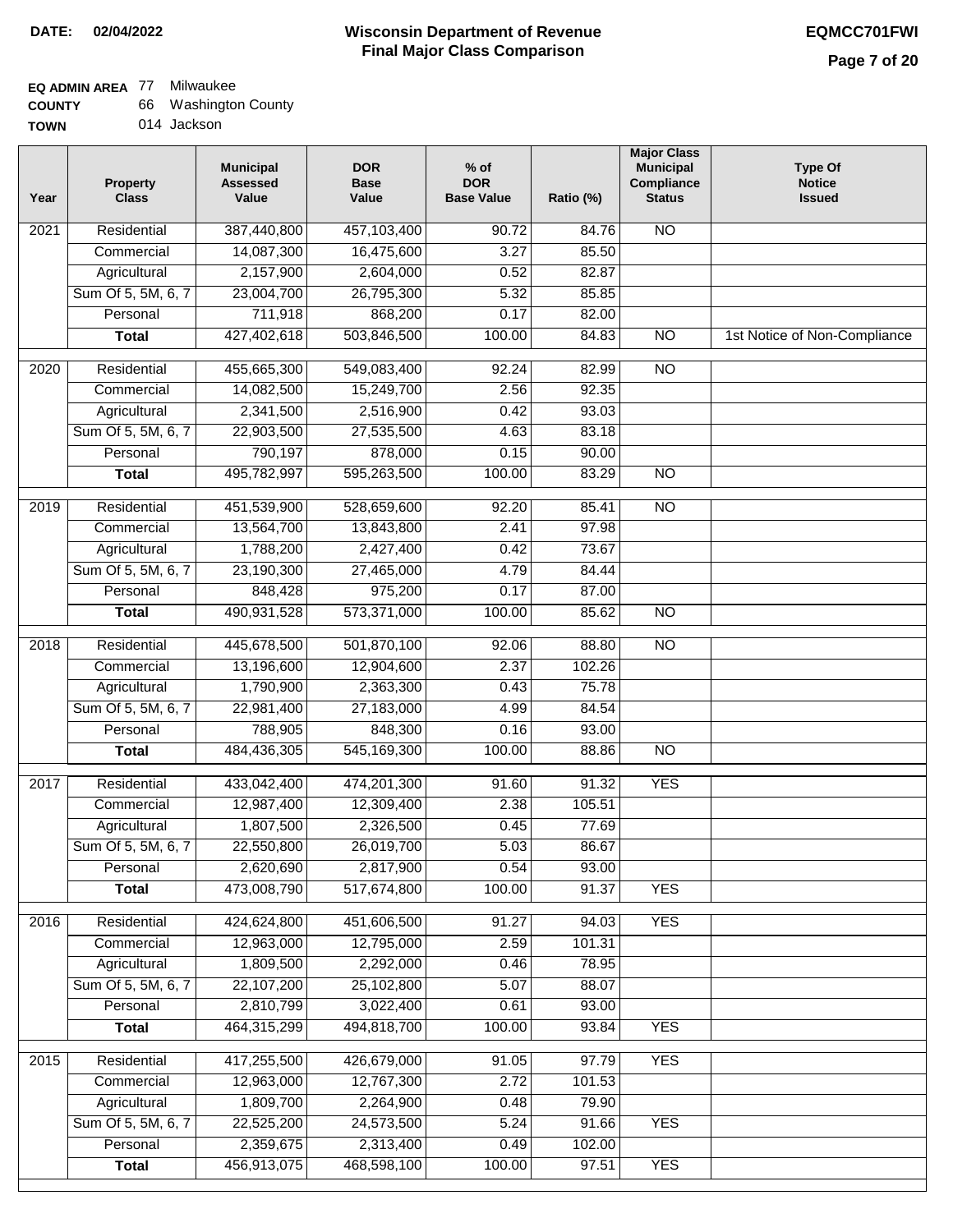**TOWN**

### **Wisconsin Department of Revenue DATE: 02/04/2022 EQMCC701FWI Final Major Class Comparison**

### **EQ ADMIN AREA** 77 Milwaukee

**Agricultural** Sum Of 5, 5M, 6, 7 **Personal Total**

 1,249,600 14,276,000 3,040,260 125,611,960

 1,267,300 13,838,200 3,040,300 123,670,600

 1.02 11.19 2.46 100.00

 98.60 103.16 100.00 101.57

YES

YES

| <b>COUNTY</b> | 66 Washington County |
|---------------|----------------------|
|---------------|----------------------|

016 Kewaskum

| Year              | <b>Property</b><br><b>Class</b> | <b>Municipal</b><br><b>Assessed</b><br>Value | <b>DOR</b><br><b>Base</b><br>Value | $%$ of<br><b>DOR</b><br><b>Base Value</b> | Ratio (%) | <b>Major Class</b><br><b>Municipal</b><br>Compliance<br><b>Status</b> | <b>Type Of</b><br><b>Notice</b><br><b>Issued</b> |
|-------------------|---------------------------------|----------------------------------------------|------------------------------------|-------------------------------------------|-----------|-----------------------------------------------------------------------|--------------------------------------------------|
| 2021              | Residential                     | 123,588,500                                  | 130,454,200                        | 82.82                                     | 94.74     | <b>YES</b>                                                            |                                                  |
|                   | Commercial                      | 8,928,700                                    | 9,841,700                          | 6.25                                      | 90.72     |                                                                       |                                                  |
|                   | Agricultural                    | 1,460,400                                    | 1,476,400                          | 0.94                                      | 98.92     |                                                                       |                                                  |
|                   | Sum Of 5, 5M, 6, 7              | 14,548,600                                   | 15,384,400                         | 9.77                                      | 94.57     |                                                                       |                                                  |
|                   | Personal                        | 351,207                                      | 354,700                            | 0.23                                      | 99.02     |                                                                       |                                                  |
|                   | <b>Total</b>                    | 148,877,407                                  | 157,511,400                        | 100.00                                    | 94.52     | <b>YES</b>                                                            |                                                  |
| $\overline{20}20$ | Residential                     | 120,679,600                                  | 121,445,800                        | 82.02                                     | 99.37     | <b>YES</b>                                                            |                                                  |
|                   | Commercial                      | 8,928,700                                    | 9,555,100                          | 6.45                                      | 93.44     |                                                                       |                                                  |
|                   | Agricultural                    | 1,425,200                                    | 1,425,700                          | 0.96                                      | 99.96     |                                                                       |                                                  |
|                   | Sum Of 5, 5M, 6, 7              | 14,648,200                                   | 15,181,300                         | 10.25                                     | 96.49     | <b>YES</b>                                                            |                                                  |
|                   | Personal                        | 465,325                                      | 465,300                            | 0.31                                      | 100.01    |                                                                       |                                                  |
|                   | <b>Total</b>                    | 146, 147, 025                                | 148,073,200                        | 100.00                                    | 98.70     | <b>YES</b>                                                            |                                                  |
| 2019              | Residential                     | 105,816,700                                  | 113,995,300                        | 81.57                                     | 92.83     | <b>YES</b>                                                            |                                                  |
|                   | Commercial                      | 8,672,200                                    | 9,100,100                          | 6.51                                      | 95.30     |                                                                       |                                                  |
|                   | Agricultural                    | 1,245,900                                    | 1,368,700                          | 0.98                                      | 91.03     |                                                                       |                                                  |
|                   | Sum Of 5, 5M, 6, 7              | 14,110,400                                   | 14,732,000                         | 10.54                                     | 95.78     | <b>YES</b>                                                            |                                                  |
|                   | Personal                        | 516,004                                      | 554,800                            | 0.40                                      | 93.01     |                                                                       |                                                  |
|                   | <b>Total</b>                    | 130, 361, 204                                | 139,750,900                        | 100.00                                    | 93.28     | <b>YES</b>                                                            |                                                  |
| 2018              | Residential                     | 104,016,500                                  | 109,862,300                        | 81.38                                     | 94.68     | <b>YES</b>                                                            |                                                  |
|                   | Commercial                      | 8,500,900                                    | 8,573,000                          | 6.35                                      | 99.16     |                                                                       |                                                  |
|                   | Agricultural                    | 1,246,100                                    | 1,330,200                          | 0.99                                      | 93.68     |                                                                       |                                                  |
|                   | Sum Of 5, 5M, 6, 7              | 14,150,500                                   | 14,680,100                         | 10.87                                     | 96.39     | <b>YES</b>                                                            |                                                  |
|                   | Personal                        | 561,988                                      | 551,000                            | 0.41                                      | 101.99    |                                                                       |                                                  |
|                   | <b>Total</b>                    | 128,475,988                                  | 134,996,600                        | 100.00                                    | 95.17     | <b>YES</b>                                                            |                                                  |
| 2017              | Residential                     | 101,847,300                                  | 102,553,900                        | 79.47                                     | 99.31     | <b>YES</b>                                                            |                                                  |
|                   | Commercial                      | 8,166,900                                    | 8,245,600                          | 6.39                                      | 99.05     |                                                                       |                                                  |
|                   | Agricultural                    | 1,248,600                                    | 1,300,000                          | 1.01                                      | 96.05     |                                                                       |                                                  |
|                   | Sum Of 5, 5M, 6, 7              | 14,199,400                                   | 14,156,200                         | 10.97                                     | 100.31    | YES                                                                   |                                                  |
|                   | Personal                        | 2,842,677                                    | 2,787,000                          | 2.16                                      | 102.00    |                                                                       |                                                  |
|                   | <b>Total</b>                    | 128,304,877                                  | 129,042,700                        | 100.00                                    | 99.43     | <b>YES</b>                                                            |                                                  |
| 2016              | Residential                     | 100,462,800                                  | 100,138,900                        | 79.01                                     | 100.32    | <b>YES</b>                                                            |                                                  |
|                   | Commercial                      | 8,166,900                                    | 8,245,600                          | 6.51                                      | 99.05     |                                                                       |                                                  |
|                   | Agricultural                    | 1,249,100                                    | 1,279,900                          | 1.01                                      | 97.59     |                                                                       |                                                  |
|                   | Sum Of 5, 5M, 6, 7              | 14,334,000                                   | 14,136,400                         | 11.15                                     | 101.40    | <b>YES</b>                                                            |                                                  |
|                   | Personal                        | 2,999,949                                    | 2,941,100                          | 2.32                                      | 102.00    |                                                                       |                                                  |
|                   | <b>Total</b>                    | 127,212,749                                  | 126,741,900                        | 100.00                                    | 100.37    | <b>YES</b>                                                            |                                                  |
|                   |                                 |                                              |                                    |                                           |           |                                                                       |                                                  |
| 2015              | Residential                     | 99,307,600                                   | 97,620,100                         | 78.94                                     | 101.73    | <b>YES</b>                                                            |                                                  |
|                   | Commercial                      | 7,738,500                                    | 7,904,700                          | 6.39                                      | 97.90     | <b>YES</b>                                                            |                                                  |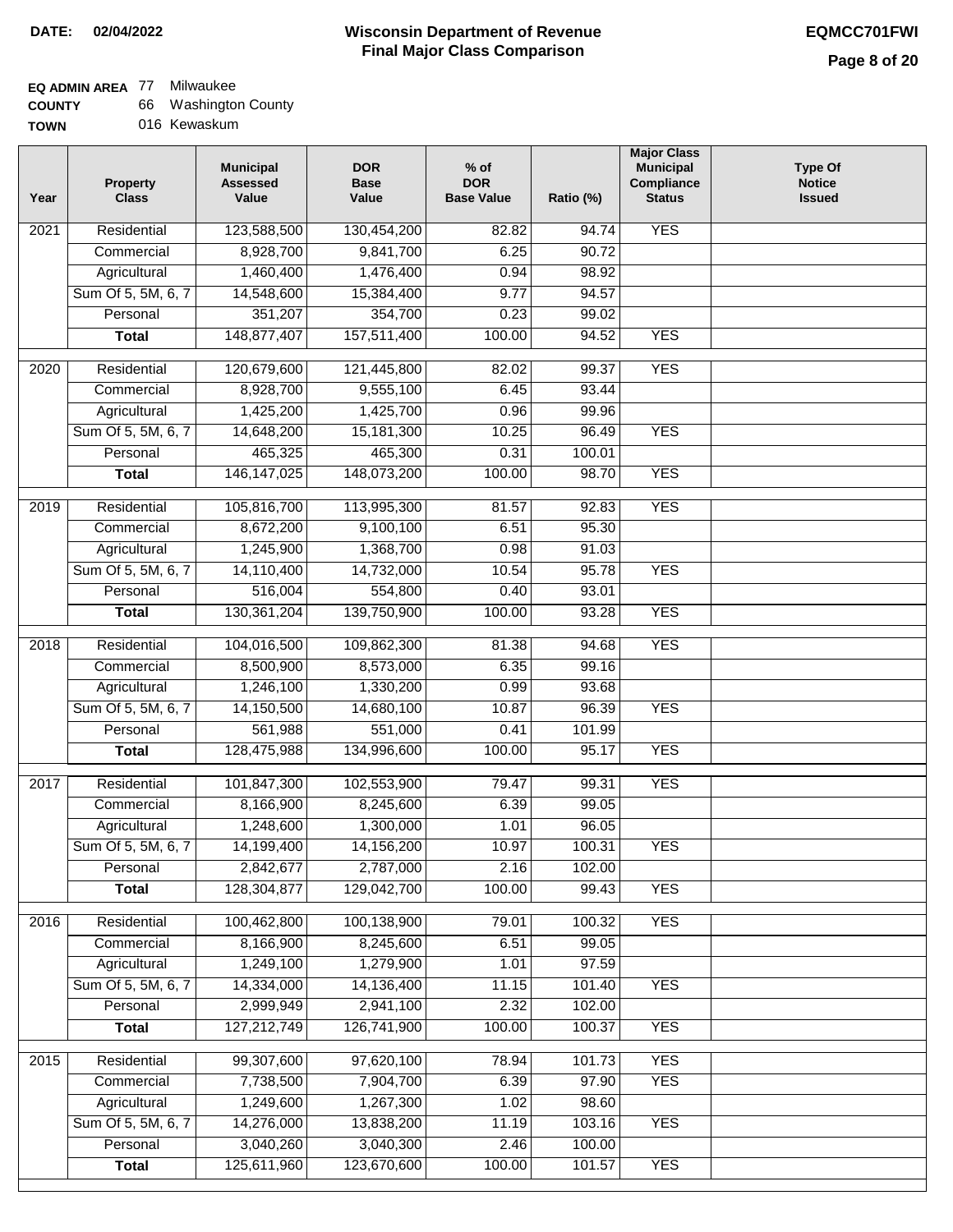| <b>COUNTY</b> | 66 Washington County |
|---------------|----------------------|
| <b>TOWN</b>   | 018 Polk             |

| WN | 018 Polk |
|----|----------|
|    |          |

| Year | <b>Property</b><br><b>Class</b> | <b>Municipal</b><br><b>Assessed</b><br>Value | <b>DOR</b><br><b>Base</b><br>Value | $%$ of<br><b>DOR</b><br><b>Base Value</b> | Ratio (%)        | <b>Major Class</b><br><b>Municipal</b><br>Compliance<br><b>Status</b> | <b>Type Of</b><br><b>Notice</b><br><b>Issued</b> |
|------|---------------------------------|----------------------------------------------|------------------------------------|-------------------------------------------|------------------|-----------------------------------------------------------------------|--------------------------------------------------|
| 2021 | Residential                     | 603,078,400                                  | 689,699,100                        | 87.04                                     | 87.44            | <b>NO</b>                                                             |                                                  |
|      | Commercial                      | 70,075,500                                   | 76,449,100                         | 9.65                                      | 91.66            |                                                                       |                                                  |
|      | Agricultural                    | 1,967,300                                    | 2,081,200                          | 0.26                                      | 94.53            |                                                                       |                                                  |
|      | Sum Of 5, 5M, 6, 7              | 17,768,100                                   | 19,395,100                         | 2.45                                      | 91.61            |                                                                       |                                                  |
|      | Personal                        | 4,426,009                                    | 4,810,900                          | 0.61                                      | 92.00            |                                                                       |                                                  |
|      | <b>Total</b>                    | 697,315,309                                  | 792,435,400                        | 100.00                                    | 88.00            | $\overline{NO}$                                                       |                                                  |
| 2020 | Residential                     | 598,317,800                                  | 637,317,400                        | 86.54                                     | 93.88            | <b>YES</b>                                                            |                                                  |
|      | Commercial                      | 69,768,800                                   | 73,299,500                         | 9.95                                      | 95.18            |                                                                       |                                                  |
|      | Agricultural                    | 1,997,500                                    | 1,997,600                          | 0.27                                      | 99.99            |                                                                       |                                                  |
|      | Sum Of 5, 5M, 6, 7              | 18,169,500                                   | 19,510,600                         | 2.65                                      | 93.13            |                                                                       |                                                  |
|      | Personal                        | 4,324,695                                    | 4,324,700                          | 0.59                                      | 100.00           |                                                                       |                                                  |
|      | <b>Total</b>                    | 692,578,295                                  | 736,449,800                        | 100.00                                    | 94.04            | <b>YES</b>                                                            |                                                  |
|      |                                 |                                              |                                    |                                           |                  |                                                                       |                                                  |
| 2019 | Residential                     | 592,031,200                                  | 594,655,000                        | 87.15                                     | 99.56            | <b>YES</b>                                                            |                                                  |
|      | Commercial                      | 64,442,600                                   | 64,103,500                         | 9.39                                      | 100.53           |                                                                       |                                                  |
|      | Agricultural                    | 1,932,200                                    | 1,929,000                          | 0.28                                      | 100.17           |                                                                       |                                                  |
|      | Sum Of 5, 5M, 6, 7              | 18,746,200                                   | 18,751,300                         | 2.75                                      | 99.97            |                                                                       |                                                  |
|      | Personal                        | 2,877,545                                    | 2,877,500                          | 0.42                                      | 100.00           |                                                                       |                                                  |
|      | <b>Total</b>                    | 680,029,745                                  | 682,316,300                        | 100.00                                    | 99.66            | <b>YES</b>                                                            |                                                  |
| 2018 | Residential                     | 540,524,200                                  | 573,123,100                        | 87.18                                     | 94.31            | <b>YES</b>                                                            |                                                  |
|      | Commercial                      | 63,566,600                                   | 61,079,100                         | 9.29                                      | 104.07           |                                                                       |                                                  |
|      | Agricultural                    | 1,802,900                                    | 1,877,000                          | 0.29                                      | 96.05            |                                                                       |                                                  |
|      | Sum Of 5, 5M, 6, 7              | 17,631,600                                   | 18,858,500                         | 2.87                                      | 93.49            |                                                                       |                                                  |
|      | Personal                        | 2,489,951                                    | 2,490,000                          | 0.38                                      | 100.00           |                                                                       |                                                  |
|      | <b>Total</b>                    | 626,015,251                                  | 657,427,700                        | 100.00                                    | 95.22            | <b>YES</b>                                                            |                                                  |
| 2017 | Residential                     | 532,400,200                                  | 548,582,100                        | 87.24                                     | 97.05            | <b>YES</b>                                                            |                                                  |
|      | Commercial                      | 60,275,800                                   | 56,024,500                         | 8.91                                      | 107.59           |                                                                       |                                                  |
|      | Agricultural                    | 1,817,600                                    | 1,846,200                          | 0.29                                      | 98.45            |                                                                       |                                                  |
|      | Sum Of 5, 5M, 6, 7              | 17,362,000                                   | 18,068,300                         | 2.87                                      | 96.09            |                                                                       |                                                  |
|      | Personal                        | 4,296,410                                    | 4,296,400                          | 0.68                                      | 100.00           |                                                                       |                                                  |
|      | <b>Total</b>                    | 616,152,010                                  | 628,817,500                        | 100.00                                    | 97.99            | <b>YES</b>                                                            |                                                  |
| 2016 | Residential                     | 526,474,400                                  | 507,164,500                        | 86.38                                     | 103.81           | <b>YES</b>                                                            |                                                  |
|      | Commercial                      | 58,004,300                                   | 55,659,800                         | 9.48                                      | 104.21           |                                                                       |                                                  |
|      | Agricultural                    | 1,818,300                                    | 1,817,200                          | 0.31                                      | 100.06           |                                                                       |                                                  |
|      | Sum Of 5, 5M, 6, 7              | 17,097,000                                   | 17,341,700                         | 2.95                                      | 98.59            |                                                                       |                                                  |
|      | Personal                        | 5,117,824                                    | 5,117,800                          | 0.87                                      | 100.00           |                                                                       |                                                  |
|      | <b>Total</b>                    | 608,511,824                                  | 587,101,000                        | 100.00                                    | 103.65           | <b>YES</b>                                                            |                                                  |
|      |                                 |                                              |                                    |                                           |                  |                                                                       |                                                  |
| 2015 | Residential                     | 507,856,400                                  | 497,087,200                        | 86.25                                     | 102.17           | <b>YES</b>                                                            |                                                  |
|      | Commercial<br>Agricultural      | 58,424,500<br>1,803,600                      | 55,788,200<br>1,801,800            | 9.68<br>0.31                              | 104.73<br>100.10 | <b>YES</b>                                                            |                                                  |
|      | Sum Of 5, 5M, 6, 7              | 17,055,400                                   | 16,910,600                         | 2.93                                      | 100.86           |                                                                       |                                                  |
|      | Personal                        | 4,771,827                                    | 4,771,800                          | 0.83                                      | 100.00           |                                                                       |                                                  |
|      | <b>Total</b>                    | 589,911,727                                  | 576,359,600                        | 100.00                                    | 102.35           | <b>YES</b>                                                            |                                                  |
|      |                                 |                                              |                                    |                                           |                  |                                                                       |                                                  |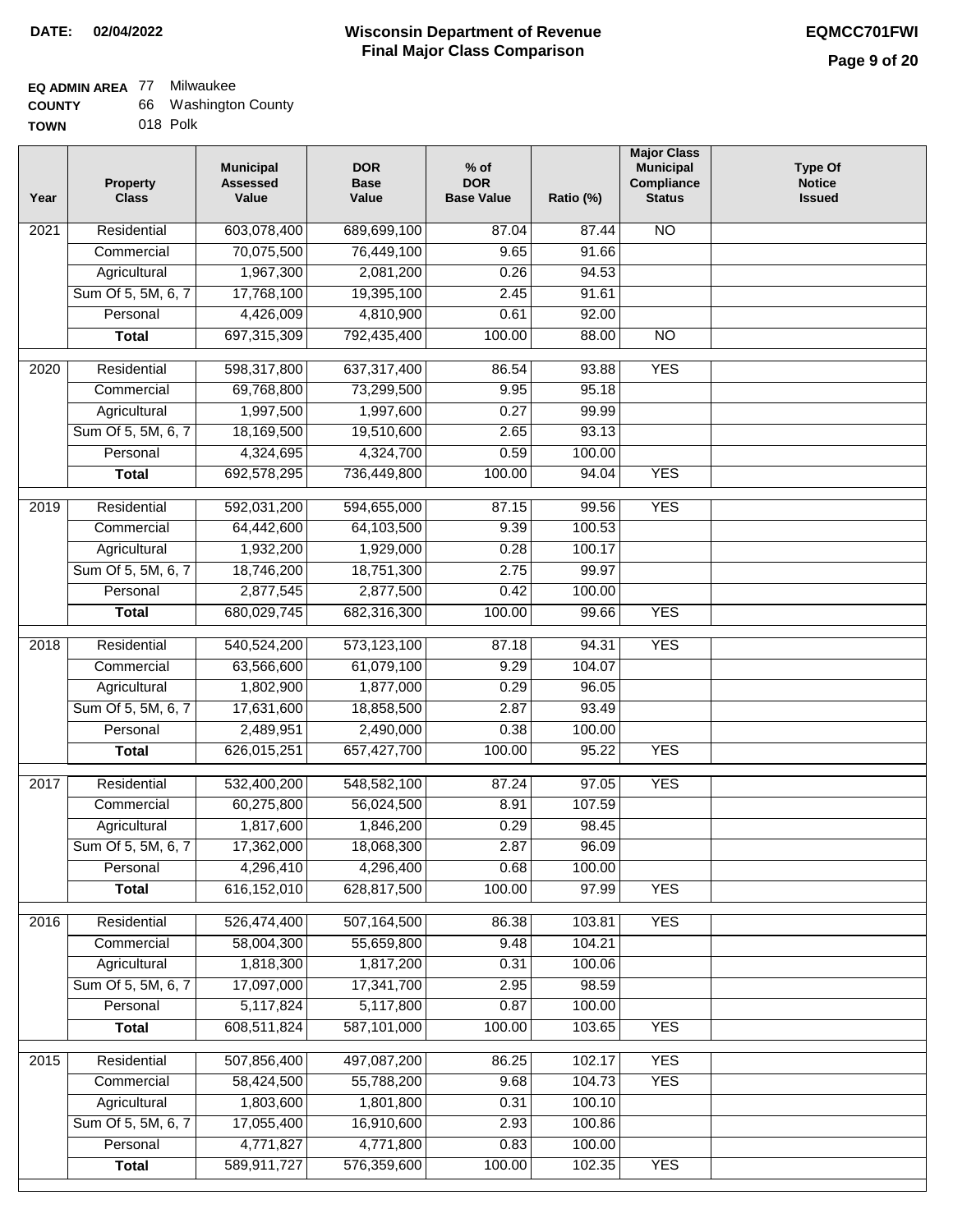| <b>COUNTY</b> | 66 Washington County |
|---------------|----------------------|
|---------------|----------------------|

| <b>TOWN</b> |  | 022 Trenton |
|-------------|--|-------------|
|-------------|--|-------------|

| Year              | <b>Property</b><br><b>Class</b> | <b>Municipal</b><br><b>Assessed</b><br>Value | <b>DOR</b><br><b>Base</b><br>Value | $%$ of<br><b>DOR</b><br><b>Base Value</b> | Ratio (%) | <b>Major Class</b><br><b>Municipal</b><br>Compliance<br><b>Status</b> | <b>Type Of</b><br><b>Notice</b><br><b>Issued</b> |
|-------------------|---------------------------------|----------------------------------------------|------------------------------------|-------------------------------------------|-----------|-----------------------------------------------------------------------|--------------------------------------------------|
| 2021              | Residential                     | 569,664,900                                  | 573,116,400                        | 94.73                                     | 99.40     | <b>YES</b>                                                            |                                                  |
|                   | Commercial                      | 12,641,800                                   | 10,932,900                         | 1.81                                      | 115.63    |                                                                       |                                                  |
|                   | Agricultural                    | 2,425,100                                    | 2,420,200                          | 0.40                                      | 100.20    |                                                                       |                                                  |
|                   | Sum Of 5, 5M, 6, 7              | 19,182,600                                   | 18,252,100                         | 3.02                                      | 105.10    |                                                                       |                                                  |
|                   | Personal                        | 286,673                                      | 286,700                            | 0.05                                      | 99.99     |                                                                       |                                                  |
|                   | <b>Total</b>                    | 604,201,073                                  | 605,008,300                        | 100.00                                    | 99.87     | <b>YES</b>                                                            |                                                  |
| 2020              | Residential                     | 469,598,600                                  | 548,160,400                        | 94.71                                     | 85.67     | $\overline{3}$                                                        |                                                  |
|                   | Commercial                      | 11,323,400                                   | 10,209,300                         | 1.76                                      | 110.91    |                                                                       |                                                  |
|                   | Agricultural                    | 2,339,300                                    | 2,338,100                          | 0.40                                      | 100.05    |                                                                       |                                                  |
|                   | Sum Of 5, 5M, 6, 7              | 17,576,300                                   | 17,769,000                         | 3.07                                      | 98.92     |                                                                       |                                                  |
|                   | Personal                        | 250,148                                      | 277,900                            | 0.05                                      | 90.01     |                                                                       |                                                  |
|                   | <b>Total</b>                    | 501,087,748                                  | 578,754,700                        | 100.00                                    | 86.58     | $\overline{NO}$                                                       |                                                  |
|                   |                                 |                                              |                                    |                                           |           |                                                                       |                                                  |
| 2019              | Residential                     | 465,710,600                                  | 522,904,900                        | 94.08                                     | 89.06     | $\overline{NO}$                                                       |                                                  |
|                   | Commercial                      | 13,526,900                                   | 12,728,300                         | 2.29                                      | 106.27    |                                                                       |                                                  |
|                   | Agricultural                    | 2,186,600                                    | 2,303,800                          | 0.41                                      | 94.91     |                                                                       |                                                  |
|                   | Sum Of 5, 5M, 6, 7              | 17,558,000                                   | 17,623,200                         | 3.17                                      | 99.63     |                                                                       |                                                  |
|                   | Personal                        | 227,585                                      | 247,300                            | 0.04                                      | 92.03     |                                                                       |                                                  |
|                   | <b>Total</b>                    | 499,209,685                                  | 555,807,500                        | 100.00                                    | 89.82     | $\overline{NO}$                                                       |                                                  |
| $\overline{2018}$ | Residential                     | 461,484,300                                  | 493,619,500                        | 93.95                                     | 93.49     | <b>YES</b>                                                            |                                                  |
|                   | Commercial                      | 13,336,200                                   | 12,039,400                         | 2.29                                      | 110.77    |                                                                       |                                                  |
|                   | Agricultural                    | 2,187,100                                    | 2,240,500                          | 0.43                                      | 97.62     |                                                                       |                                                  |
|                   | Sum Of 5, 5M, 6, 7              | 17,539,000                                   | 17,318,600                         | 3.30                                      | 101.27    |                                                                       |                                                  |
|                   | Personal                        | 183,977                                      | 184,000                            | 0.04                                      | 99.99     |                                                                       |                                                  |
|                   | <b>Total</b>                    | 494,730,577                                  | 525,402,000                        | 100.00                                    | 94.16     | <b>YES</b>                                                            |                                                  |
| 2017              | Residential                     | 457,068,600                                  | 461,531,700                        | 93.46                                     | 99.03     | <b>YES</b>                                                            |                                                  |
|                   | Commercial                      | 12,785,000                                   | 11,487,200                         | 2.33                                      | 111.30    |                                                                       |                                                  |
|                   | Agricultural                    | 2,189,800                                    | 2,188,300                          | 0.44                                      | 100.07    |                                                                       |                                                  |
|                   | Sum Of 5, 5M, 6, 7              | 17,579,200                                   | 16,678,400                         | 3.38                                      | 105.40    |                                                                       |                                                  |
|                   | Personal                        | 1,960,250                                    | 1,960,200                          | 0.40                                      | 100.00    |                                                                       |                                                  |
|                   | <b>Total</b>                    | 491,582,850                                  | 493,845,800                        | 100.00                                    | 99.54     | <b>YES</b>                                                            |                                                  |
| 2016              | Residential                     | 435,305,200                                  | 435,767,300                        | 93.07                                     | 99.89     | <b>YES</b>                                                            |                                                  |
|                   | Commercial                      | 12,919,700                                   | 11,965,800                         | 2.56                                      | 107.97    |                                                                       |                                                  |
|                   | Agricultural                    | 2,105,900                                    | 2,160,000                          | 0.46                                      | 97.50     |                                                                       |                                                  |
|                   | Sum Of 5, 5M, 6, 7              | 17,259,800                                   | 16,307,200                         | 3.48                                      | 105.84    |                                                                       |                                                  |
|                   | Personal                        | 1,947,558                                    | 1,997,400                          | 0.43                                      | 97.50     |                                                                       |                                                  |
|                   | <b>Total</b>                    | 469,538,158                                  | 468,197,700                        | 100.00                                    | 100.29    | <b>YES</b>                                                            |                                                  |
| $\frac{2015}{ }$  | Residential                     | 432,632,800                                  | 423,950,000                        | 92.89                                     | 102.05    | <b>YES</b>                                                            |                                                  |
|                   | Commercial                      | 13,067,300                                   | 12,095,300                         | 2.65                                      | 108.04    |                                                                       |                                                  |
|                   | Agricultural                    | 2,107,500                                    | 2,137,200                          | 0.47                                      | 98.61     |                                                                       |                                                  |
|                   | Sum Of 5, 5M, 6, 7              | 17,165,600                                   | 15,984,100                         | 3.50                                      | 107.39    |                                                                       |                                                  |
|                   | Personal                        | 2,281,281                                    | 2,225,600                          | 0.49                                      | 102.50    |                                                                       |                                                  |
|                   | <b>Total</b>                    | 467,254,481                                  | 456,392,200                        | 100.00                                    | 102.38    | <b>YES</b>                                                            |                                                  |
|                   |                                 |                                              |                                    |                                           |           |                                                                       |                                                  |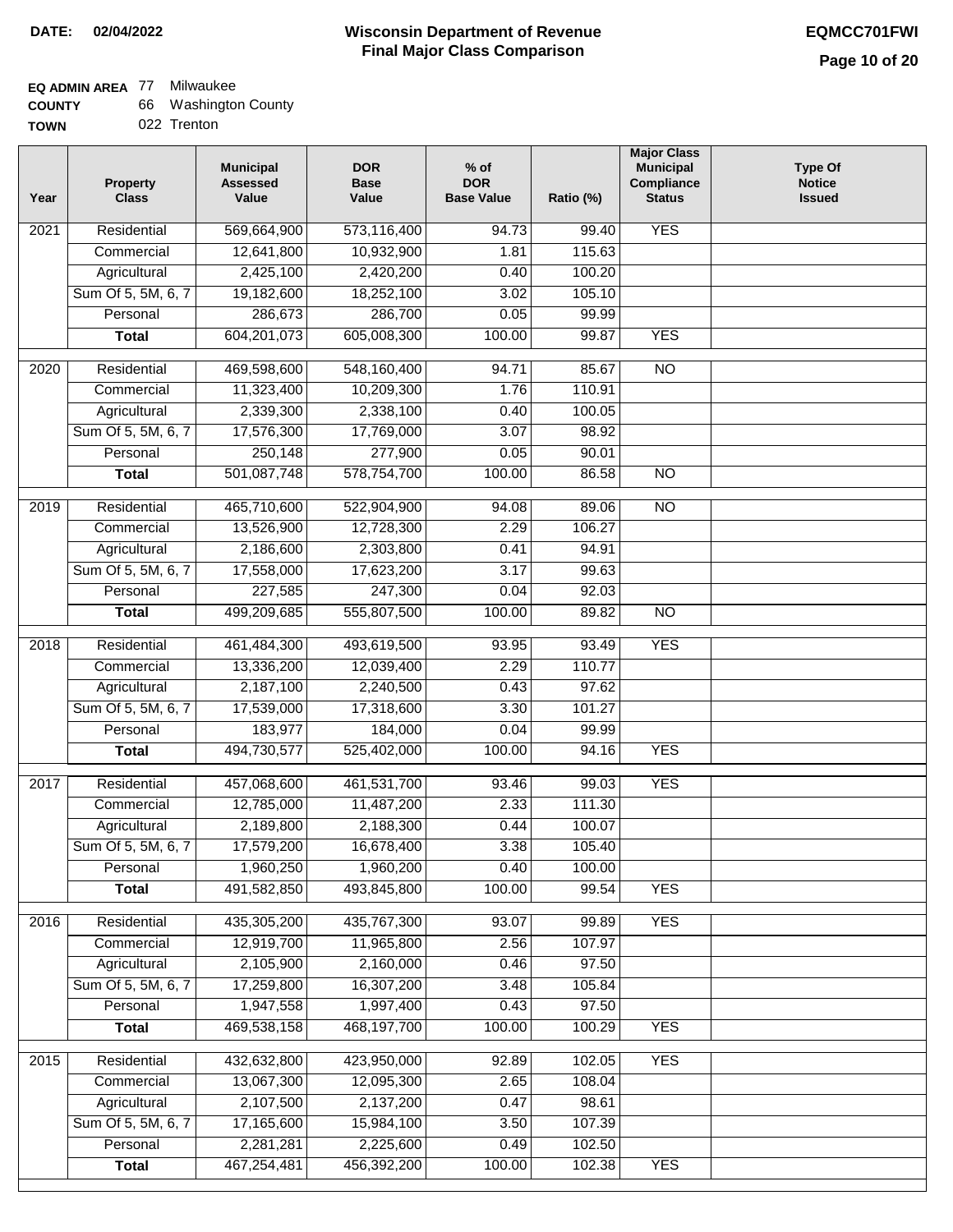| <b>COUNTY</b> | 66 Washington County |
|---------------|----------------------|
| <b>TOWN</b>   | 024 Wayne            |

| 024 Wayne |
|-----------|
|           |

| Year              | <b>Property</b><br><b>Class</b> | <b>Municipal</b><br><b>Assessed</b><br>Value | <b>DOR</b><br><b>Base</b><br>Value | % of<br><b>DOR</b><br><b>Base Value</b> | Ratio (%) | <b>Major Class</b><br><b>Municipal</b><br>Compliance<br><b>Status</b> | <b>Type Of</b><br><b>Notice</b><br><b>Issued</b> |
|-------------------|---------------------------------|----------------------------------------------|------------------------------------|-----------------------------------------|-----------|-----------------------------------------------------------------------|--------------------------------------------------|
| $\overline{202}1$ | Residential                     | 231,608,800                                  | 246,881,100                        | 89.45                                   | 93.81     | <b>YES</b>                                                            |                                                  |
|                   | Commercial                      | 8,091,600                                    | 7,890,700                          | 2.86                                    | 102.55    |                                                                       |                                                  |
|                   | Agricultural                    | 3,321,800                                    | 3,354,800                          | 1.22                                    | 99.02     |                                                                       |                                                  |
|                   | Sum Of 5, 5M, 6, 7              | 15,555,700                                   | 17,435,300                         | 6.32                                    | 89.22     |                                                                       |                                                  |
|                   | Personal                        | 424,392                                      | 446,700                            | 0.16                                    | 95.01     |                                                                       |                                                  |
|                   | <b>Total</b>                    | 259,002,292                                  | 276,008,600                        | 100.00                                  | 93.84     | <b>YES</b>                                                            |                                                  |
| $\overline{2020}$ | Residential                     | 227,606,600                                  | 228,965,600                        | 88.97                                   | 99.41     | <b>YES</b>                                                            |                                                  |
|                   | Commercial                      | 8,358,500                                    | 7,784,500                          | 3.03                                    | 107.37    |                                                                       |                                                  |
|                   | Agricultural                    | 3,228,800                                    | 3,225,300                          | 1.25                                    | 100.11    |                                                                       |                                                  |
|                   | Sum Of 5, 5M, 6, 7              | 15,645,400                                   | 16,847,400                         | 6.55                                    | 92.87     |                                                                       |                                                  |
|                   | Personal                        | 515,568                                      | 515,600                            | 0.20                                    | 99.99     |                                                                       |                                                  |
|                   | <b>Total</b>                    | 255,354,868                                  | 257,338,400                        | 100.00                                  | 99.23     | <b>YES</b>                                                            |                                                  |
| 2019              | Residential                     | 171,603,400                                  | 200,408,000                        | 81.95                                   | 85.63     | $\overline{N}$                                                        |                                                  |
|                   | Commercial                      | 5,867,600                                    | 5,977,100                          | 2.44                                    | 98.17     |                                                                       |                                                  |
|                   | Agricultural                    | 3,385,500                                    | 3,280,300                          | 1.34                                    | 103.21    |                                                                       |                                                  |
|                   | Sum Of 5, 5M, 6, 7              | 29,866,200                                   | 34,332,700                         | 14.04                                   | 86.99     | $\overline{NO}$                                                       |                                                  |
|                   | Personal                        | 469,933                                      | 540,200                            | 0.22                                    | 86.99     |                                                                       |                                                  |
|                   | <b>Total</b>                    | 211,192,633                                  | 244,538,300                        | 100.00                                  | 86.36     | $\overline{NO}$                                                       |                                                  |
|                   |                                 |                                              |                                    |                                         |           |                                                                       |                                                  |
| 2018              | Residential                     | 167,963,000                                  | 190,568,300                        | 82.10                                   | 88.14     | $\overline{NO}$                                                       |                                                  |
|                   | Commercial                      | 5,188,600                                    | 4,996,800                          | 2.15                                    | 103.84    |                                                                       |                                                  |
|                   | Agricultural                    | 3,389,900                                    | 3,193,200                          | 1.38                                    | 106.16    |                                                                       |                                                  |
|                   | Sum Of 5, 5M, 6, 7              | 29,568,200                                   | 32,833,800                         | 14.15                                   | 90.05     | <b>YES</b>                                                            |                                                  |
|                   | Personal                        | 515,743                                      | 526,300                            | 0.23                                    | 97.99     |                                                                       |                                                  |
|                   | <b>Total</b>                    | 206,625,443                                  | 232,118,400                        | 100.00                                  | 89.02     | <b>NO</b>                                                             |                                                  |
| 2017              | Residential                     | 166,194,000                                  | 181,509,800                        | 82.03                                   | 91.56     | <b>YES</b>                                                            |                                                  |
|                   | Commercial                      | 4,680,200                                    | 4,353,700                          | 1.97                                    | 107.50    |                                                                       |                                                  |
|                   | Agricultural                    | 3,392,100                                    | 3,114,700                          | 1.41                                    | 108.91    |                                                                       |                                                  |
|                   | Sum Of 5, 5M, 6, 7              | 29,529,100                                   | 31,503,500                         | 14.24                                   | 93.73     | <b>YES</b>                                                            |                                                  |
|                   | Personal                        | 766,754                                      | 782,400                            | 0.35                                    | 98.00     |                                                                       |                                                  |
|                   | <b>Total</b>                    | 204,562,154                                  | 221,264,100                        | 100.00                                  | 92.45     | <b>YES</b>                                                            |                                                  |
| 2016              | Residential                     | 163,573,100                                  | 168,705,800                        | 81.85                                   | 96.96     | <b>YES</b>                                                            |                                                  |
|                   | Commercial                      | 4,074,300                                    | 3,909,900                          | 1.90                                    | 104.20    |                                                                       |                                                  |
|                   | Agricultural                    | 3,394,000                                    | 3,069,900                          | 1.49                                    | 110.56    |                                                                       |                                                  |
|                   | Sum Of 5, 5M, 6, 7              | 29,508,200                                   | 29,654,400                         | 14.39                                   | 99.51     | <b>YES</b>                                                            |                                                  |
|                   | Personal                        | 758,992                                      | 774,500                            | 0.38                                    | 98.00     |                                                                       |                                                  |
|                   | <b>Total</b>                    | 201,308,592                                  | 206,114,500                        | 100.00                                  | 97.67     | <b>YES</b>                                                            |                                                  |
| 2015              | Residential                     | 162,622,900                                  | 158,243,300                        | 81.36                                   | 102.77    | <b>YES</b>                                                            |                                                  |
|                   | Commercial                      | 3,980,800                                    | 3,871,100                          | 1.99                                    | 102.83    |                                                                       |                                                  |
|                   | Agricultural                    | 3,390,800                                    | 3,034,000                          | 1.56                                    | 111.76    |                                                                       |                                                  |
|                   | Sum Of 5, 5M, 6, 7              | 29,415,100                                   | 28,500,500                         | 14.65                                   | 103.21    | <b>YES</b>                                                            |                                                  |
|                   | Personal                        | 863,277                                      | 854,700                            | 0.44                                    | 101.00    |                                                                       |                                                  |
|                   | <b>Total</b>                    | 200,272,877                                  | 194,503,600                        | 100.00                                  | 102.97    | <b>YES</b>                                                            |                                                  |
|                   |                                 |                                              |                                    |                                         |           |                                                                       |                                                  |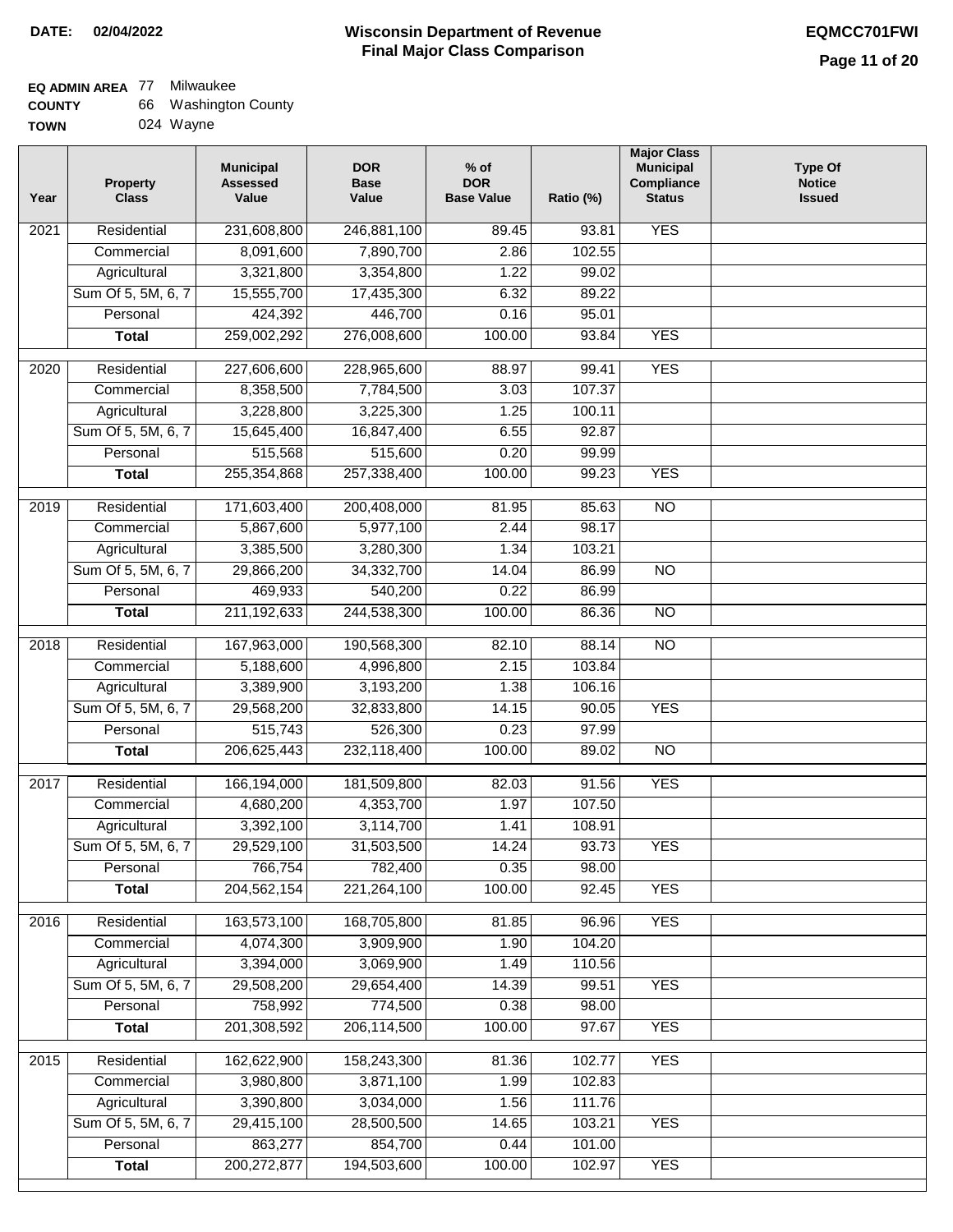| <b>COUNTY</b> | 66 Washington County |
|---------------|----------------------|
| <b>TOWN</b>   | 026 West Bend        |

| Year | <b>Property</b><br><b>Class</b> | <b>Municipal</b><br><b>Assessed</b><br>Value | <b>DOR</b><br><b>Base</b><br>Value | $%$ of<br><b>DOR</b><br><b>Base Value</b> | Ratio (%) | <b>Major Class</b><br><b>Municipal</b><br>Compliance<br><b>Status</b> | <b>Type Of</b><br><b>Notice</b><br><b>Issued</b> |
|------|---------------------------------|----------------------------------------------|------------------------------------|-------------------------------------------|-----------|-----------------------------------------------------------------------|--------------------------------------------------|
| 2021 | Residential                     | 821,363,700                                  | 1,025,728,300                      | 95.69                                     | 80.08     | N <sub>O</sub>                                                        |                                                  |
|      | Commercial                      | 31,591,200                                   | 35,921,500                         | 3.35                                      | 87.95     |                                                                       |                                                  |
|      | Agricultural                    | 379,000                                      | 450,700                            | 0.04                                      | 84.09     |                                                                       |                                                  |
|      | Sum Of 5, 5M, 6, 7              | 6,244,000                                    | 7,260,700                          | 0.68                                      | 86.00     |                                                                       |                                                  |
|      | Personal                        | 2,142,891                                    | 2,613,300                          | 0.24                                      | 82.00     |                                                                       |                                                  |
|      | <b>Total</b>                    | 861,720,791                                  | 1,071,974,500                      | 100.00                                    | 80.39     | $\overline{NO}$                                                       |                                                  |
| 2020 | Residential                     | 813,446,300                                  | 974,262,300                        | 95.82                                     | 83.49     | $\overline{NO}$                                                       |                                                  |
|      | Commercial                      | 30,662,700                                   | 32,229,000                         | 3.17                                      | 95.14     |                                                                       |                                                  |
|      | Agricultural                    | 441,400                                      | 440,700                            | 0.04                                      | 100.16    |                                                                       |                                                  |
|      | Sum Of 5, 5M, 6, 7              | 6,227,300                                    | 7,131,100                          | 0.70                                      | 87.33     |                                                                       |                                                  |
|      | Personal                        | 2,346,762                                    | 2,666,800                          | 0.26                                      | 88.00     |                                                                       |                                                  |
|      | <b>Total</b>                    | 853,124,462                                  | 1,016,729,900                      | 100.00                                    | 83.91     | <b>NO</b>                                                             |                                                  |
| 2019 | Residential                     |                                              |                                    | 95.74                                     | 88.44     | <b>NO</b>                                                             |                                                  |
|      | Commercial                      | 802,809,500<br>30,606,400                    | 907,714,000<br>30,633,300          | 3.23                                      | 99.91     |                                                                       |                                                  |
|      | Agricultural                    | 445,600                                      | 425,000                            | 0.04                                      | 104.85    |                                                                       |                                                  |
|      |                                 |                                              |                                    |                                           |           |                                                                       |                                                  |
|      | Sum Of 5, 5M, 6, 7              | 6,170,100                                    | 6,733,700                          | 0.71                                      | 91.63     |                                                                       |                                                  |
|      | Personal                        | 2,304,497                                    | 2,589,300                          | 0.27                                      | 89.00     |                                                                       |                                                  |
|      | <b>Total</b>                    | 842,336,097                                  | 948,095,300                        | 100.00                                    | 88.85     | <b>NO</b>                                                             |                                                  |
| 2018 | Residential                     | 796,390,100                                  | 875,296,100                        | 95.87                                     | 90.99     | <b>YES</b>                                                            |                                                  |
|      | Commercial                      | 30,561,900                                   | 29,331,400                         | 3.21                                      | 104.20    |                                                                       |                                                  |
|      | Agricultural                    | 453,000                                      | 420,100                            | 0.05                                      | 107.83    |                                                                       |                                                  |
|      | Sum Of 5, 5M, 6, 7              | 5,817,500                                    | 5,923,500                          | 0.65                                      | 98.21     |                                                                       |                                                  |
|      | Personal                        | 2,001,260                                    | 2,001,200                          | 0.22                                      | 100.00    |                                                                       |                                                  |
|      | <b>Total</b>                    | 835,223,760                                  | 912,972,300                        | 100.00                                    | 91.48     | <b>YES</b>                                                            |                                                  |
| 2017 | Residential                     | 790,845,700                                  | 844,329,500                        | 95.62                                     | 93.67     | <b>YES</b>                                                            |                                                  |
|      | Commercial                      | 30,309,600                                   | 29,045,000                         | 3.29                                      | 104.35    |                                                                       |                                                  |
|      | Agricultural                    | 455,700                                      | 412,200                            | 0.05                                      | 110.55    |                                                                       |                                                  |
|      | Sum Of 5, 5M, 6, 7              | 5,819,600                                    | 5,777,500                          | 0.65                                      | 100.73    |                                                                       |                                                  |
|      | Personal                        | 3,412,847                                    | 3,412,900                          | 0.39                                      | 100.00    |                                                                       |                                                  |
|      | <b>Total</b>                    | 830, 843, 447                                | 882,977,100                        | 100.00                                    | 94.10     | <b>YES</b>                                                            |                                                  |
| 2016 | Residential                     | 782,775,700                                  | 788,715,800                        | 95.26                                     | 99.25     | <b>YES</b>                                                            |                                                  |
|      | Commercial                      | 30,173,500                                   | 30,174,700                         | 3.64                                      | 100.00    |                                                                       |                                                  |
|      | Agricultural                    | 455,800                                      | 406,100                            | 0.05                                      | 112.24    |                                                                       |                                                  |
|      | Sum Of 5, 5M, 6, 7              | 5,538,700                                    | 5,217,000                          | 0.63                                      | 106.17    |                                                                       |                                                  |
|      | Personal                        | 3,455,555                                    | 3,455,600                          | 0.42                                      | 100.00    |                                                                       |                                                  |
|      | <b>Total</b>                    | 822,399,255                                  | 827,969,200                        | 100.00                                    | 99.33     | <b>YES</b>                                                            |                                                  |
| 2015 | Residential                     | 778,452,400                                  | 780,033,900                        | 95.47                                     | 99.80     | <b>YES</b>                                                            |                                                  |
|      | Commercial                      | 28,630,700                                   | 28,433,600                         | 3.48                                      | 100.69    |                                                                       |                                                  |
|      | Agricultural                    | 456,000                                      | 402,100                            | 0.05                                      | 113.40    |                                                                       |                                                  |
|      | Sum Of 5, 5M, 6, 7              | 5,484,100                                    | 5,112,100                          | 0.63                                      | 107.28    |                                                                       |                                                  |
|      | Personal                        | 3,049,560                                    | 3,049,600                          | 0.37                                      | 100.00    |                                                                       |                                                  |
|      | <b>Total</b>                    | 816,072,760                                  | 817,031,300                        | 100.00                                    | 99.88     | <b>YES</b>                                                            |                                                  |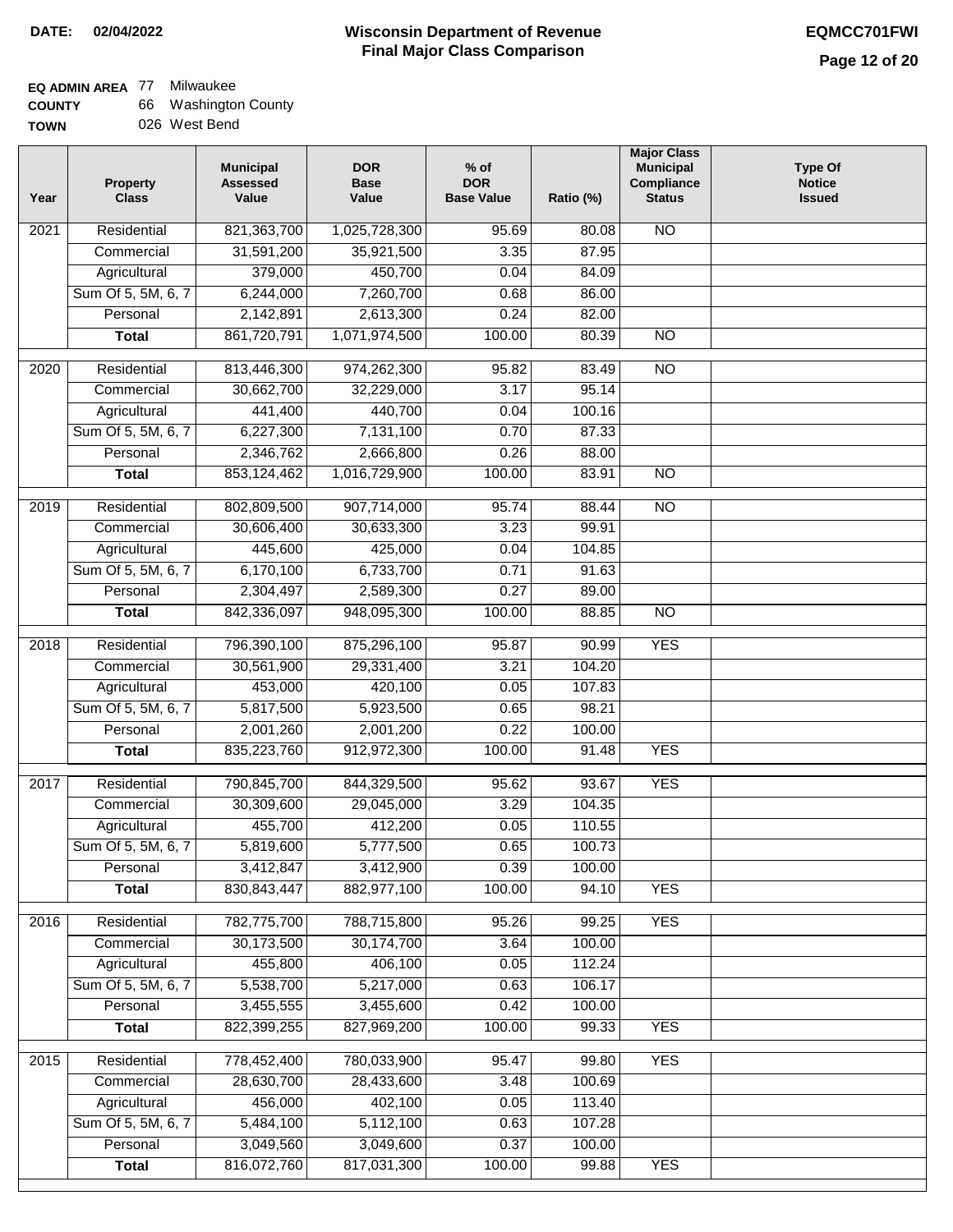### **EQ ADMIN AREA** 77 Milwaukee

| <b>COUNTY</b>  | 66 Washington County |
|----------------|----------------------|
| <b>VILLAGE</b> | 131 Germantown       |

| Year             | <b>Property</b><br><b>Class</b> | <b>Municipal</b><br><b>Assessed</b><br>Value | <b>DOR</b><br><b>Base</b><br>Value | $%$ of<br><b>DOR</b><br><b>Base Value</b> | Ratio (%) | <b>Major Class</b><br><b>Municipal</b><br>Compliance<br><b>Status</b> | <b>Type Of</b><br><b>Notice</b><br><b>Issued</b> |
|------------------|---------------------------------|----------------------------------------------|------------------------------------|-------------------------------------------|-----------|-----------------------------------------------------------------------|--------------------------------------------------|
| 2021             | Residential                     | 1,947,760,000                                | 2,112,630,300                      | 73.63                                     | 92.20     | <b>YES</b>                                                            |                                                  |
|                  | Commercial                      | 658,685,000                                  | 711,338,400                        | 24.79                                     | 92.60     | <b>YES</b>                                                            |                                                  |
|                  | Agricultural                    | 1,366,900                                    | 1,469,000                          | 0.05                                      | 93.05     |                                                                       |                                                  |
|                  | Sum Of 5, 5M, 6, 7              | 19,049,600                                   | 20,886,600                         | 0.73                                      | 91.20     |                                                                       |                                                  |
|                  | Personal                        | 21,412,700                                   | 23,024,400                         | 0.80                                      | 93.00     |                                                                       |                                                  |
|                  | <b>Total</b>                    | 2,648,274,200                                | 2,869,348,700                      | 100.00                                    | 92.30     | <b>YES</b>                                                            |                                                  |
| 2020             | Residential                     | 1,917,146,400                                | 1,944,916,600                      | 74.01                                     | 98.57     | <b>YES</b>                                                            |                                                  |
|                  | Commercial                      | 638, 167, 200                                | 638,859,100                        | 24.31                                     | 99.89     | <b>YES</b>                                                            |                                                  |
|                  | Agricultural                    | 1,434,700                                    | 1,434,400                          | 0.05                                      | 100.02    |                                                                       |                                                  |
|                  | Sum Of 5, 5M, 6, 7              | 18,808,600                                   | 20,179,800                         | 0.77                                      | 93.21     |                                                                       |                                                  |
|                  | Personal                        | 22,377,100                                   | 22,377,100                         | 0.85                                      | 100.00    |                                                                       |                                                  |
|                  | <b>Total</b>                    | 2,597,934,000                                | 2,627,767,000                      | 100.00                                    | 98.86     | <b>YES</b>                                                            |                                                  |
|                  |                                 |                                              |                                    |                                           |           |                                                                       |                                                  |
| $\frac{1}{2019}$ | Residential                     | 1,901,326,400                                | 1,949,134,800                      | 75.91                                     | 97.55     | <b>YES</b>                                                            |                                                  |
|                  | Commercial                      | 607,311,600                                  | 573,711,000                        | 22.34                                     | 105.86    | <b>YES</b>                                                            |                                                  |
|                  | Agricultural                    | 1,419,400                                    | 1,418,100                          | 0.06                                      | 100.09    |                                                                       |                                                  |
|                  | Sum Of 5, 5M, 6, 7              | 19,438,100                                   | 20,951,400                         | 0.82                                      | 92.78     |                                                                       |                                                  |
|                  | Personal                        | 22,625,100                                   | 22,625,100                         | 0.88                                      | 100.00    |                                                                       |                                                  |
|                  | <b>Total</b>                    | 2,552,120,600                                | 2,567,840,400                      | 100.00                                    | 99.39     | <b>YES</b>                                                            |                                                  |
| 2018             | Residential                     | 1,714,695,900                                | 1,869,139,600                      | 76.77                                     | 91.74     | <b>YES</b>                                                            |                                                  |
|                  | Commercial                      | 525,696,300                                  | 523,431,200                        | 21.50                                     | 100.43    | <b>YES</b>                                                            |                                                  |
|                  | Agricultural                    | 1,387,600                                    | 1,387,100                          | 0.06                                      | 100.04    |                                                                       |                                                  |
|                  | Sum Of 5, 5M, 6, 7              | 18,076,100                                   | 20,861,000                         | 0.86                                      | 86.65     |                                                                       |                                                  |
|                  | Personal                        | 18,222,100                                   | 19,806,600                         | 0.81                                      | 92.00     |                                                                       |                                                  |
|                  | <b>Total</b>                    | 2,278,078,000                                | 2,434,625,500                      | 100.00                                    | 93.57     | <b>YES</b>                                                            |                                                  |
| 2017             | Residential                     | 1,702,515,700                                | 1,791,474,700                      | 76.28                                     | 95.03     | <b>YES</b>                                                            |                                                  |
|                  | Commercial                      | 511,748,500                                  | 492,691,000                        | 20.98                                     | 103.87    | <b>YES</b>                                                            |                                                  |
|                  | Agricultural                    | 1,369,100                                    | 1,368,900                          | 0.06                                      | 100.01    |                                                                       |                                                  |
|                  | Sum Of 5, 5M, 6, 7              | 18,449,200                                   | 20,254,200                         | 0.86                                      | 91.09     |                                                                       |                                                  |
|                  | Personal                        | 41,078,300                                   | 42,789,800                         | 1.82                                      | 96.00     |                                                                       |                                                  |
|                  | <b>Total</b>                    | 2,275,160,800                                | 2,348,578,600                      | 100.00                                    | 96.87     | <b>YES</b>                                                            |                                                  |
|                  |                                 |                                              |                                    |                                           |           |                                                                       |                                                  |
| 2016             | Residential                     | 1,690,646,400                                | 1,710,681,000                      | 75.44                                     | 98.83     | <b>YES</b><br><b>YES</b>                                              |                                                  |
|                  | Commercial                      | 496,891,400                                  | 496,104,700                        | 21.88                                     | 100.16    |                                                                       |                                                  |
|                  | Agricultural                    | 1,357,700                                    | 1,357,600                          | 0.06                                      | 100.01    |                                                                       |                                                  |
|                  | Sum Of 5, 5M, 6, 7              | 18,571,300                                   | 20,203,500                         | 0.89                                      | 91.92     |                                                                       |                                                  |
|                  | Personal                        | 39,267,900                                   | 39,267,900                         | 1.73                                      | 100.00    |                                                                       |                                                  |
|                  | <b>Total</b>                    | 2,246,734,700                                | 2,267,614,700                      | 100.00                                    | 99.08     | <b>YES</b>                                                            |                                                  |
| 2015             | Residential                     | 1,617,181,900                                | 1,615,218,600                      | 75.29                                     | 100.12    | <b>YES</b>                                                            |                                                  |
|                  | Commercial                      | 480, 187, 500                                | 472,524,300                        | 22.03                                     | 101.62    | <b>YES</b>                                                            |                                                  |
|                  | Agricultural                    | 1,345,700                                    | 1,344,800                          | 0.06                                      | 100.07    |                                                                       |                                                  |
|                  | Sum Of 5, 5M, 6, 7              | 18,679,800                                   | 20,466,300                         | 0.95                                      | 91.27     |                                                                       |                                                  |
|                  | Personal                        | 35,845,100                                   | 35,845,100                         | 1.67                                      | 100.00    |                                                                       |                                                  |
|                  | <b>Total</b>                    | 2,153,240,000                                | 2,145,399,100                      | 100.00                                    | 100.37    | <b>YES</b>                                                            |                                                  |
|                  |                                 |                                              |                                    |                                           |           |                                                                       |                                                  |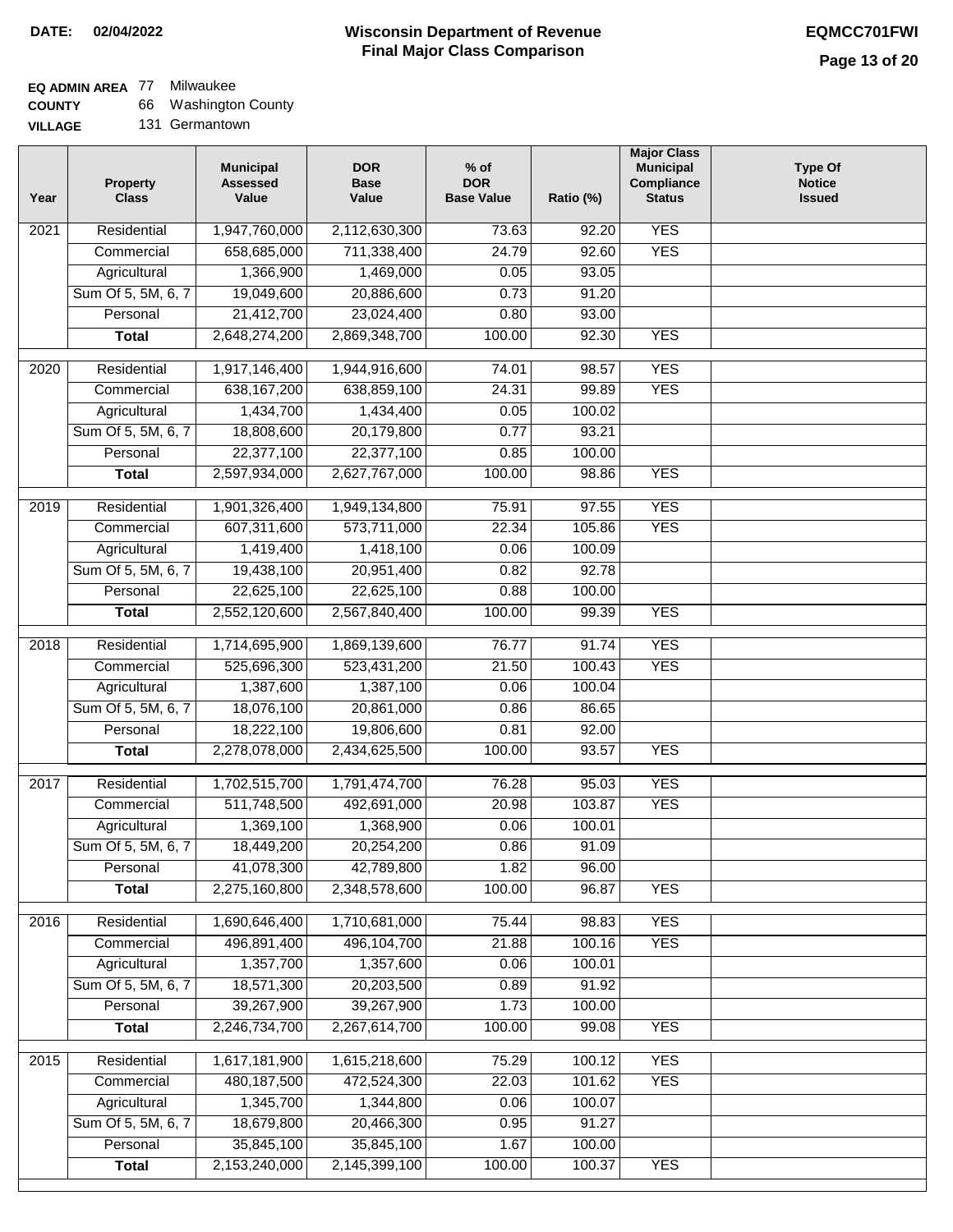# **EQ ADMIN AREA** 77 Milwaukee

| <b>COUNTY</b> |  | 66 Washington County |
|---------------|--|----------------------|
|---------------|--|----------------------|

**VILLAGE** 141 Jackson

| Year | <b>Property</b><br><b>Class</b> | <b>Municipal</b><br><b>Assessed</b><br>Value | <b>DOR</b><br><b>Base</b><br>Value | $%$ of<br><b>DOR</b><br><b>Base Value</b> | Ratio (%) | <b>Major Class</b><br><b>Municipal</b><br>Compliance<br><b>Status</b> | <b>Type Of</b><br><b>Notice</b><br><b>Issued</b> |
|------|---------------------------------|----------------------------------------------|------------------------------------|-------------------------------------------|-----------|-----------------------------------------------------------------------|--------------------------------------------------|
| 2021 | Residential                     | 647,952,800                                  | 650,033,500                        | 77.14                                     | 99.68     | <b>YES</b>                                                            |                                                  |
|      | Commercial                      | 173,162,600                                  | 183,803,400                        | 21.81                                     | 94.21     | <b>YES</b>                                                            |                                                  |
|      | Agricultural                    | 51,100                                       | 51,300                             | 0.01                                      | 99.61     |                                                                       |                                                  |
|      | Sum Of 5, 5M, 6, 7              | 472,700                                      | 97,400                             | 0.01                                      | 485.32    |                                                                       |                                                  |
|      | Personal                        | 8,728,966                                    | 8,728,900                          | 1.04                                      | 100.00    |                                                                       |                                                  |
|      | <b>Total</b>                    | 830, 368, 166                                | 842,714,500                        | 100.00                                    | 98.53     | <b>YES</b>                                                            |                                                  |
| 2020 | Residential                     | 442,596,000                                  | 536,199,500                        | 75.19                                     | 82.54     | $\overline{NO}$                                                       |                                                  |
|      | Commercial                      | 153,731,200                                  | 168,005,100                        | 23.56                                     | 91.50     | <b>YES</b>                                                            |                                                  |
|      | Agricultural                    | 49,300                                       | 49,200                             | 0.01                                      | 100.20    |                                                                       |                                                  |
|      | Sum Of 5, 5M, 6, 7              | 628,700                                      | 491,900                            | 0.07                                      | 127.81    |                                                                       |                                                  |
|      | Personal                        | 7,316,445                                    | 8,409,700                          | 1.18                                      | 87.00     |                                                                       |                                                  |
|      | <b>Total</b>                    | 604,321,645                                  | 713,155,400                        | 100.00                                    | 84.74     | $\overline{NO}$                                                       |                                                  |
| 2019 | Residential                     | 436,377,100                                  | 499,145,200                        | 75.27                                     | 87.42     | $\overline{10}$                                                       |                                                  |
|      | Commercial                      | 151,212,300                                  | 157,332,600                        | 23.73                                     | 96.11     | <b>YES</b>                                                            |                                                  |
|      | Agricultural                    | 45,600                                       | 47,400                             | 0.01                                      | 96.20     |                                                                       |                                                  |
|      | Sum Of 5, 5M, 6, 7              | 736,100                                      | 510,800                            | 0.08                                      | 144.11    |                                                                       |                                                  |
|      | Personal                        | 5,499,781                                    | 6,110,900                          | 0.92                                      | 90.00     |                                                                       |                                                  |
|      | <b>Total</b>                    | 593,870,881                                  | 663,146,900                        | 100.00                                    | 89.55     | $\overline{NO}$                                                       |                                                  |
|      |                                 |                                              |                                    |                                           |           |                                                                       |                                                  |
| 2018 | Residential                     | 432,025,600                                  | 466,326,800                        | 75.40                                     | 92.64     | <b>YES</b>                                                            |                                                  |
|      | Commercial                      | 146,603,300                                  | 146, 357, 400                      | 23.66                                     | 100.17    | <b>YES</b>                                                            |                                                  |
|      | Agricultural                    | 58,700                                       | 59,500                             | 0.01                                      | 98.66     |                                                                       |                                                  |
|      | Sum Of 5, 5M, 6, 7              | 763,300                                      | 520,700                            | 0.08                                      | 146.59    |                                                                       |                                                  |
|      | Personal                        | 5,246,517                                    | 5,246,500                          | 0.85                                      | 100.00    |                                                                       |                                                  |
|      | <b>Total</b>                    | 584,697,417                                  | 618,510,900                        | 100.00                                    | 94.53     | <b>YES</b>                                                            |                                                  |
| 2017 | Residential                     | 427,693,800                                  | 443,715,200                        | 75.33                                     | 96.39     | <b>YES</b>                                                            |                                                  |
|      | Commercial                      | 140,319,300                                  | 135,969,600                        | 23.08                                     | 103.20    | <b>YES</b>                                                            |                                                  |
|      | Agricultural                    | 36,500                                       | 36,000                             | 0.01                                      | 101.39    |                                                                       |                                                  |
|      | Sum Of 5, 5M, 6, 7              | 519,900                                      | 461,700                            | 0.08                                      | 112.61    |                                                                       |                                                  |
|      | Personal                        | 8,857,289                                    | 8,857,300                          | 1.50                                      | 100.00    |                                                                       |                                                  |
|      | <b>Total</b>                    | 577,426,789                                  | 589,039,800                        | 100.00                                    | 98.03     | <b>YES</b>                                                            |                                                  |
| 2016 | Residential                     | 382,929,600                                  | 411,407,300                        | 74.42                                     | 93.08     | <b>YES</b>                                                            |                                                  |
|      | Commercial                      | 130,337,000                                  | 133,549,000                        | 24.16                                     | 97.59     | <b>YES</b>                                                            |                                                  |
|      | Agricultural                    | 39,200                                       | 39,900                             | 0.01                                      | 98.25     |                                                                       |                                                  |
|      | Sum Of 5, 5M, 6, 7              | 500,900                                      | 461,700                            | 0.08                                      | 108.49    |                                                                       |                                                  |
|      | Personal                        | 6,837,824                                    | 7,352,600                          | 1.33                                      | 93.00     |                                                                       |                                                  |
|      | <b>Total</b>                    | 520,644,524                                  | 552,810,500                        | 100.00                                    | 94.18     | <b>YES</b>                                                            |                                                  |
|      |                                 |                                              |                                    |                                           |           |                                                                       |                                                  |
| 2015 | Residential                     | 378,401,900                                  | 390,889,900                        | 74.73                                     | 96.81     | <b>YES</b>                                                            |                                                  |
|      | Commercial                      | 125,777,800                                  | 125,352,500                        | 23.96                                     | 100.34    | <b>YES</b>                                                            |                                                  |
|      | Agricultural                    | 40,800                                       | 40,900                             | 0.01                                      | 99.76     |                                                                       |                                                  |
|      | Sum Of 5, 5M, 6, 7              | 500,900                                      | 461,700                            | 0.09                                      | 108.49    |                                                                       |                                                  |
|      | Personal                        | 6,238,677<br>510,960,077                     | 6,333,800<br>523,078,800           | 1.21                                      | 98.50     | <b>YES</b>                                                            |                                                  |
|      | <b>Total</b>                    |                                              |                                    | 100.00                                    | 97.68     |                                                                       |                                                  |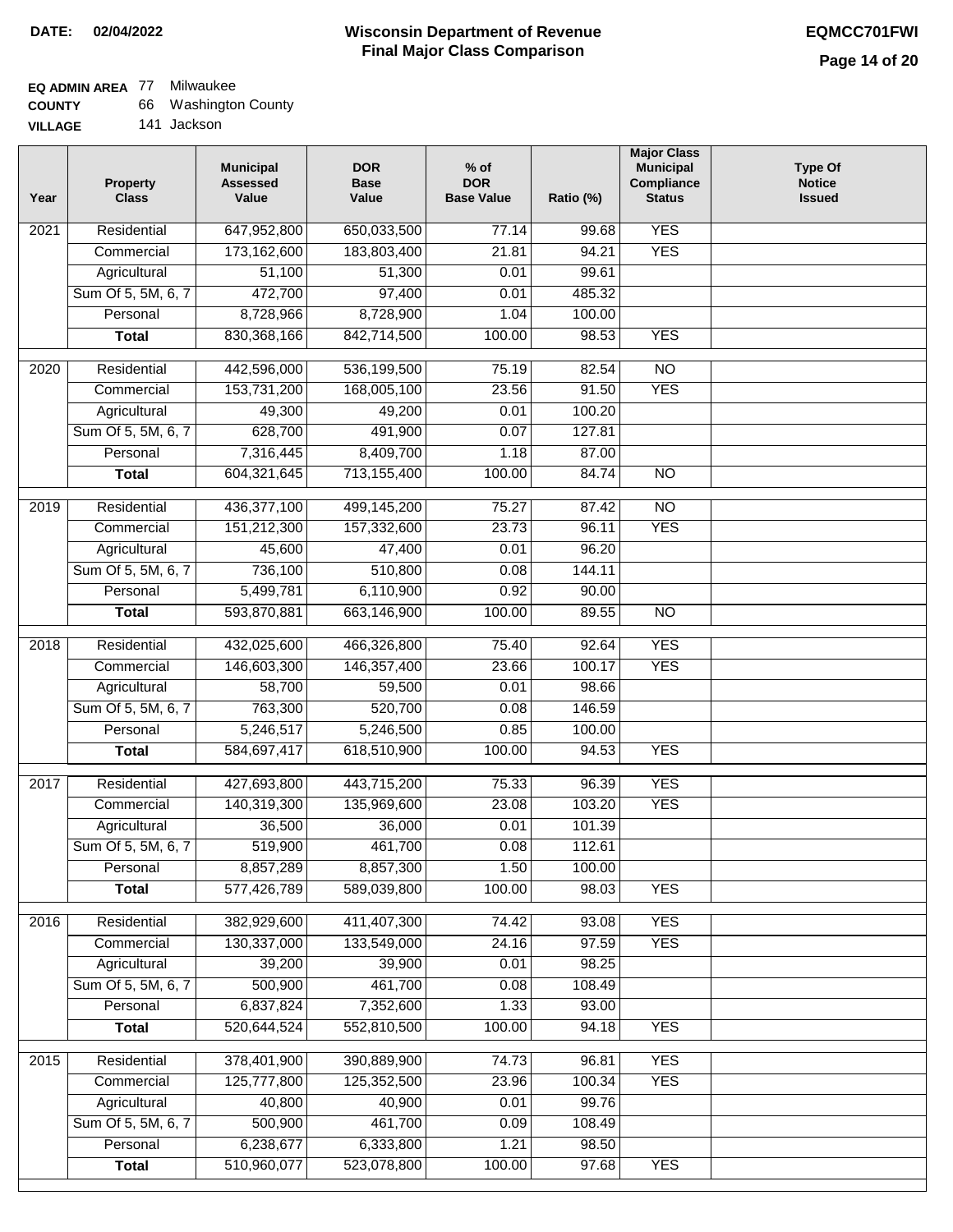| <b>EQ ADMIN AREA 77 Milwaukee</b> |                                            | 81 Green Bay |
|-----------------------------------|--------------------------------------------|--------------|
| <b>COUNTY</b>                     | 66 Washington County 20 Fond Du Lac County |              |
| <b>VILLAGE</b>                    | 142 Kewaskum                               | 142 Kewaskum |

| Year | <b>Property</b><br><b>Class</b> | <b>Municipal</b><br><b>Assessed</b><br>Value | <b>DOR</b><br><b>Base</b><br>Value | $%$ of<br><b>DOR</b><br><b>Base Value</b> | Ratio (%)        | <b>Major Class</b><br><b>Municipal</b><br>Compliance<br><b>Status</b> | <b>Type Of</b><br><b>Notice</b><br><b>Issued</b> |
|------|---------------------------------|----------------------------------------------|------------------------------------|-------------------------------------------|------------------|-----------------------------------------------------------------------|--------------------------------------------------|
| 2021 | Residential                     | 255,516,300                                  | 318,791,300                        | 82.05                                     | 80.15            | N <sub>O</sub>                                                        |                                                  |
|      | Commercial                      | 57,094,300                                   | 66,357,600                         | 17.08                                     | 86.04            | $\overline{NO}$                                                       |                                                  |
|      | Agricultural                    | 26,400                                       | 30,500                             | 0.01                                      | 86.56            |                                                                       |                                                  |
|      | Sum Of 5, 5M, 6, 7              | 678,500                                      | 883,600                            | 0.23                                      | 76.79            |                                                                       |                                                  |
|      | Personal                        | 2,124,284                                    | 2,470,100                          | 0.64                                      | 86.00            |                                                                       |                                                  |
|      | <b>Total</b>                    | 315,439,784                                  | 388,533,100                        | 100.00                                    | 81.19            | $\overline{NO}$                                                       |                                                  |
| 2020 | Residential                     | 249,751,300                                  | 291,608,100                        | 81.50                                     | 85.65            | $\overline{NO}$                                                       |                                                  |
|      | Commercial                      | 56,163,900                                   | 62,166,600                         | 17.37                                     | 90.34            | <b>YES</b>                                                            |                                                  |
|      | Agricultural                    | 30,800                                       | 29,300                             | 0.01                                      | 105.12           |                                                                       |                                                  |
|      | Sum Of 5, 5M, 6, 7              | 684,000                                      | 889,600                            | 0.25                                      | 76.89            |                                                                       |                                                  |
|      | Personal                        | 2,805,678                                    | 3,117,400                          | 0.87                                      | 90.00            |                                                                       |                                                  |
|      | <b>Total</b>                    | 309,435,678                                  | 357,811,000                        | 100.00                                    | 86.48            | $\overline{NO}$                                                       |                                                  |
|      |                                 |                                              |                                    |                                           |                  |                                                                       |                                                  |
| 2019 | Residential                     | 245,001,700                                  | 275, 161, 300                      | 81.33                                     | 89.04            | $\overline{10}$                                                       |                                                  |
|      | Commercial                      | 56,653,200                                   | 59,343,000                         | 17.54                                     | 95.47            | <b>YES</b>                                                            |                                                  |
|      | Agricultural                    | 28,300                                       | 28,200                             | 0.01                                      | 100.35           |                                                                       |                                                  |
|      | Sum Of 5, 5M, 6, 7              | 684,000                                      | 889,600                            | 0.26                                      | 76.89            |                                                                       |                                                  |
|      | Personal                        | 2,637,720                                    | 2,898,600                          | 0.86                                      | 91.00            |                                                                       |                                                  |
|      | <b>Total</b>                    | 305,004,920                                  | 338,320,700                        | 100.00                                    | 90.15            | $\overline{NO}$                                                       |                                                  |
| 2018 | Residential                     | 240,366,900                                  | 257,217,600                        | 81.25                                     | 93.45            | <b>YES</b>                                                            |                                                  |
|      | Commercial                      | 55,256,900                                   | 55,687,000                         | 17.59                                     | 99.23            | <b>YES</b>                                                            |                                                  |
|      | Agricultural                    | 28,700                                       | 26,900                             | 0.01                                      | 106.69           |                                                                       |                                                  |
|      | Sum Of 5, 5M, 6, 7              | 684,400                                      | 875,600                            | 0.28                                      | 78.16            |                                                                       |                                                  |
|      | Personal                        | 2,871,863                                    | 2,761,500                          | 0.87                                      | 104.00           |                                                                       |                                                  |
|      | <b>Total</b>                    | 299,208,763                                  | 316,568,600                        | 100.00                                    | 94.52            | <b>YES</b>                                                            |                                                  |
| 2017 | Residential                     | 237, 138, 400                                | 241,732,300                        | 80.40                                     | 98.10            | <b>YES</b>                                                            |                                                  |
|      | Commercial                      | 55,192,800                                   | 54,005,200                         | 17.96                                     | 102.20           | <b>YES</b>                                                            |                                                  |
|      | Agricultural                    | 28,300                                       | 26,000                             | 0.01                                      | 108.85           |                                                                       |                                                  |
|      | Sum Of 5, 5M, 6, 7              | 731,300                                      | 989,400                            | 0.33                                      | 73.91            |                                                                       |                                                  |
|      | Personal                        | 4,069,011                                    | 3,912,600                          | 1.30                                      | 104.00           |                                                                       |                                                  |
|      | <b>Total</b>                    | 297,159,811                                  | 300,665,500                        | 100.00                                    | 98.83            | <b>YES</b>                                                            |                                                  |
|      |                                 | 234,178,000                                  |                                    |                                           |                  | <b>YES</b>                                                            |                                                  |
| 2016 | Residential<br>Commercial       | 55,285,200                                   | 227,384,000<br>54, 101, 300        | 79.44<br>18.90                            | 102.99<br>102.19 | <b>YES</b>                                                            |                                                  |
|      | Agricultural                    | 29,000                                       | 26,200                             | 0.01                                      | 110.69           |                                                                       |                                                  |
|      | Sum Of 5, 5M, 6, 7              | 631,400                                      | 836,800                            | 0.29                                      | 75.45            |                                                                       |                                                  |
|      | Personal                        | 4,031,610                                    | 3,876,500                          | 1.35                                      | 104.00           |                                                                       |                                                  |
|      | <b>Total</b>                    | 294, 155, 210                                | 286,224,800                        | 100.00                                    | 102.77           | <b>YES</b>                                                            |                                                  |
|      |                                 |                                              |                                    |                                           |                  |                                                                       |                                                  |
| 2015 | Residential                     | 233,630,000                                  | 221,380,000                        | 79.08                                     | 105.53           | <b>YES</b>                                                            |                                                  |
|      | Commercial                      | 56,515,900                                   | 54,355,200                         | 19.42                                     | 103.98           | <b>YES</b>                                                            |                                                  |
|      | Agricultural                    | 27,900                                       | 24,900                             | 0.01                                      | 112.05           |                                                                       |                                                  |
|      | Sum Of 5, 5M, 6, 7              | 601,800                                      | 813,000                            | 0.29                                      | 74.02            |                                                                       |                                                  |
|      | Personal                        | 3,589,179                                    | 3,354,300                          | 1.20                                      | 107.00           |                                                                       |                                                  |
|      | <b>Total</b>                    | 294, 364, 779                                | 279,927,400                        | 100.00                                    | 105.16           | <b>YES</b>                                                            |                                                  |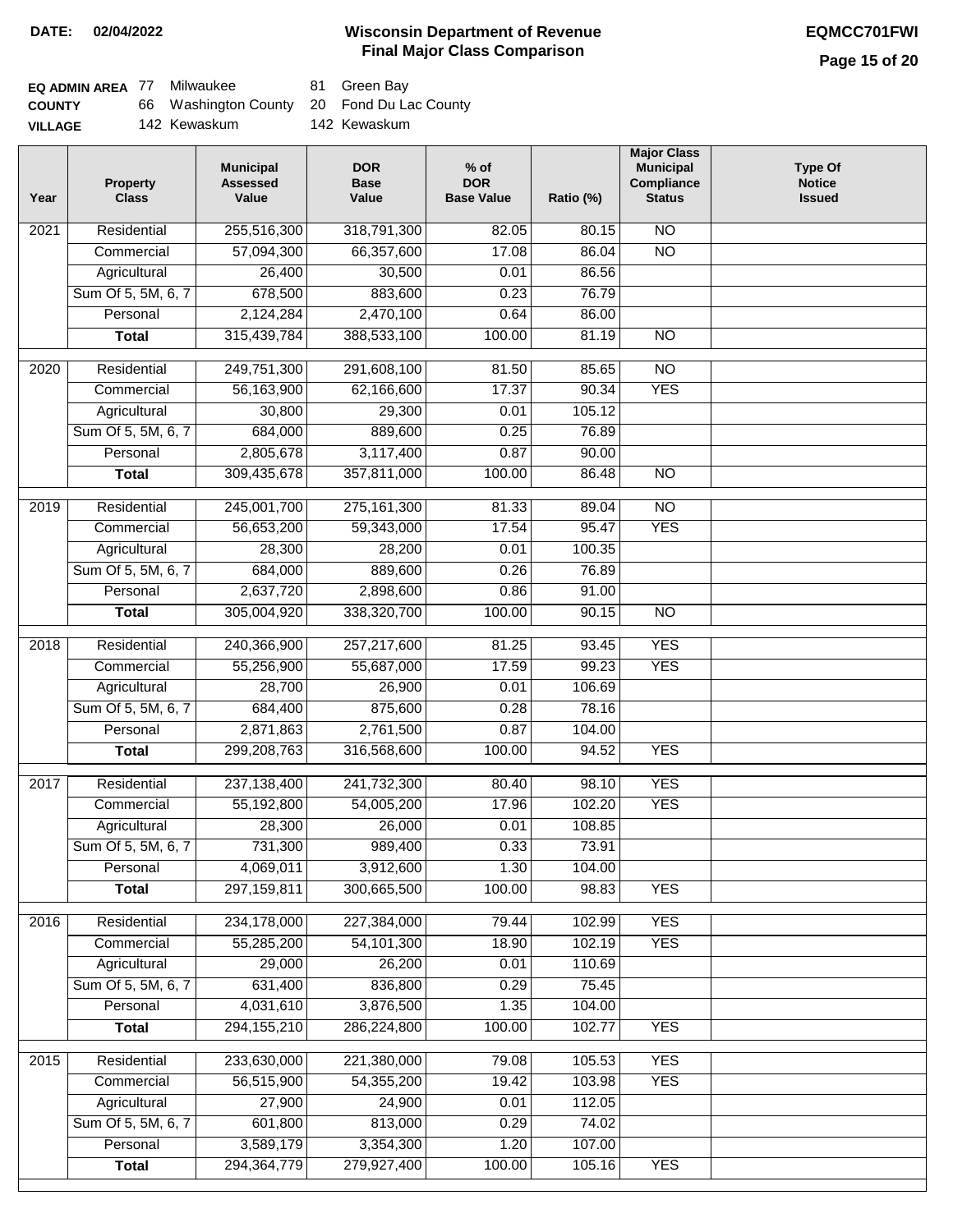# **Page 16 of 20**

| EQ ADMIN AREA 77 | Milwaukee                              | 77 Milwaukee |
|------------------|----------------------------------------|--------------|
| <b>COUNTY</b>    | 66 Washington County 45 Ozaukee County |              |
| <b>VILLAGE</b>   | 161 Newburg                            | 161 Newburg  |

| Year | <b>Property</b><br><b>Class</b> | <b>Municipal</b><br><b>Assessed</b><br>Value | <b>DOR</b><br><b>Base</b><br>Value | $%$ of<br><b>DOR</b><br><b>Base Value</b> | Ratio (%) | <b>Major Class</b><br><b>Municipal</b><br>Compliance<br><b>Status</b> | <b>Type Of</b><br><b>Notice</b><br><b>Issued</b> |
|------|---------------------------------|----------------------------------------------|------------------------------------|-------------------------------------------|-----------|-----------------------------------------------------------------------|--------------------------------------------------|
| 2021 | Residential                     | 74,157,600                                   | 85,409,100                         | 89.54                                     | 86.83     | <b>NO</b>                                                             |                                                  |
|      | Commercial                      | 8,144,400                                    | 9,173,000                          | 9.62                                      | 88.79     |                                                                       |                                                  |
|      | Agricultural                    | 25,100                                       | 27,200                             | 0.03                                      | 92.28     |                                                                       |                                                  |
|      | Sum Of 5, 5M, 6, 7              | 274,300                                      | 270,200                            | 0.28                                      | 101.52    |                                                                       |                                                  |
|      | Personal                        | 468,497                                      | 509,300                            | 0.53                                      | 91.99     |                                                                       |                                                  |
|      | <b>Total</b>                    | 83,069,897                                   | 95,388,800                         | 100.00                                    | 87.09     | $\overline{NO}$                                                       |                                                  |
| 2020 | Residential                     | 74,205,900                                   | 80,581,500                         | 90.41                                     | 92.09     | <b>YES</b>                                                            |                                                  |
|      | Commercial                      | 7,369,900                                    | 7,898,400                          | 8.86                                      | 93.31     |                                                                       |                                                  |
|      | Agricultural                    | 29,200                                       | 26,200                             | 0.03                                      | 111.45    |                                                                       |                                                  |
|      | Sum Of 5, 5M, 6, 7              | 274,300                                      | 270,200                            | 0.30                                      | 101.52    |                                                                       |                                                  |
|      | Personal                        | 334,210                                      | 355,500                            | 0.40                                      | 94.01     |                                                                       |                                                  |
|      | <b>Total</b>                    | 82,213,510                                   | 89,131,800                         | 100.00                                    | 92.24     | <b>YES</b>                                                            |                                                  |
|      |                                 |                                              |                                    |                                           |           |                                                                       |                                                  |
| 2019 | Residential                     | 74,024,100                                   | 78,795,500                         | 90.19                                     | 93.94     | <b>YES</b>                                                            |                                                  |
|      | Commercial                      | 7,482,500                                    | 7,917,000                          | 9.06                                      | 94.51     |                                                                       |                                                  |
|      | Agricultural                    | 26,200                                       | 25,300                             | 0.03                                      | 103.56    |                                                                       |                                                  |
|      | Sum Of 5, 5M, 6, 7              | 274,300                                      | 270,200                            | 0.31                                      | 101.52    |                                                                       |                                                  |
|      | Personal                        | 352,748                                      | 361,100                            | 0.41                                      | 97.69     |                                                                       |                                                  |
|      | <b>Total</b>                    | 82,159,848                                   | 87,369,100                         | 100.00                                    | 94.04     | <b>YES</b>                                                            |                                                  |
| 2018 | Residential                     | 73,856,900                                   | 74,483,800                         | 90.41                                     | 99.16     | <b>YES</b>                                                            |                                                  |
|      | Commercial                      | 7,395,600                                    | 7,350,600                          | 8.92                                      | 100.61    |                                                                       |                                                  |
|      | Agricultural                    | 26,200                                       | 24,500                             | 0.03                                      | 106.94    |                                                                       |                                                  |
|      | Sum Of 5, 5M, 6, 7              | 274,300                                      | 264,100                            | 0.32                                      | 103.86    |                                                                       |                                                  |
|      | Personal                        | 289,946                                      | 258,900                            | 0.31                                      | 111.99    |                                                                       |                                                  |
|      | <b>Total</b>                    | 81,842,946                                   | 82,381,900                         | 100.00                                    | 99.35     | <b>YES</b>                                                            |                                                  |
| 2017 | Residential                     | 73,376,400                                   | 68,979,500                         | 89.90                                     | 106.37    | <b>YES</b>                                                            |                                                  |
|      | Commercial                      | 7,190,800                                    | 7,000,900                          | 9.12                                      | 102.71    |                                                                       |                                                  |
|      | Agricultural                    | 26,200                                       | 23,800                             | 0.03                                      | 110.08    |                                                                       |                                                  |
|      | Sum Of 5, 5M, 6, 7              | 274,300                                      | 263,100                            | 0.34                                      | 104.26    |                                                                       |                                                  |
|      | Personal                        | 514,461                                      | 459,400                            | 0.60                                      | 111.99    |                                                                       |                                                  |
|      | <b>Total</b>                    | 81,382,161                                   | 76,726,700                         | 100.00                                    | 106.07    | <b>YES</b>                                                            |                                                  |
| 2016 | Residential                     | 72,322,300                                   | 66,283,100                         | 89.56                                     | 109.11    | <b>YES</b>                                                            |                                                  |
|      | Commercial                      | 7,422,000                                    | 6,945,700                          | 9.39                                      | 106.86    |                                                                       |                                                  |
|      | Agricultural                    | 26,200                                       | 23,700                             | 0.03                                      | 110.55    |                                                                       |                                                  |
|      | Sum Of 5, 5M, 6, 7              | 274,300                                      | 263,100                            | 0.36                                      | 104.26    |                                                                       |                                                  |
|      | Personal                        | 550,514                                      | 491,400                            | 0.66                                      | 112.03    |                                                                       |                                                  |
|      | <b>Total</b>                    | 80,595,314                                   | 74,007,000                         | 100.00                                    | 108.90    | <b>YES</b>                                                            |                                                  |
| 2015 | Residential                     | 72,089,200                                   | 64,779,700                         | 88.94                                     | 111.28    | N <sub>O</sub>                                                        |                                                  |
|      | Commercial                      | 7,626,000                                    | 7,208,600                          | 9.90                                      | 105.79    | <b>YES</b>                                                            |                                                  |
|      | Agricultural                    | 25,800                                       | 23,000                             | 0.03                                      | 112.17    |                                                                       |                                                  |
|      | Sum Of 5, 5M, 6, 7              | 274,300                                      | 263,100                            | 0.36                                      | 104.26    |                                                                       |                                                  |
|      | Personal                        | 627,314                                      | 560,100                            | 0.77                                      | 112.00    |                                                                       |                                                  |
|      | <b>Total</b>                    | 80,642,614                                   | 72,834,500                         | 100.00                                    | 110.72    | N <sub>O</sub>                                                        | <b>Non-Compliance Notice</b>                     |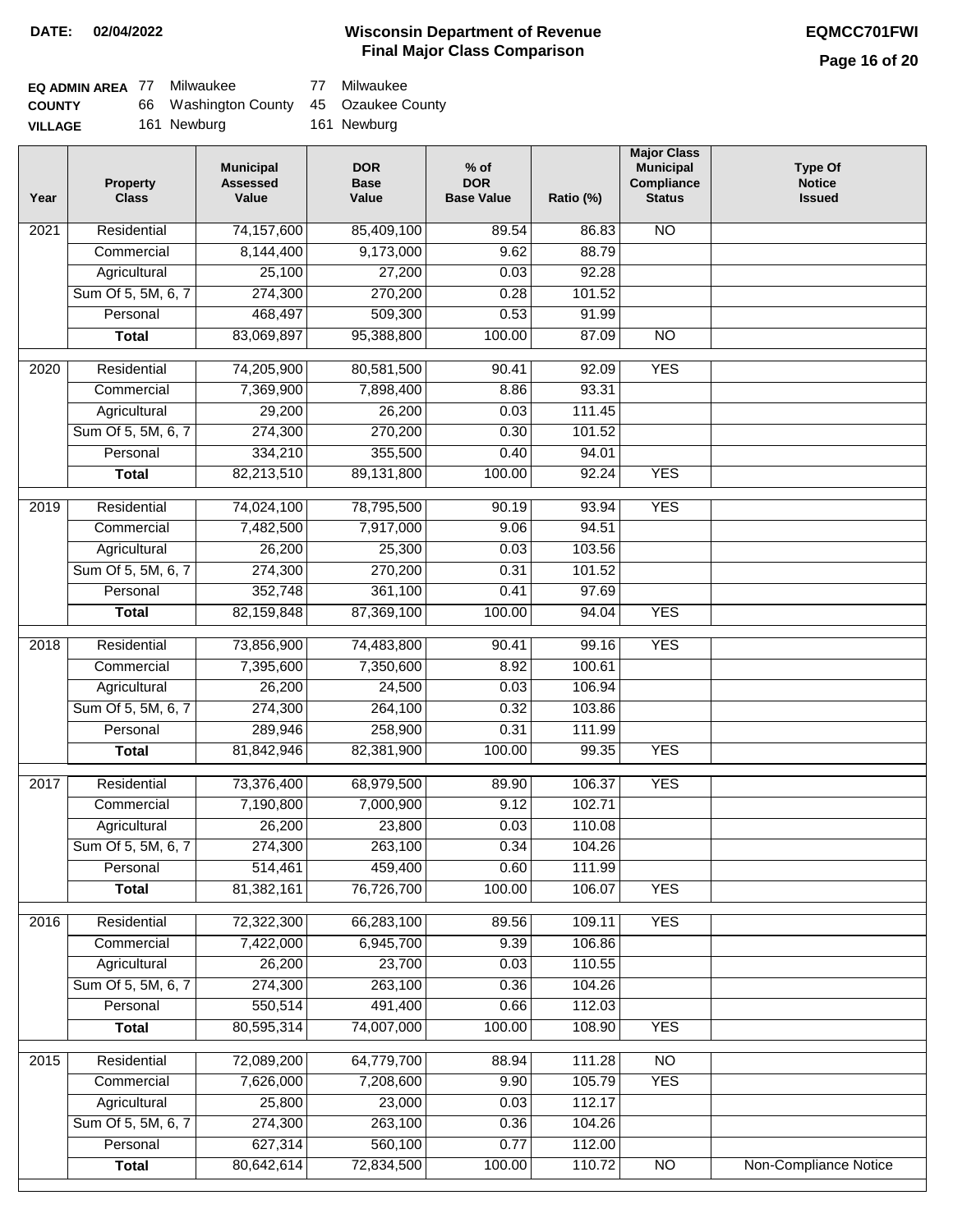### **Wisconsin Department of Revenue Final Major Class Comparison DATE: 02/04/2022 EQMCC701FWI**

┓

### **EQ ADMIN AREA** 77 Milwaukee **COUNTY**

| <b>COUNTY</b>  | 66 Washington County |
|----------------|----------------------|
| <b>VILLAGE</b> | 166 Richfield        |

| Year             | <b>Property</b><br><b>Class</b> | <b>Municipal</b><br><b>Assessed</b><br>Value | <b>DOR</b><br><b>Base</b><br>Value | $%$ of<br><b>DOR</b><br><b>Base Value</b> | Ratio (%) | <b>Major Class</b><br><b>Municipal</b><br>Compliance<br><b>Status</b> | <b>Type Of</b><br><b>Notice</b><br><b>Issued</b> |
|------------------|---------------------------------|----------------------------------------------|------------------------------------|-------------------------------------------|-----------|-----------------------------------------------------------------------|--------------------------------------------------|
| 2021             | Residential                     | 1,776,737,800                                | 1,847,785,200                      | 93.00                                     | 96.15     | <b>YES</b>                                                            |                                                  |
|                  | Commercial                      | 103,244,400                                  | 109,648,400                        | 5.52                                      | 94.16     |                                                                       |                                                  |
|                  | Agricultural                    | 1,492,900                                    | 1,492,000                          | 0.08                                      | 100.06    |                                                                       |                                                  |
|                  | Sum Of 5, 5M, 6, 7              | 19,854,000                                   | 21,718,000                         | 1.09                                      | 91.42     |                                                                       |                                                  |
|                  | Personal                        | 6,181,500                                    | 6,181,500                          | 0.31                                      | 100.00    |                                                                       |                                                  |
|                  | <b>Total</b>                    | 1,907,510,600                                | 1,986,825,100                      | 100.00                                    | 96.01     | <b>YES</b>                                                            |                                                  |
| 2020             | Residential                     | 1,532,370,100                                | 1,727,134,600                      | 93.30                                     | 88.72     | $\overline{NO}$                                                       |                                                  |
|                  | Commercial                      | 85,758,000                                   | 94,445,000                         | 5.10                                      | 90.80     |                                                                       |                                                  |
|                  | Agricultural                    | 1,319,600                                    | 1,466,500                          | 0.08                                      | 89.98     |                                                                       |                                                  |
|                  | Sum Of 5, 5M, 6, 7              | 19,551,100                                   | 21,342,300                         | 1.15                                      | 91.61     |                                                                       |                                                  |
|                  | Personal                        | 6,113,900                                    | 6,793,200                          | 0.37                                      | 90.00     |                                                                       |                                                  |
|                  | <b>Total</b>                    | 1,645,112,700                                | 1,851,181,600                      | 100.00                                    | 88.87     | $\overline{NO}$                                                       |                                                  |
| $\frac{1}{2019}$ | Residential                     | 1,512,311,900                                | 1,688,917,900                      | 93.62                                     | 89.54     | N <sub>O</sub>                                                        |                                                  |
|                  | Commercial                      | 82,984,600                                   | 86,704,200                         | 4.81                                      | 95.71     |                                                                       |                                                  |
|                  | Agricultural                    | 1,300,900                                    | 1,414,400                          | 0.08                                      | 91.98     |                                                                       |                                                  |
|                  | Sum Of 5, 5M, 6, 7              | 19,779,200                                   | 20,938,300                         | 1.16                                      | 94.46     |                                                                       |                                                  |
|                  | Personal                        | 5,510,700                                    | 5,989,800                          | 0.33                                      | 92.00     |                                                                       |                                                  |
|                  | <b>Total</b>                    | 1,621,887,300                                | 1,803,964,600                      | 100.00                                    | 89.91     | $\overline{NO}$                                                       |                                                  |
|                  |                                 |                                              |                                    |                                           |           |                                                                       |                                                  |
| 2018             | Residential                     | 1,489,817,400                                | 1,572,125,900                      | 93.53                                     | 94.76     | <b>YES</b>                                                            |                                                  |
|                  | Commercial                      | 81,954,500                                   | 81,830,100                         | 4.87                                      | 100.15    |                                                                       |                                                  |
|                  | Agricultural                    | 1,387,300                                    | 1,385,500                          | 0.08                                      | 100.13    |                                                                       |                                                  |
|                  | Sum Of 5, 5M, 6, 7              | 19,821,700                                   | 19,636,900                         | 1.17                                      | 100.94    |                                                                       |                                                  |
|                  | Personal                        | 5,733,300                                    | 5,972,200                          | 0.36                                      | 96.00     |                                                                       |                                                  |
|                  | <b>Total</b>                    | 1,598,714,200                                | 1,680,950,600                      | 100.00                                    | 95.11     | <b>YES</b>                                                            |                                                  |
| 2017             | Residential                     | 1,466,320,200                                | 1,504,455,100                      | 93.09                                     | 97.47     | <b>YES</b>                                                            |                                                  |
|                  | Commercial                      | 81,508,200                                   | 79,042,400                         | 4.89                                      | 103.12    |                                                                       |                                                  |
|                  | Agricultural                    | 1,367,500                                    | 1,367,100                          | 0.08                                      | 100.03    |                                                                       |                                                  |
|                  | Sum Of 5, 5M, 6, 7              | 20,096,900                                   | 19,434,800                         | 1.20                                      | 103.41    |                                                                       |                                                  |
|                  | Personal                        | 11,883,900                                   | 11,883,900                         | 0.74                                      | 100.00    |                                                                       |                                                  |
|                  | <b>Total</b>                    | 1,581,176,700                                | 1,616,183,300                      | 100.00                                    | 97.83     | <b>YES</b>                                                            |                                                  |
| 2016             | Residential                     | 1,390,841,600                                | 1,408,029,300                      | 92.43                                     | 98.78     | <b>YES</b>                                                            |                                                  |
|                  | Commercial                      | 80,160,300                                   | 81,904,900                         | 5.38                                      | 97.87     |                                                                       |                                                  |
|                  | Agricultural                    | 1,362,800                                    | 1,361,000                          | 0.09                                      | 100.13    |                                                                       |                                                  |
|                  | Sum Of 5, 5M, 6, 7              | 18,621,000                                   | 19,942,300                         | 1.31                                      | 93.37     |                                                                       |                                                  |
|                  | Personal                        | 12,145,600                                   | 12,145,600                         | 0.80                                      | 100.00    |                                                                       |                                                  |
|                  | <b>Total</b>                    | 1,503,131,300                                | 1,523,383,100                      | 100.00                                    | 98.67     | <b>YES</b>                                                            |                                                  |
| 2015             | Residential                     | 1,364,797,600                                | 1,373,744,100                      | 92.01                                     | 99.35     | <b>YES</b>                                                            |                                                  |
|                  | Commercial                      | 86,816,600                                   | 85,272,700                         | 5.71                                      | 101.81    | <b>YES</b>                                                            |                                                  |
|                  | Agricultural                    | 1,353,800                                    | 1,352,500                          | 0.09                                      | 100.10    |                                                                       |                                                  |
|                  | Sum Of 5, 5M, 6, 7              | 18,727,500                                   | 19,883,600                         | 1.33                                      | 94.19     |                                                                       |                                                  |
|                  | Personal                        | 12,741,300                                   | 12,741,300                         | 0.85                                      | 100.00    |                                                                       |                                                  |
|                  | <b>Total</b>                    | 1,484,436,800                                | 1,492,994,200                      | 100.00                                    | 99.43     | <b>YES</b>                                                            |                                                  |
|                  |                                 |                                              |                                    |                                           |           |                                                                       |                                                  |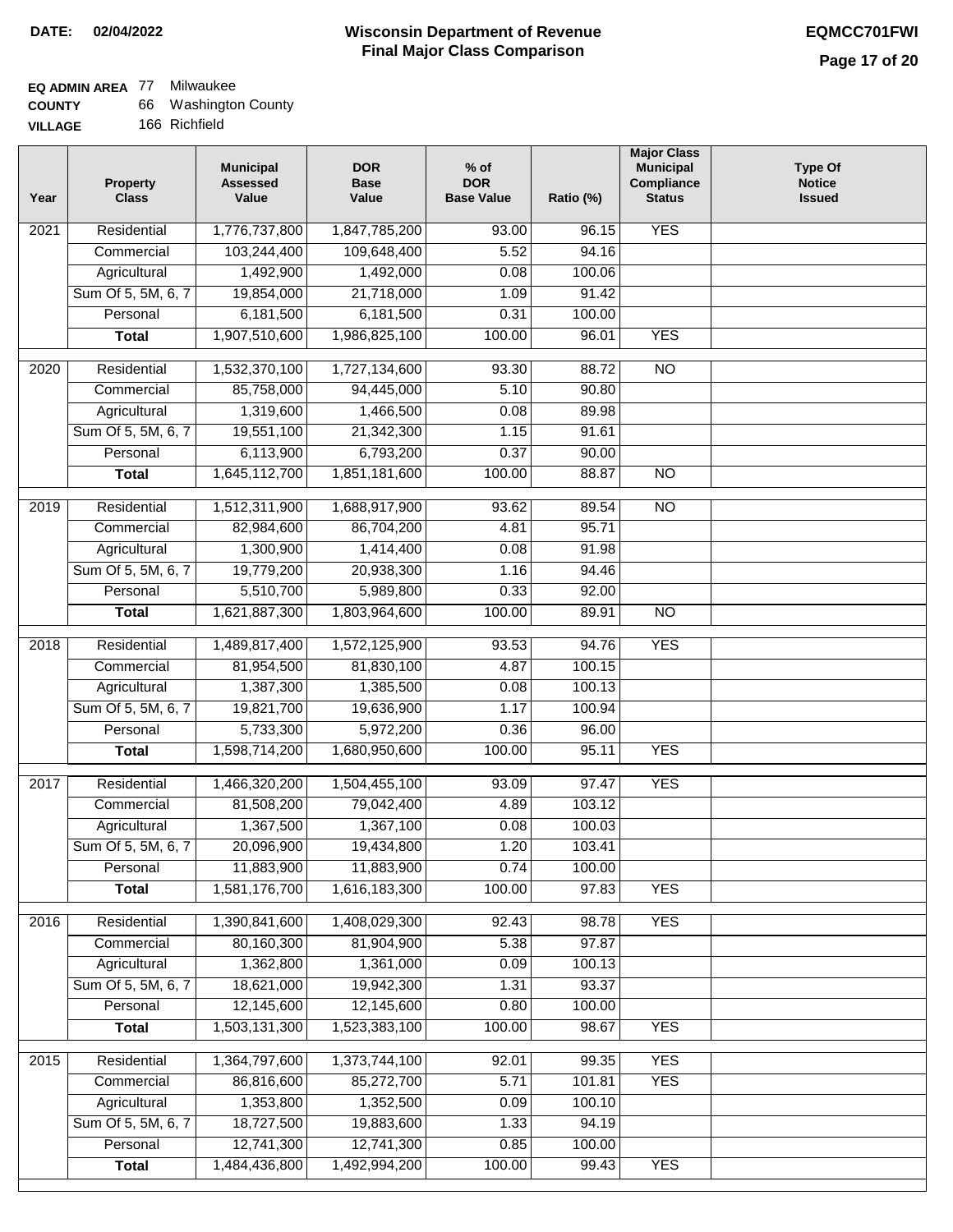# **EQ ADMIN AREA** 77 Milwaukee

| <b>COUNTY</b> | 66 | Washington County |
|---------------|----|-------------------|
|---------------|----|-------------------|

**VILLAGE** 181 Slinger

| Year | <b>Property</b><br><b>Class</b> | <b>Municipal</b><br><b>Assessed</b><br>Value | <b>DOR</b><br><b>Base</b><br>Value | $%$ of<br><b>DOR</b><br><b>Base Value</b> | Ratio (%) | <b>Major Class</b><br><b>Municipal</b><br>Compliance<br><b>Status</b> | <b>Type Of</b><br><b>Notice</b><br><b>Issued</b> |
|------|---------------------------------|----------------------------------------------|------------------------------------|-------------------------------------------|-----------|-----------------------------------------------------------------------|--------------------------------------------------|
| 2021 | Residential                     | 559,499,500                                  | 572,692,600                        | 77.11                                     | 97.70     | <b>YES</b>                                                            |                                                  |
|      | Commercial                      | 152,535,200                                  | 165,068,000                        | 22.22                                     | 92.41     | <b>YES</b>                                                            |                                                  |
|      | Agricultural                    | 52,400                                       | 52,200                             | 0.01                                      | 100.38    |                                                                       |                                                  |
|      | Sum Of 5, 5M, 6, 7              | 1,124,100                                    | 797,000                            | 0.11                                      | 141.04    |                                                                       |                                                  |
|      | Personal                        | 4,120,471                                    | 4,120,500                          | 0.55                                      | 100.00    |                                                                       |                                                  |
|      | <b>Total</b>                    | 717,331,671                                  | 742,730,300                        | 100.00                                    | 96.58     | <b>YES</b>                                                            |                                                  |
| 2020 | Residential                     | 463,399,300                                  | 518,701,500                        | 77.01                                     | 89.34     | $\overline{NO}$                                                       |                                                  |
|      | Commercial                      | 139,299,000                                  | 149,565,500                        | 22.20                                     | 93.14     | <b>YES</b>                                                            |                                                  |
|      | Agricultural                    | 77,200                                       | 77,300                             | 0.01                                      | 99.87     |                                                                       |                                                  |
|      | Sum Of 5, 5M, 6, 7              | 1,008,500                                    | 850,300                            | 0.13                                      | 118.61    |                                                                       |                                                  |
|      | Personal                        | 4,169,390                                    | 4,388,800                          | 0.65                                      | 95.00     |                                                                       |                                                  |
|      | <b>Total</b>                    | 607,953,390                                  | 673,583,400                        | 100.00                                    | 90.26     | $\overline{NO}$                                                       |                                                  |
|      |                                 |                                              |                                    |                                           |           |                                                                       |                                                  |
| 2019 | Residential                     | 447,270,100                                  | 473,203,000                        | 76.46                                     | 94.52     | <b>YES</b>                                                            |                                                  |
|      | Commercial                      | 137,294,500                                  | 140,116,900                        | 22.64                                     | 97.99     | <b>YES</b>                                                            |                                                  |
|      | Agricultural                    | 78,400                                       | 80,000                             | 0.01                                      | 98.00     |                                                                       |                                                  |
|      | Sum Of 5, 5M, 6, 7              | 1,078,100                                    | 851,500                            | 0.14                                      | 126.61    |                                                                       |                                                  |
|      | Personal                        | 4,620,074                                    | 4,666,800                          | 0.75                                      | 99.00     |                                                                       |                                                  |
|      | <b>Total</b>                    | 590, 341, 174                                | 618,918,200                        | 100.00                                    | 95.38     | <b>YES</b>                                                            |                                                  |
| 2018 | Residential                     | 431,470,400                                  | 431,281,300                        | 76.17                                     | 100.04    | <b>YES</b>                                                            |                                                  |
|      | Commercial                      | 133,238,200                                  | 129,290,600                        | 22.84                                     | 103.05    | <b>YES</b>                                                            |                                                  |
|      | Agricultural                    | 79,300                                       | 78,800                             | 0.01                                      | 100.63    |                                                                       |                                                  |
|      | Sum Of 5, 5M, 6, 7              | 1,147,700                                    | 882,800                            | 0.16                                      | 130.01    |                                                                       |                                                  |
|      | Personal                        | 4,648,847                                    | 4,648,900                          | 0.82                                      | 100.00    |                                                                       |                                                  |
|      | <b>Total</b>                    | 570,584,447                                  | 566,182,400                        | 100.00                                    | 100.78    | <b>YES</b>                                                            |                                                  |
| 2017 | Residential                     | 383,328,400                                  | 387,965,900                        | 75.03                                     | 98.80     | <b>YES</b>                                                            |                                                  |
|      | Commercial                      | 127,820,700                                  | 119,831,200                        | 23.18                                     | 106.67    | <b>YES</b>                                                            |                                                  |
|      | Agricultural                    | 78,200                                       | 77,200                             | 0.01                                      | 101.30    |                                                                       |                                                  |
|      | Sum Of 5, 5M, 6, 7              | 1,198,800                                    | 875,500                            | 0.17                                      | 136.93    |                                                                       |                                                  |
|      | Personal                        | 8,310,269                                    | 8,310,300                          | 1.61                                      | 100.00    |                                                                       |                                                  |
|      | <b>Total</b>                    | 520,736,369                                  | 517,060,100                        | 100.00                                    | 100.71    | <b>YES</b>                                                            |                                                  |
| 2016 | Residential                     | 342,094,900                                  | 366,046,600                        | 74.23                                     | 93.46     | <b>YES</b>                                                            |                                                  |
|      | Commercial                      | 119,687,800                                  | 118,061,800                        | 23.94                                     | 101.38    | <b>YES</b>                                                            |                                                  |
|      | Agricultural                    | 81,400                                       | 81,200                             | 0.02                                      | 100.25    |                                                                       |                                                  |
|      | Sum Of 5, 5M, 6, 7              | 1,233,800                                    | 951,000                            | 0.19                                      | 129.74    |                                                                       |                                                  |
|      | Personal                        | 7,578,558                                    | 7,977,400                          | 1.62                                      | 95.00     |                                                                       |                                                  |
|      | <b>Total</b>                    | 470,676,458                                  | 493,118,000                        | 100.00                                    | 95.45     | <b>YES</b>                                                            |                                                  |
| 2015 | Residential                     | 337,487,600                                  | 337,050,300                        | 73.37                                     | 100.13    | <b>YES</b>                                                            |                                                  |
|      | Commercial                      | 115,673,500                                  | 113,503,400                        | 24.71                                     | 101.91    | <b>YES</b>                                                            |                                                  |
|      | Agricultural                    | 85,400                                       | 84,300                             | 0.02                                      | 101.30    |                                                                       |                                                  |
|      | Sum Of 5, 5M, 6, 7              | 1,310,400                                    | 887,000                            | 0.19                                      | 147.73    |                                                                       |                                                  |
|      | Personal                        | 7,882,741                                    | 7,882,800                          | 1.72                                      | 100.00    |                                                                       |                                                  |
|      | <b>Total</b>                    | 462,439,641                                  | 459,407,800                        | 100.00                                    | 100.66    | <b>YES</b>                                                            |                                                  |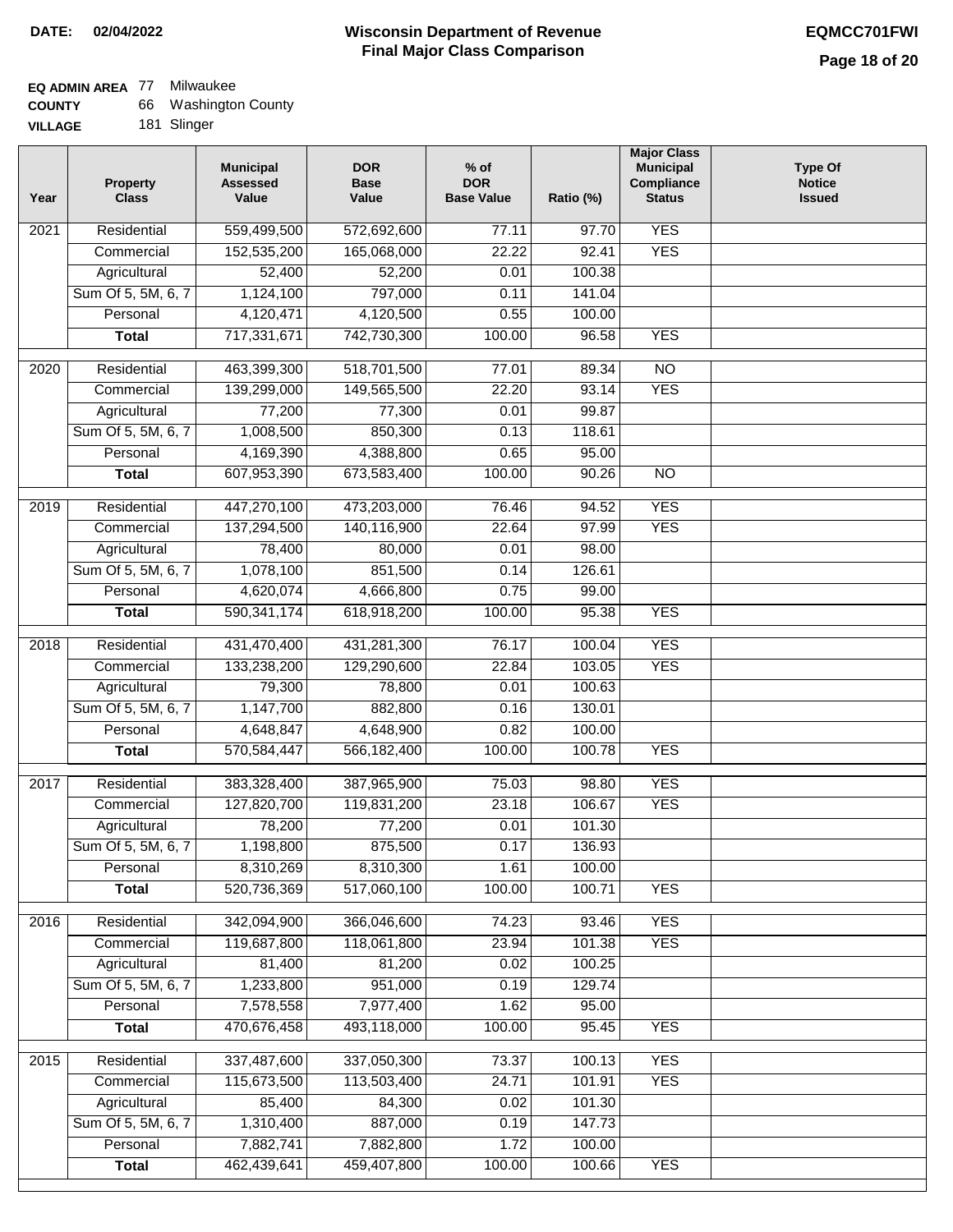# **Page 19 of 20**

| <b>EQ ADMIN AREA 77 Milwaukee</b> |                                      | 76 Madison   |
|-----------------------------------|--------------------------------------|--------------|
| <b>COUNTY</b>                     | 66 Washington County 14 Dodge County |              |
| <b>CITY</b>                       | 236 Hartford                         | 230 Hartford |

| Year | <b>Property</b><br><b>Class</b> | <b>Municipal</b><br><b>Assessed</b><br>Value | <b>DOR</b><br><b>Base</b><br>Value | $%$ of<br><b>DOR</b><br><b>Base Value</b> | Ratio (%)       | <b>Major Class</b><br><b>Municipal</b><br>Compliance<br><b>Status</b> | <b>Type Of</b><br><b>Notice</b><br><b>Issued</b> |
|------|---------------------------------|----------------------------------------------|------------------------------------|-------------------------------------------|-----------------|-----------------------------------------------------------------------|--------------------------------------------------|
| 2021 | Residential                     | 976,032,400                                  | 1,167,312,600                      | 79.27                                     | 83.61           | $\overline{NO}$                                                       |                                                  |
|      | Commercial                      | 282,686,200                                  | 291,830,200                        | 19.82                                     | 96.87           | <b>YES</b>                                                            |                                                  |
|      | Agricultural                    | 31,400                                       | 36,400                             | 0.00                                      | 86.26           |                                                                       |                                                  |
|      | Sum Of 5, 5M, 6, 7              | 417,200                                      | 761,300                            | 0.05                                      | 54.80           |                                                                       |                                                  |
|      | Personal                        | 10,922,600                                   | 12,700,700                         | 0.86                                      | 86.00           |                                                                       |                                                  |
|      | <b>Total</b>                    | 1,270,089,800                                | 1,472,641,200                      | 100.00                                    | 86.25           | $\overline{NO}$                                                       |                                                  |
| 2020 | Residential                     | 957,248,000                                  | 1,086,993,500                      | 80.34                                     | 88.06           | $\overline{NO}$                                                       |                                                  |
|      | Commercial                      | 265,406,200                                  | 252,161,700                        | 18.64                                     | 105.25          | <b>YES</b>                                                            |                                                  |
|      | Agricultural                    | 31,500                                       | 34,900                             | 0.00                                      | 90.26           |                                                                       |                                                  |
|      | Sum Of 5, 5M, 6, 7              | 414,900                                      | 756,500                            | 0.06                                      | 54.84           |                                                                       |                                                  |
|      | Personal                        | 11,776,900                                   | 13,085,400                         | 0.97                                      | 90.00           |                                                                       |                                                  |
|      | <b>Total</b>                    | 1,234,877,500                                | 1,353,032,000                      | 100.00                                    | 91.27           | $\overline{NO}$                                                       |                                                  |
|      |                                 |                                              |                                    |                                           |                 |                                                                       |                                                  |
| 2019 | Residential                     | 943,654,200                                  | 1,035,050,700                      | 79.05                                     | 91.17           | <b>YES</b>                                                            |                                                  |
|      | Commercial                      | 256,217,500                                  | 260,054,800                        | 19.86                                     | 98.52           | <b>YES</b>                                                            |                                                  |
|      | Agricultural                    | 31,000                                       | 33,700                             | 0.00                                      | 91.99           |                                                                       |                                                  |
|      | Sum Of 5, 5M, 6, 7              | 414,900                                      | 864,400                            | 0.07                                      | 48.00           |                                                                       |                                                  |
|      | Personal                        | 12,232,400                                   | 13,296,100                         | 1.02                                      | 92.00           |                                                                       |                                                  |
|      | <b>Total</b>                    | 1,212,550,000                                | 1,309,299,700                      | 100.00                                    | 92.61           | <b>YES</b>                                                            |                                                  |
| 2018 | Residential                     | 920, 103, 735                                | 936,407,500                        | 77.30                                     | 98.26           | <b>YES</b>                                                            |                                                  |
|      | Commercial                      | 249,251,100                                  | 261,793,200                        | 21.61                                     | 95.21           | <b>YES</b>                                                            |                                                  |
|      | Agricultural                    | 19,500                                       | 19,200                             | 0.00                                      | 101.56          |                                                                       |                                                  |
|      | Sum Of 5, 5M, 6, 7              | 428,600                                      | 956,200                            | 0.08                                      | 44.82           |                                                                       |                                                  |
|      | Personal                        | 12,159,100                                   | 12,159,100                         | 1.00                                      | 100.00          |                                                                       |                                                  |
|      | <b>Total</b>                    | 1,181,962,035                                | 1,211,335,200                      | 100.00                                    | 97.58           | <b>YES</b>                                                            |                                                  |
|      |                                 |                                              |                                    |                                           |                 |                                                                       |                                                  |
| 2017 | Residential                     | 829,196,100                                  | 874,637,700                        | 76.68                                     | 94.80           | <b>YES</b>                                                            |                                                  |
|      | Commercial                      | 222,231,300                                  | 246,692,100                        | 21.63                                     | 90.08           | <b>YES</b>                                                            |                                                  |
|      | Agricultural                    | 18,100                                       | 18,800                             | 0.00                                      | 96.28           |                                                                       |                                                  |
|      | Sum Of 5, 5M, 6, 7              | 425,300                                      | 951,000                            | 0.08                                      | 44.72           |                                                                       |                                                  |
|      | Personal                        | 18,333,200<br>1,070,204,000                  | 18,333,200<br>1,140,632,800        | 1.61<br>100.00                            | 100.00<br>93.83 | <b>YES</b>                                                            |                                                  |
|      | <b>Total</b>                    |                                              |                                    |                                           |                 |                                                                       |                                                  |
| 2016 | Residential                     | 809,373,900                                  | 813,995,100                        | 76.91                                     | 99.43           | <b>YES</b>                                                            |                                                  |
|      | Commercial                      | 222,896,100                                  | 224,085,500                        | 21.17                                     | 99.47           | <b>YES</b>                                                            |                                                  |
|      | Agricultural                    | 18,600                                       | 18,600                             | 0.00                                      | 100.00          |                                                                       |                                                  |
|      | Sum Of 5, 5M, 6, 7              | 425,300                                      | 948,900                            | 0.09                                      | 44.82           |                                                                       |                                                  |
|      | Personal                        | 19,353,000                                   | 19,353,000                         | 1.83                                      | 100.00          |                                                                       |                                                  |
|      | <b>Total</b>                    | 1,052,066,900                                | 1,058,401,100                      | 100.00                                    | 99.40           | <b>YES</b>                                                            |                                                  |
| 2015 | Residential                     | 769,648,300                                  | 771,430,300                        | 76.65                                     | 99.77           | <b>YES</b>                                                            |                                                  |
|      | Commercial                      | 216,425,000                                  | 214,656,800                        | 21.33                                     | 100.82          | <b>YES</b>                                                            |                                                  |
|      | Agricultural                    | 8,500                                        | 8,500                              | 0.00                                      | 100.00          |                                                                       |                                                  |
|      | Sum Of 5, 5M, 6, 7              | 392,900                                      | 978,800                            | 0.10                                      | 40.14           |                                                                       |                                                  |
|      | Personal                        | 19,392,200                                   | 19,392,200                         | 1.93                                      | 100.00          |                                                                       |                                                  |
|      | <b>Total</b>                    | 1,005,866,900                                | 1,006,466,600                      | 100.00                                    | 99.94           | <b>YES</b>                                                            |                                                  |
|      |                                 |                                              |                                    |                                           |                 |                                                                       |                                                  |